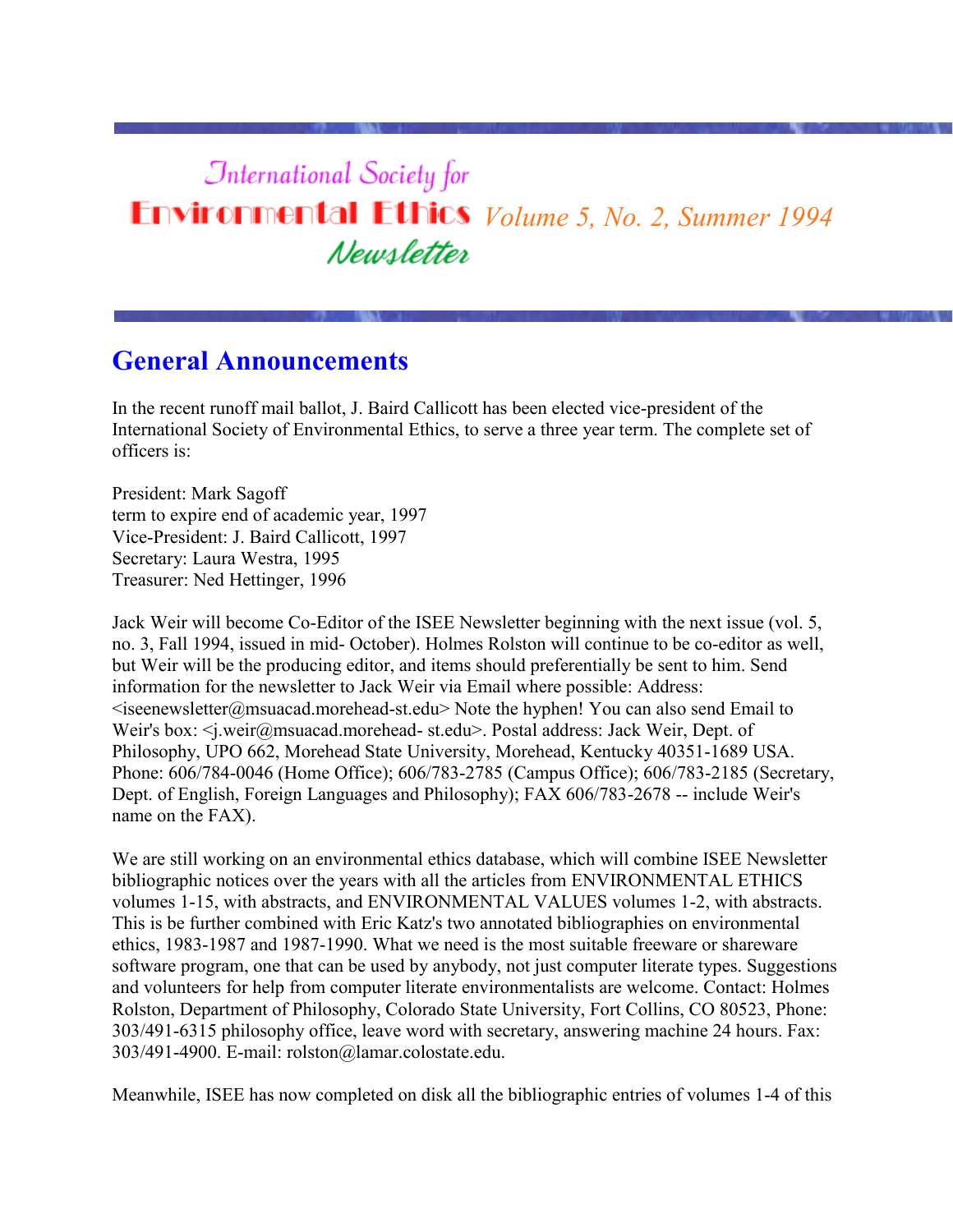Newsletter (1990-1993) and is making this available at cost to those who wish it. The text is currently in WordPerfect format, alphabetized by names at the head of paragraphs. It is easily convertible to ASCII, DOS and MacIntosh. It prints out at about 125 single spaced pages. Inquiries about obtaining the database, now available, should be directed to Dr. Douglas J. Buege, 2902 S. 101st St., West Allis, WI 53227. The bibliographic entries alphabetized, as well as volumes 1-4 of the complete newsletter, four annual issues, total sixteen issues, are available, at cost, in a price range of \$ 10 or so, depending on what you need. The database, either the alphabetized version or the newsletter single issues, can be word- searched for author or title, and, to some extent for keywords, although keywords have not been systematically designated.

Important news. Back issues of the ISEE Newsletter can now be accessed by Internet. Morehead State University, Morehead, Kentucky is putting the back issues on Gopher. You can access the issues from all over the world twenty-four hours a day via computer. Depending on the capabilities of your local software (mainframe), you likely will be able to search, find, download, etc. This should prove a valuable resource to members and others. THE CURRENT ISSUE WILL NOT BE ACCESSIBLE VIA INTERNET. We need you to continue to pay your dues!

To access the Newsletter, follow these instructions: Get into Gopher and enter the address listed below. A Morehead State University menu list will come up. Find the newsletter in the list and follow the on-screen directions. Here's the address: <gopher msuacad.morehead-st.edu> (Please note the space after "gopher" and the hyphen--it's not a dash and not an underline key). Thanks to David Frazier, Morehead State University, for much help in these arrangements.

Mark Sagoff, the incoming president of the International Society of Environmental Ethics, is touring Australia in August, speaking on environmental ethics. He speaks at the University of Western Australia, at Perth, at the Australian National University, Canberra, at the University of Melbourne, at LaTrobe University, at Monash University, and at the University of Sydney.

The International Society for Environmental Ethics should soon be legally incorporated as a nonprofit public benefit corporation. It will be incorporated in the state of Montana. Jack Tuholske, Attorney at Law, is working out the arrangements. Thanks also to Eugene Hargrove and funds from Environmental Philosophy, Inc., for making this possible.

In general the annual deadlines for paper submissions for the three ISEE sessions regularly held at the three divisional American Philosophical Association meetings are: Eastern Division, March 1 Central Division, January 1, proposals by October 15 Pacific Division, January 1, proposals by October 15

The December American Philosophical Association, Eastern Division, Boston (Marriott Copeley Place, December 27-30) will include two sessions: Session I: New Directions in Environmental Ethics. Ned Hettinger (College of Charleston) and Bill Throop (St. Andrews College, NC), "Can Ecocentric Ethics Withstand Chaos in Ecology?"; Amy Lee Knisley (University of Colorado, Boulder), "Talking Trash." Eric Katz (New Jersey Institute of Technology) moderates. Session II. Sustainable Development and Spirituality. Jack Weir (Morehead State University, KY), "Sustainable Development, Flourishing, and Poverty"; Dieter T. Hessel (Program on Ecology,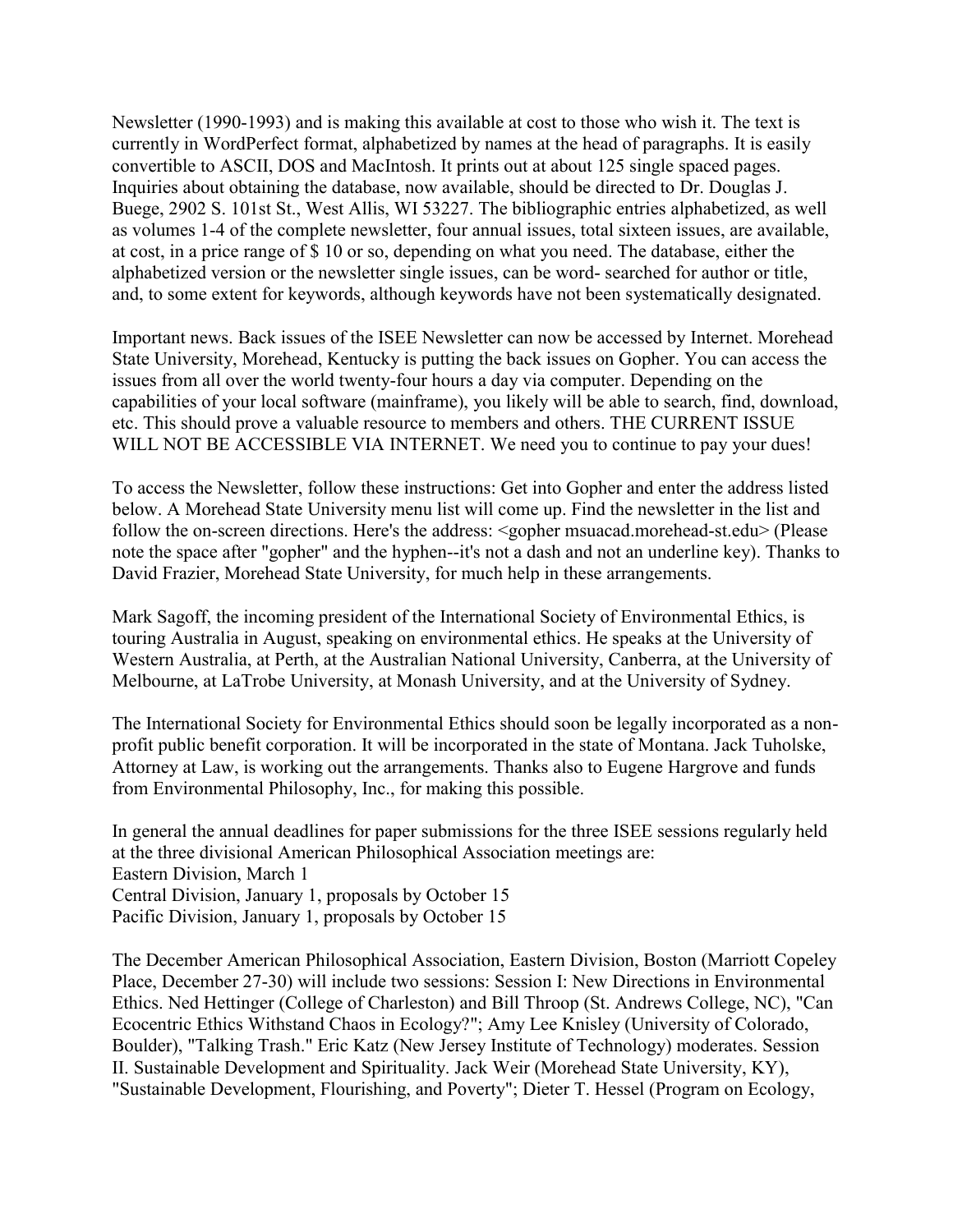Justice, and Faith), "Naturalist and Covenantal Aspects of Spirited Earth Ethics." Chair: Eric Katz, who is program organizer for Eastern APA. Probably on December 28 and 29.

Also at the in Boston, Jack Weir (Morehead State University) will present a paper on "Gandhi, Deep Ecology, and the Environmental Crisis" in the joint meeting of the Gandhi-King Society and the Society for Philosophy in the Contemporary World. Tolstoy influenced Gandhi, who influenced Arne Naess. Tolstoy's later works are rich resources for ideas and arguments regarding the morality of grassroots labor and lifestyle, anti-consumerism, anti-militarism, nonviolence, vegetarianism, class corruption, corruption and the arts, and the failures of institutionalized Christianity (Russian Orthodoxy).

The American Philosophical Association, Central Division section is still in the planning states, but will include Konrad Ott, from Germany, author of (in German) ECOLOGY AND ETHICS, see bibliographic entry below), and Jan Wawrzyniak, from Poland, a case study on utilitarianism and environment in Poland. There is still room for submissions, preferably by September 15.

The Third International Conference on Environmental Ethics. The University of Georgia is hosting an International Conference on Environmental Ethics and the Global Marketplace, on April 27-30, 1995, at Athens. The global marketplace is the largest social institution on the planet, and responsible environmental policy makers must take seriously the economic constraints imposed by environmental legislation. This conference will focus on the apparent divergence of interest and opinion concerning environmental and economic goals. Invited speakers include representatives from the business and policy communities as well as leading scholars in economics, environmental law, international development, and environmental policy. Other sessions will feature solicited papers from younger scholars in the fields of ethics and commerce. Participants are invited to submit competitive papers in the fields of ethics and commerce. Submit a one-page abstract by October 1, 1994 to Dr. Albert F. Ike, Chair of the Environmental Ethics Certificate Program, University of Georgia, Athens, GA 30602-1691. Phone: 706/542-6167. Fax: 706/542-6278. E-mail: ALIKE@uga.cc.uga.edu.

The Society for Philosophy in the Contemporary World (SPCW) was organized on 14 August 1993 in Estes Park, CO. SPCW's purpose is to examine contemporary issues and problems using diverse philosophical modes of inquiry. Submission of articles on environmental philosophy and ethics are most welcome. An annual conference will be held in August at the YMCA of the Rockies, Estes Park, with an annual theme and some open sessions. The Society is fully democratic, and a Non-Profit Organization under IRS 501(c)3. Its refereed journal, PHILOSOPHY IN THE CONTEMPORARY WORLD (PCW), is indexed in the PHILOSOPHER'S INDEX. Membership including the journal is \$40 annually (\$20 students and limited income). Send articles for review to: Jack Weir, PCW Editor, Morehead State University, UPO 662, Morehead, KY 40351. To join, contact: Prof. Joe Jones, SPCW Treasurer, Barton College, Wilson, NC 27893. See below for details on the conference in Estes Park, August 15- 21.

Save America's Forests is a nationwide campaign to protect and restore America's wild and natural forests. The activist network publishes DC UPDATE, which monitors legislation, Congressional committee agenda, governmental agencies, etc. Currently the network is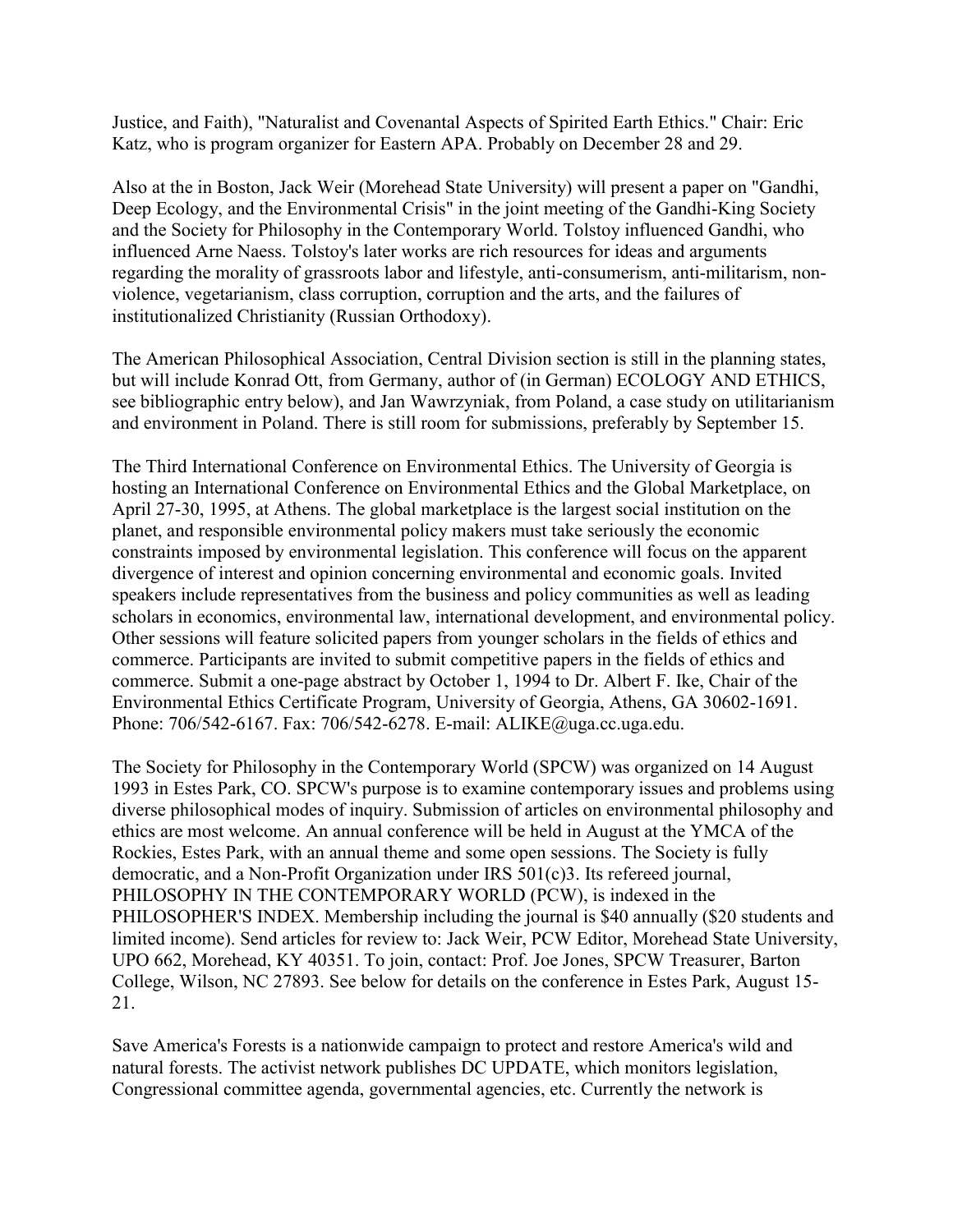vigorously supporting Rep. John Bryant's (D-TX) amendment (prohibiting clearcutting) to the Montana Wilderness Act. For information on membership, the group's platform, publications, fax network, etc., contact: Save America's Forests, 4 Library Court SE, Washington, DC 20003; phone: 202-544-9219.

Multimedia Simulation on Environmental Decision Making. Craig Summers has a multimedia simulation program for educational presentations and data collection on sustainable development. The program is interactive, looking at how a participant weighs his or her own income needs (real or imaginary) against the need to protect environmental resources. The program simulates decision strategies for up to 30,500 actors. The basic theoretical framework is based on "social dilemmas" in which self-interest conflicts with the interests of others. The case study simulated is the systematic depletion of Atlantic fish stocks, over 30 years, resulting in the loss of jobs for 45,000 people. The program is available free, for anyone who wants to try it out. It comes compressed on 3 high density disks, and will run on any Macintosh (although it will run best with macs having the quicktime extension and 8 MB of RAM). Send three high density disks to Craig Summers, Department of Psychology, Laurentian University, Ramsey Lake Road, Sudbury, Ontario, P3E 2C6, Canada. Fax: (705) 675-4889. E-mail: CSummers@Nickel.Laurentian.Ca

In July of 1995 the Australian Association of Philosophy (Australian Division) will hold its annual conference at University of New England, Armidale, NSW. The exact dates are yet to be finalized but it is likely to be the first week of July. There will be an ISEE section and papers are invited. They should be sent to Dr. F. D'Agostino, Department of Philosophy, University of New England, NSW, 2351, Australia by March 1, 1995. Fax: 61 (country code) 67 733317. E-mail: lportell@metz.une.edu.au Abstracts will be due two months later. Anyone wishing to attend but not to give a paper should also contact Dr. D'Agostino for information about registration and accommodation.

The secretary reports a good response to the recent plea for more prompt dues payments, also a good number of donations to the society. The Governing Board is considering raising the dues to \$ US 15, as of 1995 (leaving dues adjustments with the international contacts to their discretion, especially where exchange rates are unfavorable). Comments on whether dues increase, and of what amount, will favor or inhibit membership are invited and encouraged. Send to Dr. Mark Sagoff, President, ISEE, Institute for Philosophy and Public Policy, University of Maryland, College Park, MD 20742. Phone 301/454-6604.

Glenn McGee completed a Ph.D. at Vanderbilt University, PRAGMATISM AND HUMAN GENETIC ENGINEERING, in the Department of Philosophy, August 1994. McGee uses John Dewey to resituate questions of genetic intervention, redefining the environment/heredity debate concerning genetic causation and setting genetic choices in the context of parenthood and the larger sociocultural matrix. He critiques the contemporary theory of biological causation, as well as social and political positions on genetic choices. The dissertation maps out a pragmatic approach to applied ethics. McGee received dissertation writing fellowships from the Program in Social and Political Thought and from Harvard University. John Lachs was director. Richard Zaner, of Vanderbilt School of Medicine, was clinical director. Richard Lewontin joined the committee from Harvard University's molecular biology labs. McGee is now Assistant Professor,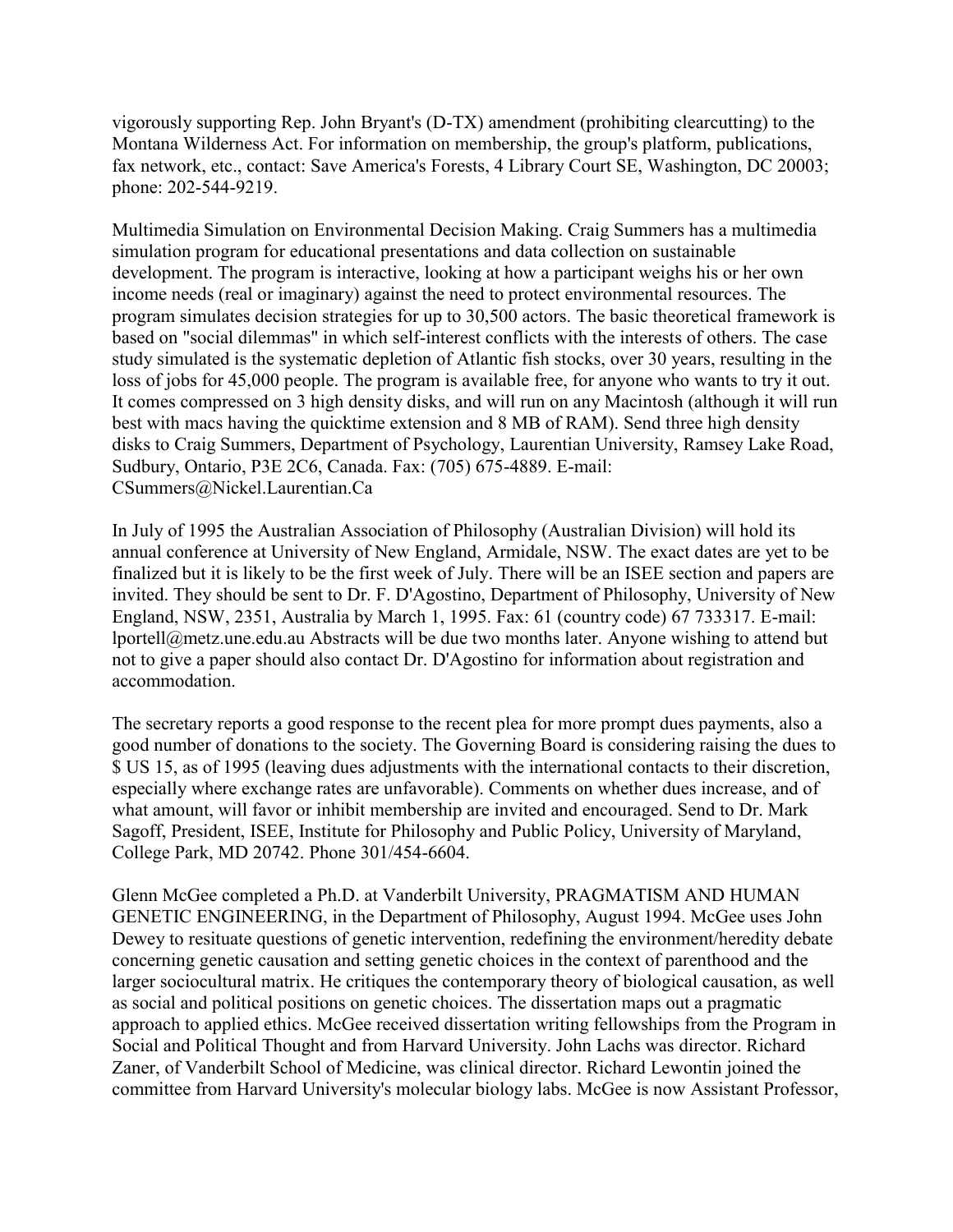Department of Philosophy, The University of Massachusetts, Dartmouth.

Glenn McGee delivered "Pragmatism and Genetics" to the Society for the Advancement of American Philosophy at Rice University, March 1994. He was Distinguished Visiting Professor of Ethics at California State University Chico during February 1994, delivering lectures on the environmental and cultural impact of genetic technologies.

Vanderbilt University Department of Philosophy will begin offering a Ph.D. emphasis in Ethics and Genetics. For more information, contact Richard M. Zaner, Professor of Medicine, Center for Clinical and Research Ethics, CCC-5319 Medical Center North, Vanderbilt University, Nashville TN 37232. Telephone 615-322-2252. Email MCGEEGE@ctrvax.Vanderbilt.edu

Continuing the entry on Environmental Ethics in Israel from the Newsletter, 5, 1 (Spring 1994), a further conservation group is Adam Tevah V'Din: The Israel Union for Environmental Defense. Their emphasis is to identify and assess environmental hazards, to stop pollution, to initiate and support improved environmental legislation in Israel, and public education to this end. Address: IUED, 317 Hayarkon Street, Tel Aviv 63503, Israel. Phone 972 3 546-8099. Fax: 972 3 449-941. Eilon Schwartz is chair of the Board of Directors.

The Abraham Joshua Heschel Center for Nature Studies operates a number of nature programs in Israel, from one to three days, field seminars on geology, plants, animals, culture on the landscape, ecology and Jewish law, and also courses that meet weekly, such as Judaism and Nature, or Nature Education as Value Education. Eilon Schwartz is Director. Abraham Joshua Heschel Center for Nature Studies, Bar Giora 9/6, Tel Aviv 64336, Israel. Phone 972 3 528- 9522.

Shromrei Adaman: Keepers of the Earth is a group that develops programs and publications that inspire environmental awareness and practice among Jews. One publication is Marc Swertlitz, ed., JUDAISM AND ECOLOGY, 1970-1986: A SOURCEBOOK OF READINGS, which reprints fourteen of the principal scholarly articles in the field, also with further bibliography. Ellen Bernstein is a founder of the group. Shomrei Adamah, 550 Wissahickon Avenue, # 804C, Philadelphia, PA 19144. 215/844-8150.

Aleph: Alliance for Jewish Renewal has an emphasis on Judaism and environment, including an Eco-Kosher project, making environmental conservation consistent with kosher practice. Aleph/Shalom Center, 7318 Germantown Ave., Philadelphia, PA 19119. 215/247- 9700. Fax 215/247-9703.

There are two relevant issues of THE MELTON JOURNAL (Melton Research Center for Jewish Education, The Jewish Theological Seminary of America). Spring 1991, no. 24, is JUDAISM AND ECOLOGY: OUR EARTH AND OUR TRADITION, with nine feature articles. Spring 1992, no. 25, is TOWARDS A JEWISH ECOLOGICAL PARADIGM: ESSAYS AND EXPLORATIONS, with ten articles. Melton Research Center, Jewish Theological Seminary of America, 3080 Broadway, New York, NY 10027. See also the additional references by Avner de- Shalit below.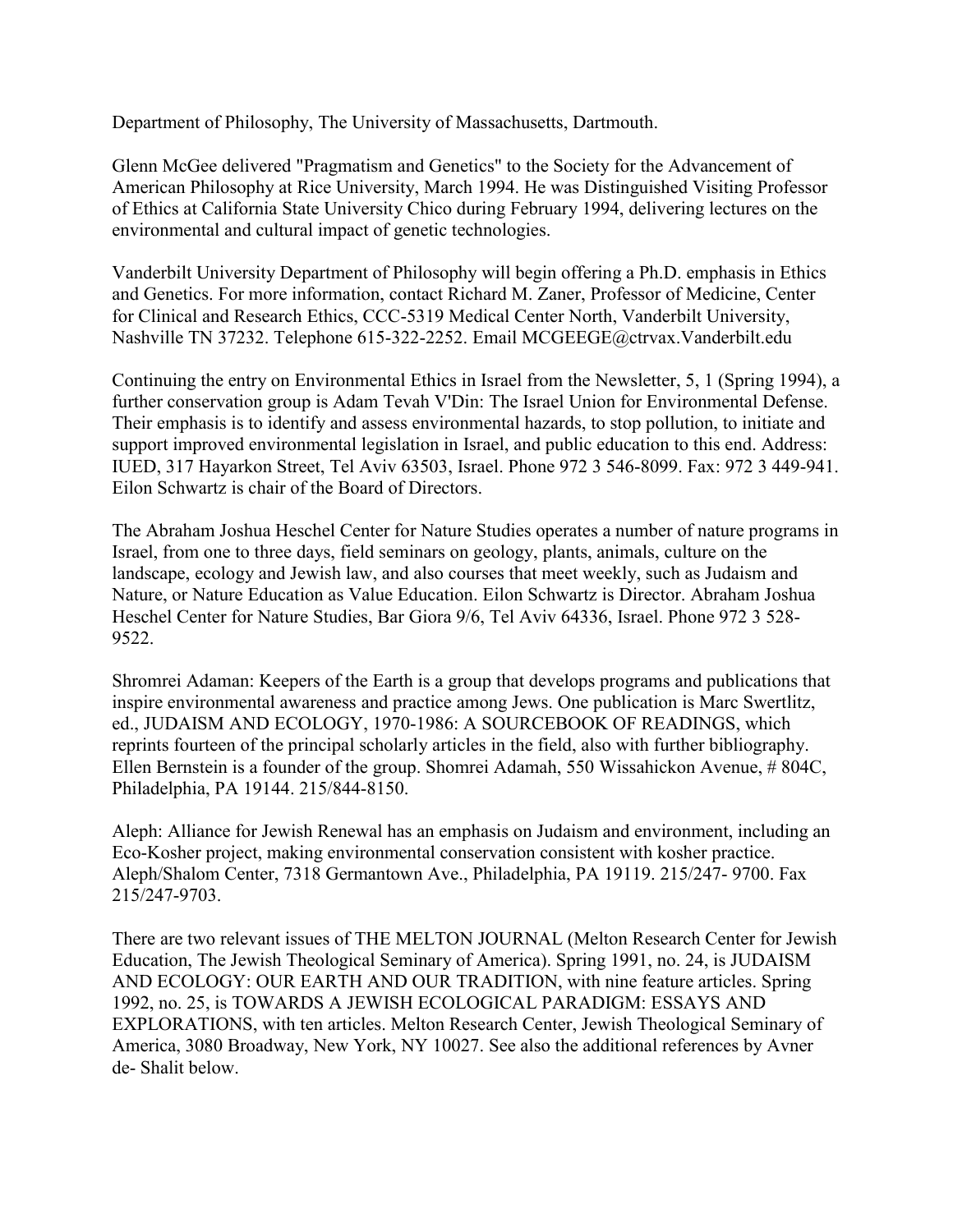Per Ariansen and Jon Wetlesen, philosophers at the University of Oslo, have been asked to address the Norwegian Research Council on WISSENSCHAFTSPHILOSOPHISCHE aspects of the study of environmentally related quality of life. Ariansen also recently spoke at the University of Reykjavik in Iceland in the philosophy department there, which has an interest in development and environmental ethics, working with the Center for Philosophy, Technology and Society at the University of Aberdeen, Scotland, headed by Nigel Dower. Ariansen is also participating in a research program in biodiversity at the Norwegian Institute for Forestry.

The Pew Scholars Program in Conservation and the Environment has announced ten new winners of the \$ 150,000 award. For example: Marcus Colchester, Director of the Forest Peoples Programme at the World Rainforest Movement in England, to work on policy change at national and international levels that would secure indigenous peoples' rights to their lands and livelihoods. Richard Cowling, Institute for Plant Conservation, University of Cape Town, for work on conservation of plant biodiversity in the species-rich Cape Floristic Region of South Africa. Alexey Yablokov, at the Koltzoff Institute of Developmental Biology in Russia, and a top environmental policy advisor in both the Gorbachev and Yeltsin administrations, for work on quick, cheap, non-invasive methods for early detection of pollution problems in natural animal populations. And eight others. Mark Sagoff, president of ISEE, is a winner in earlier years. The award is housed at the University of Michigan School of Natural Resources and Environment.

Articles are requested on the future generations issue for THE FUTURE GENERATIONS JOURNAL, a quarterly published by the Future Generations Programme of the Foundation for International Studies, University of Malta. The journal is distributed free to a network of concerned persons in 50 countries; subscription is free. The Programme is conducted in cooperation with UNESCO and UNEP. To join the network, subscribe, or submit an article, contact: Emmanuel Agius, Editor; Future Generations Journal; Foundation for International Studies, University Buildings, St. Paul's Street, Valletta, Malta; FAX 356-230551.

The Society for Conservation Biology will meet in June 1995 at Colorado State University, Fort Collins. In the past, ISEE has had modest joint sessions with SCB, and we would like a good showing in Fort Collins. In past meetings, SCB members have expressed genuine interest in sessions on animal rights and the ethics of zoos. SCB is the largest organization of research conservation biologists and environmentalists in the world (over 5,000 members). Virtually all of these scientists are convinced that ethics and advocacy are central to what they do, and they openly welcome and encourage help from philosophers and ethicists. The SCB program deadline will be March 1995, and papers or well- formulated abstracts will be needed by then. If interested in reading a paper or organizing a panel or session, get in touch with ISEE's contact persons for SCB: Jack Weir, UPO 662, Morehead, KY 40351 USA, phone: 606/784-0046, Email: <j.weir@msuacad.morehead-st.edu>; or Phil Pister, Desert Fishes Council, P. O. Box 337, Bishop, CA 93514, phone: 619/872-8751.

Doug Daigle presented a paper, "Global Impacts of the Pacific Rim Timber Trade" at a conference, "The Pacific Rim: Past, Present, Future," sponsored by the John Muir Center of the University of the Pacific, Stockton, CA, April 28-May 1, 1994. He also presented a paper, "Critiquing the `Myth' of Free Trade" at the Peace Studies Association Conference on "Redefining Security: The Bomb, the Debt, and the Rainforest," held at the University of San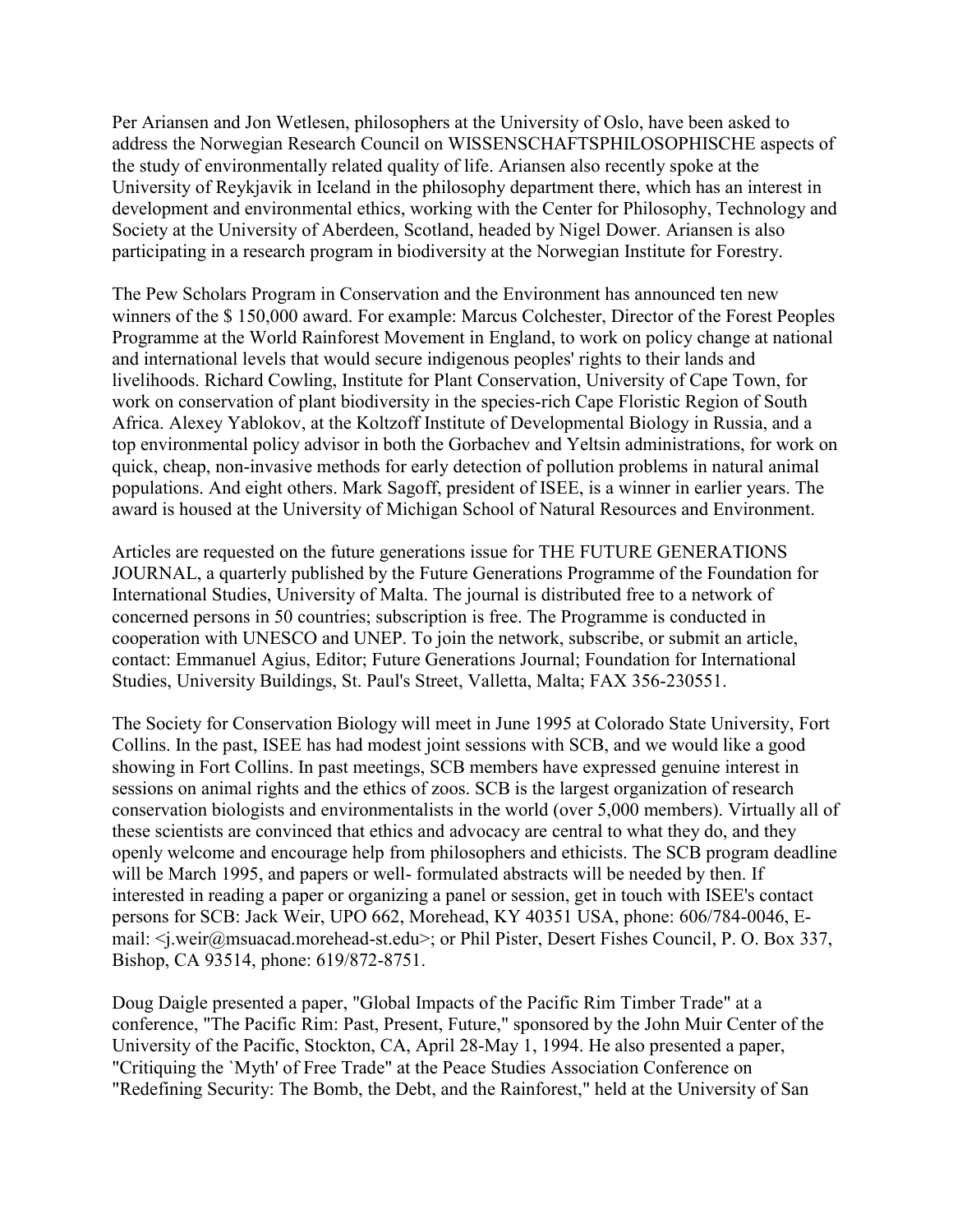Francisco, CA, April 7-9, 1994. Copies from: Doug Daigle, Pacific Environment and Resources Center, Fort Cronkhite, Building 1055, Sausalito, CA 94965.

ISEE member Lois Lorentzen is coediting (with Jennifer Turpin) a volume, GENDER, JUSTICE AND THE ENVIRONMENT IN THE NEW WORLD ORDER. Papers to be considered for submission should be sent to Lois Lorentzen, University of San Francisco, 2130 Fulton St., San Francisco, CA 94117, by November 1, 1994. Articles should relate to women in development or women and the environment.

Paul Wood recently defended a thesis at the University of British Columbia, "The Priority of Biological Diversity Conservation in Forest Land-Use Decision Making." The outside examiner was Donald VanDeVeer, North Carolina State University.

Nancy Nash, an ISEE member, and President of Buddhist Perception of Nature, has recently been nominated to the UNEP Global 500 Role of Honor, and we congratulate her on it.

ISEE section in Korea? Professor Kim Young Jong, Associate Dean (and in the Department of Public Administration), Soong-Sil University, 1-1 Sang Do 5 Dong, Seoul, Korea 156-743, asks if there are those interested in a section of ISEE in that area. Contact him, though, at least for the present, any dues should be sent to Laura Westra, address at the end of the newsletter.

The Third International Conference on Ethics in the Public Service, with the theme, "Politics, Ethics, and the Professions," will be held in Jerusalem, June 25-30, 1995. An ISEE section has been requested; contact Laura Westra, address below. For information on the conference: Dr. Uzy Berlinsky, c/o International Ltd., Congress Secretariat, P. O. Box 29313, Tel Aviv 61292, Israel. Phone 972-3-5102538. Fax 972-3-660604.

A conference, "Global Bioethics," is being planned at a center near Firenze, Italy, tentatively August 15-18, 1995, immediately proceeding a Philosophy of Science conference also to be held there. Professor Guiseppe Catture, Dean, Faculty of Economics, University of Siena is involved. Interested persons contact Laura Westra, address below.

Robert Elliot is the contact person for Australia and New Zealand. Send membership forms and dues in amount \$ 15.00 Australian (\$ 7.50 for students) to him. Address: Department of Philosophy, University of New England, Armidale, NSW, 2351, Australia. Phone: 61 (country code) (0)67 732657 (direct line). (0)67 732896 (Dept. office). Fax 61 (country code) (0)67 733317. E-mail: relliot@metz.une.edu.au (Note changes from previous notices.)

Wouter Achterberg is the contact person for the United Kingdom and Europe (For Eastern Europe and the former Soviet Union, see below.) Those in Western Europe and the Mediterranean should send their dues to him (the equivalent of \$ 10 US) at the Faculty of Philosophy, University of Amsterdam, Nieuwe Doelenstraat 15, 1012 CP Amsterdam, Netherlands. He reports that it is difficult to cash checks in this amount without losing a substantial part of the value of the check and encourages sending bank notes and cash directly to him, as it is reasonably safe. Contact him if in doubt what currencies he can accept. Fax: 31 (country code) 20 (city code) 5254503. Phone: 31-20-5254530.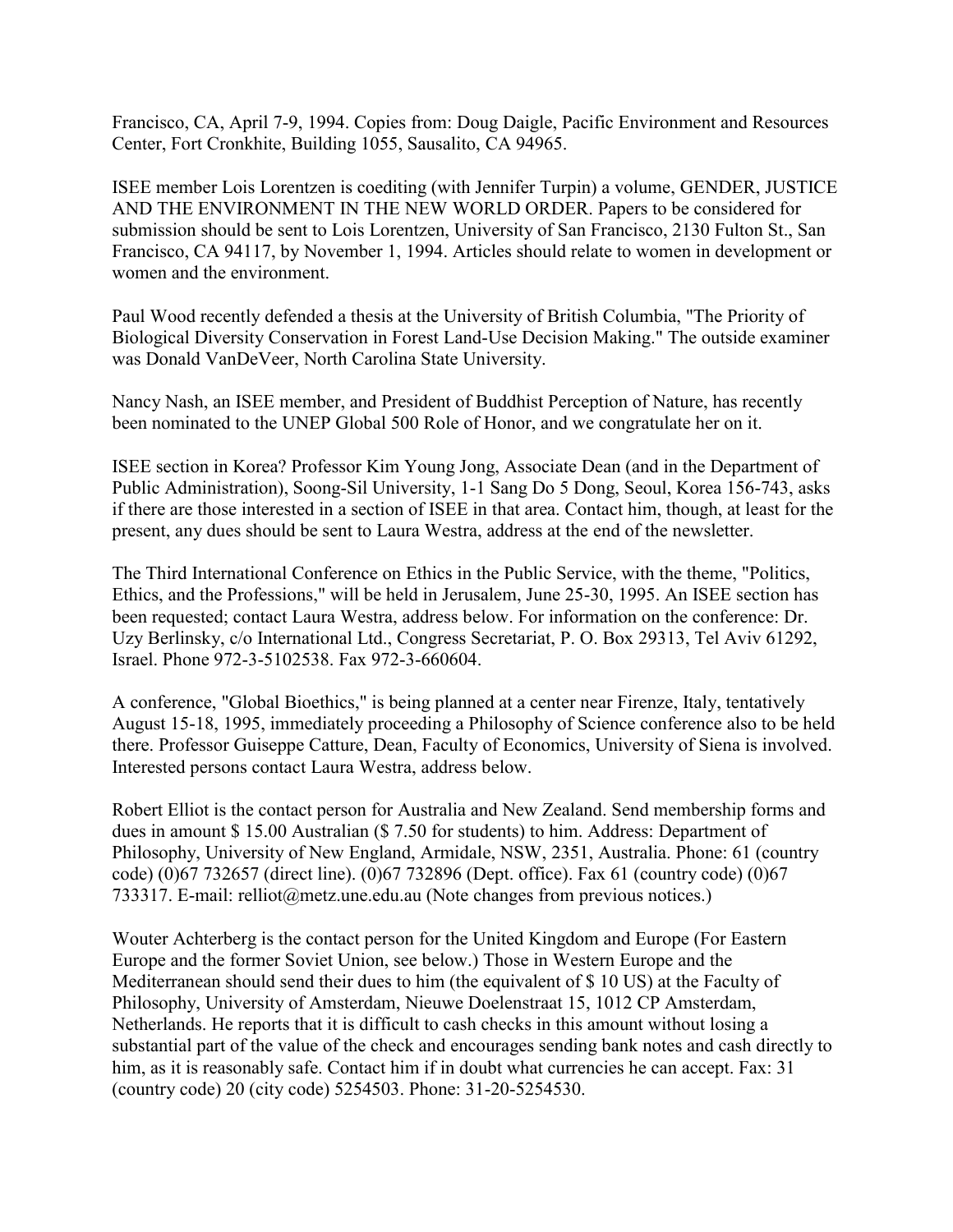Jan Wawrzyniak is the contact person for Eastern Europe and the former Soviet Union. He is on the faculty in the Department of Philosophy at Adam Mickiewicz University of Poznan, Poland. Because of the fluid economic situation in Eastern Europe, members and others should contact him regarding the amount of dues and the method of payment. He also requests that persons in Eastern Europe send him information relevant to a regional newsletter attachment to this newsletter. Business address: Institut Filozofii, Adam Mickiewicz University, 60-569 Poznan, Szamarzewskiego 91c, Poland. Phone: 48 (country code) 61 (city code) 46461, ext. 288, 280. Fax: 48 (country code) 61 (city code) 535535. Home address: 60-592 Poznan, Szafirowa 7, Poland. Phone 48/61/417275. Checks can be sent to his home with more security.

Azizan Baharuddin, Faculty of Science, University of Malaya, is the contact person for ISEE for South-East Asia (Burma, Thailand, Malaysia, Singapore, Vietnam, Laos, Cambodia, Indonesia, and the Philippines). Dr. Azizan teaches history and philosophy in the Science Faculty. Contact her with regard to membership and dues payable (the approximate equivalent of \$US 10, but with appropriate adjustment for currency differentials and purchasing power). Her address is The Dean's Office, Faculty of Science, University of Malaya, 59100 Kuala Lumpur, Malaysia. Fax 60 (Country code) 3 (City code) 756-6343.

Professor Johan P. Hattingh, Department of Philosophy, University of Stellenbosch, 7600 Stellenbosch, South Africa, is the Africa contact for the ISEE. Contact him with regard to membership and dues payable, again the approximate equivalent of \$US 10, but with appropriate adjustment for currency differentials and purchasing power. Hattingh heads the Unit for Environmental Ethics at Stellenbosch. Phone: 27 (country code) 21 (city code) 808-2058 (office), 808-2418 (secretary); 887-9025 (home); Fax: 886-4343. E-mail jph2@maties.sun.ac.za.

Items for the NEWSLETTER are invited and encouraged. This can be a network of information and exchange only if you participate. Items should be sent to Holmes Rolston, III, Editor, Department of Philosophy, Colorado State University, Fort Collins, CO 80523. Fax: 303/491- 4900. E-mail: rolston@lamar.colostate.edu. If you send it e-mail, the editor does not have to keyboard it again. Items may also be sent to the various regional contacts, listed above, and to Laura Westra, secretary, address below. The NEWSLETTER goes out within the month after April 1, July 1, October 1, and January 1. Starting with the October issue, Jack Weir will also become an editor. Address: Department of Philosophy, Morehead State University Morehead, KY 40351. Phone: 606/783-2785, office; 606/783-2185, philosophy office; Fax: 606/783-2678. E-mail: j.weir@msuacad.morehead-st.edu.

#### Environmental Ethics in Finland

Finland is one of the most northerly countries in the world and one of the largest countries in Europe, about one third of it lying north of the arctic circle, and with the population mostly in the southern one third. The southern parts are less cold than geography might indicate, due to North Atlantic currents and the Baltic Sea. The landscape is largely glaciated; Finland was under ice 9,000 years ago. It is now typically rather flat, full of glacial lakes, with frequent esker ridges and moraines. The Finish natural landscape is often said to consist of three elements: forest,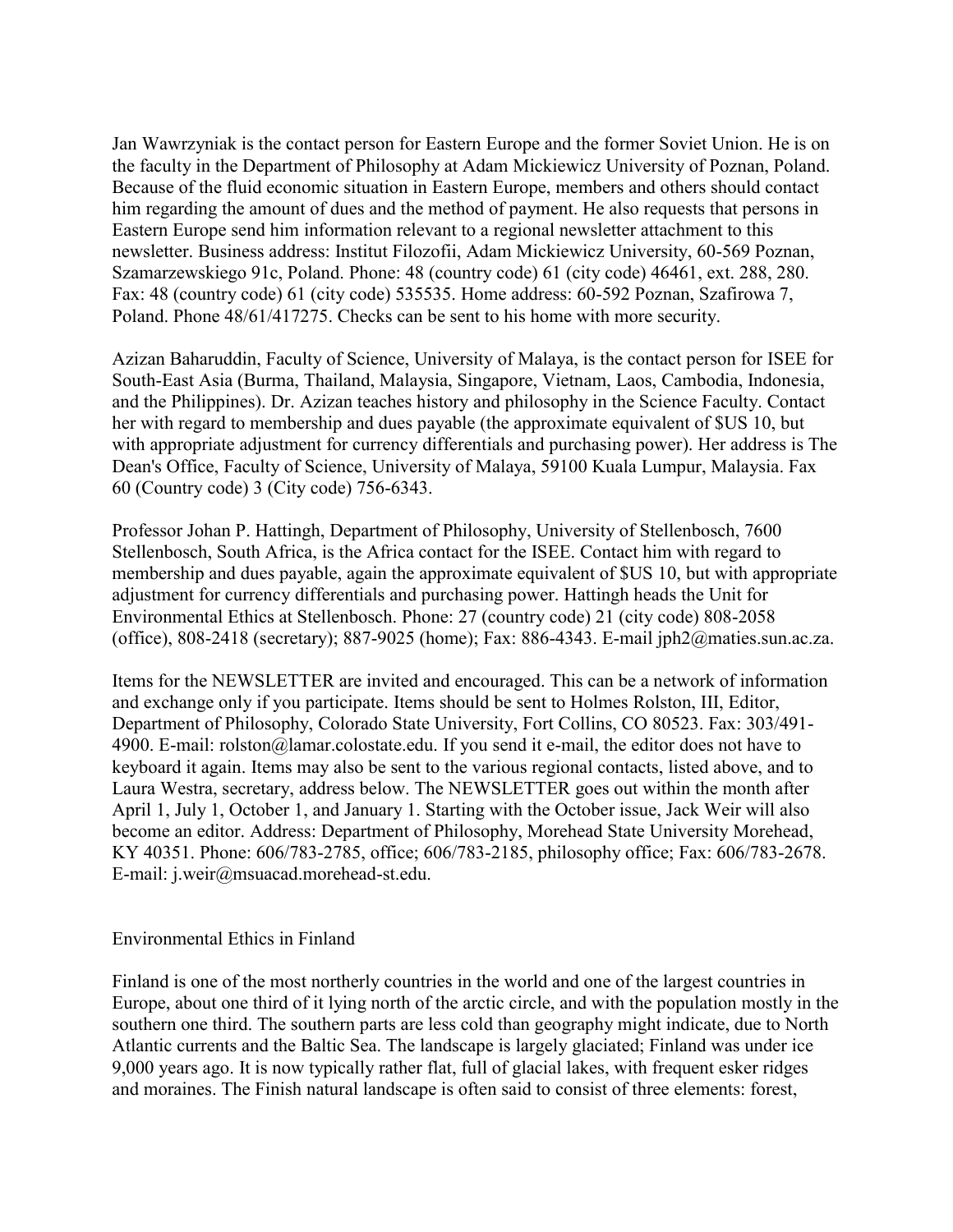mire, and water. Forests cover nearly 70% of the country and over 10% of the landscape is water, 188,000 lakes. Finnish forests cover more area than the entire United Kingdom. Extensive mires in the north (30% of the landscape) can look the same, but some thirty types are taught to Finnish forestry students, and the official mire classification scheme contains a hundred site types. The Finnish name for their own nation, Suomi, has the root "suo," mire. The hills are commonly called fells, in the northern parts typically treeless on the summits with some forests in the lower areas.

Only 8% of the land is cultivated, largely barley and oats. Above the arctic circle, the sun does not set in the north for some seventy summer days, nor does it rise in the winter; in other parts of Finland the sun rises about 9.00 a.m. or so and sets about 3.00 p.m. in winter; in summer days the sun sets but it hardly gets darker than twilight. About 40% of all people living north of the arctic circle are Finns.

Finnish forests are pine, spruce, and birch in the north, forming taiga, with aspen and alder in the central parts and the south. The Forest industry is a mainstay in the economy, with timber and forest products accounting for about 38% of Finland's exports. One controversial area is the draining of peat mires to plant pines, the favored timber tree, which grows poorly in soils that are too wet. Some claim this is a success, others are not so sure. There is debate about the extent to which middle-aged forests versus old-growth forests function as a CO2 sink for the rest of Europe, also debate about how far peatlands serve as restrainers or promoters of the greenhouse effect. Peatlands produce methane, at the same time that they fix much carbon. Peatlands are said to contain 13% of the world's decomposable carbon. Peat is also burned for energy, filling about 5% of the Finnish energy demand. (Story in UNIVERSITAS HELSINGIENSIS, UNIVERSITY OF HELSINKI QUARTERLY, 2/1993)

Pentti Takala, Director-General of the National Board of Forestry and a board member of World Wide Fund for Nature, reports that the annual growth increment in Finnish forests is 80 million cubic meters, but only 50 million of that is used. Consumption of wood is declining and every year, in significant amount because of recycling elsewhere in Europe, especially in Germany. Europeans believe that Finnish forests are being destroyed and may be reluctant to buy Finnish wood products. By this account, Finland's forests produce some 30 million cubic meters of wood more than its industry can process. But environmentalists contest this as too timber-oriented an account of values in Finnish forests and see Takala as a champion of a now-outdated intensive forestry management. Intensive forestry, monocultural wood production, is said by many to be the main reason for the loss of biodiversity in Finnish forests. Finnish forests supply about 70% of what the domestic forestry uses, though Finnish forest industries also import logs from Russia, because they are cheaper.

Forestry in Finland is surprisingly private and small scale, an average holding being 80 acres, by perhaps 300,000 landowners. There is, and has been for a century and a half, a strong replanting program and legislation. One sees forests in all stages of growth as a mosaic on the landscape. Most state-owned forest land is in the north, where timber grows very slowly. Private forestry is often uninterested in this relatively nonproductive forest land. Private forests are increasingly held by inheritance by Finns who now live in cities, and inheritance laws tend to fragment the holdings further. Some maintain that this leads to poorer management of forests; others that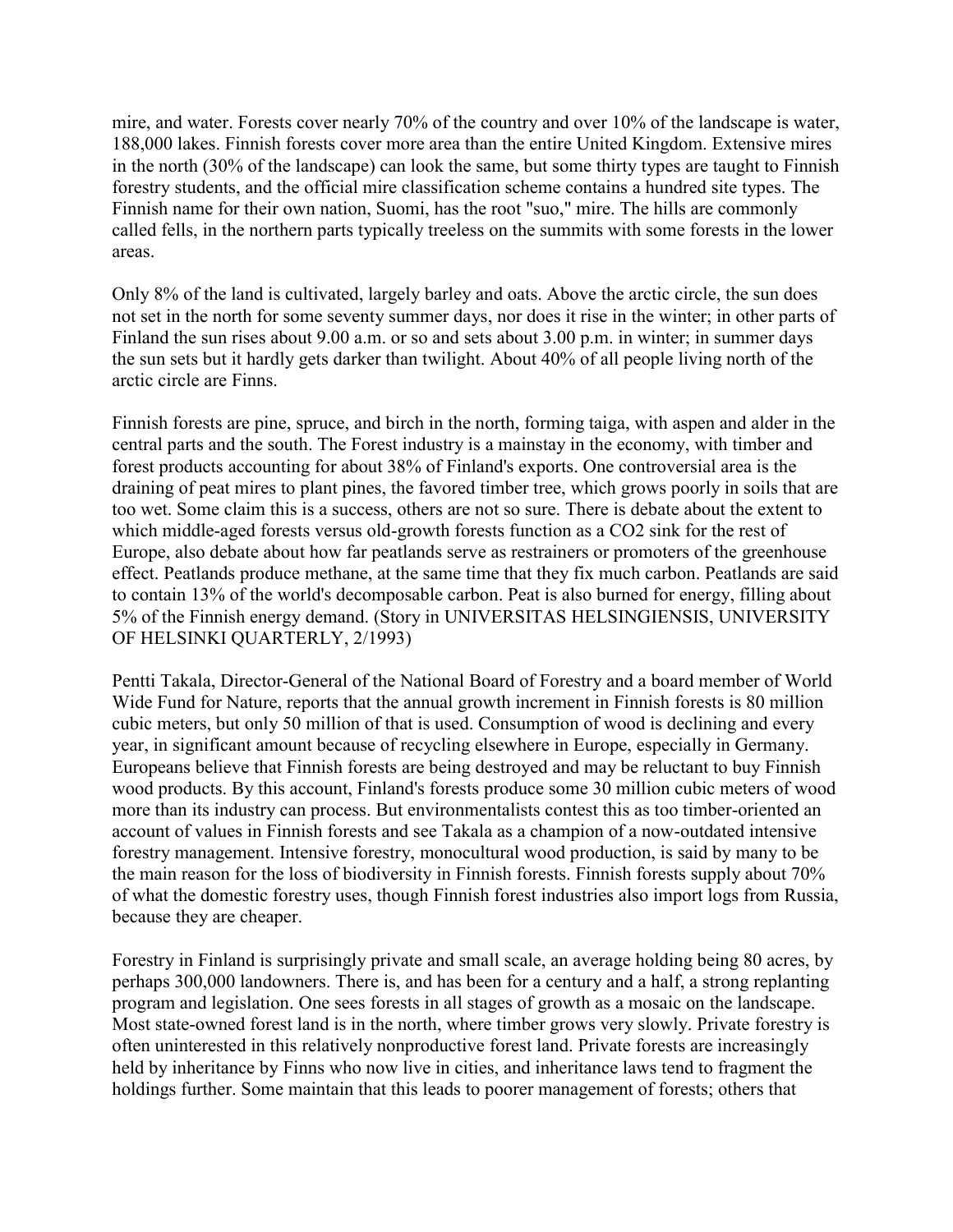Finns are more interested in non-timber values in their forests. The timber cycle is about 80 years.

Increasingly Finland has become industrialized in this century and now most Finns live in cities. There are lumber related industries, metal and engineering industries, electrical plants, shipping and shipbuilding, textiles, and furniture. Most of these Finns are some one generation away from the land, though most of them still own, through their families, some rural land.

Some leading environmental issues are forestry, including old growth forests, the preservation of rural, cultural landscapes, including meadows, as people abandon farming to move to the cities. Nature has been characteristically a dominant component of Finnish life and Finns are concerned about preserving what they call their representative national landscapes. One issue is the destruction of eskers, the sand and rock materials of which are required for fill for roads and urban building. Pollution is a major issue, both by air, including acid rain from domestic and foreign sources, the latter including Russia, Poland, Germany, Estonia, and others. There is water pollution from forest industries, and from fertilizers used in agriculture, which into both freshwater lakes and marine archipelagoes, where they flush out slowly. Some express concern about new roads and harbor developments, with an anxiety about Finland's becoming a transportation route into Russia.

Finland is the world's largest exporter of furs, especially mink and fox, raised on large breeding farms. Finnish animal welfare persons lament this, and worry that Finland both produces such furs willingly, but is also used by other nations for fur supply where fur farms have become increasingly unacceptable. One animal used on fur farms, the raccoon dog (NYCTEREUTES PROCYONOIDES), a small member of the dog family, and originally from the Far East, has escaped into the wild. The Russians released some, and they have spread rapidly into Finland and central Europe, over 40,000 animals in Finland. Its environmental impacts are not yet clear. (Story in UNIVERSITAS HELSINGIENSIS, UNIVERSITY OF HELSINKI QUARTERLY, 2/1993)

Moose hunting is a popular sport in Finland. This is the moose (ALCES ALCES) in the American sense, which is called an elk in most of Europe. The summer population is about 125,000, reduced to 80,000 in the fall hunt. Some claim that proper forest management is both good for timber and for moose, who may favor reforested lands, including drained peatlands. Moose favor wetlands when these are available, but they are frozen much of the year, when moose feed on saplings. This can result in much damage to new forests. Few seem opposed to this kind of hunting, since it is also seen as animal population control and necessary to maintain the forests. (Story in UNIVERSITAS HELSINGIENSIS, UNIVERSITY OF HELSINKI QUARTERLY, 2/1994)

Finland has about thirty national parks, and some twenty nature reserves, located in representative parts of the nation, though the larger parks tend to be further north and the acquisition of parkland has been reduced because it often has to be acquired by purchase from private interests. There are forests, eskers, peat mires, marshes, taiga, fells. About 5% of Finland can be classed as wilderness in something like the U.S. sense, though this includes areas used for reindeer herding (as against perhaps 2% wilderness in the continental United States, though there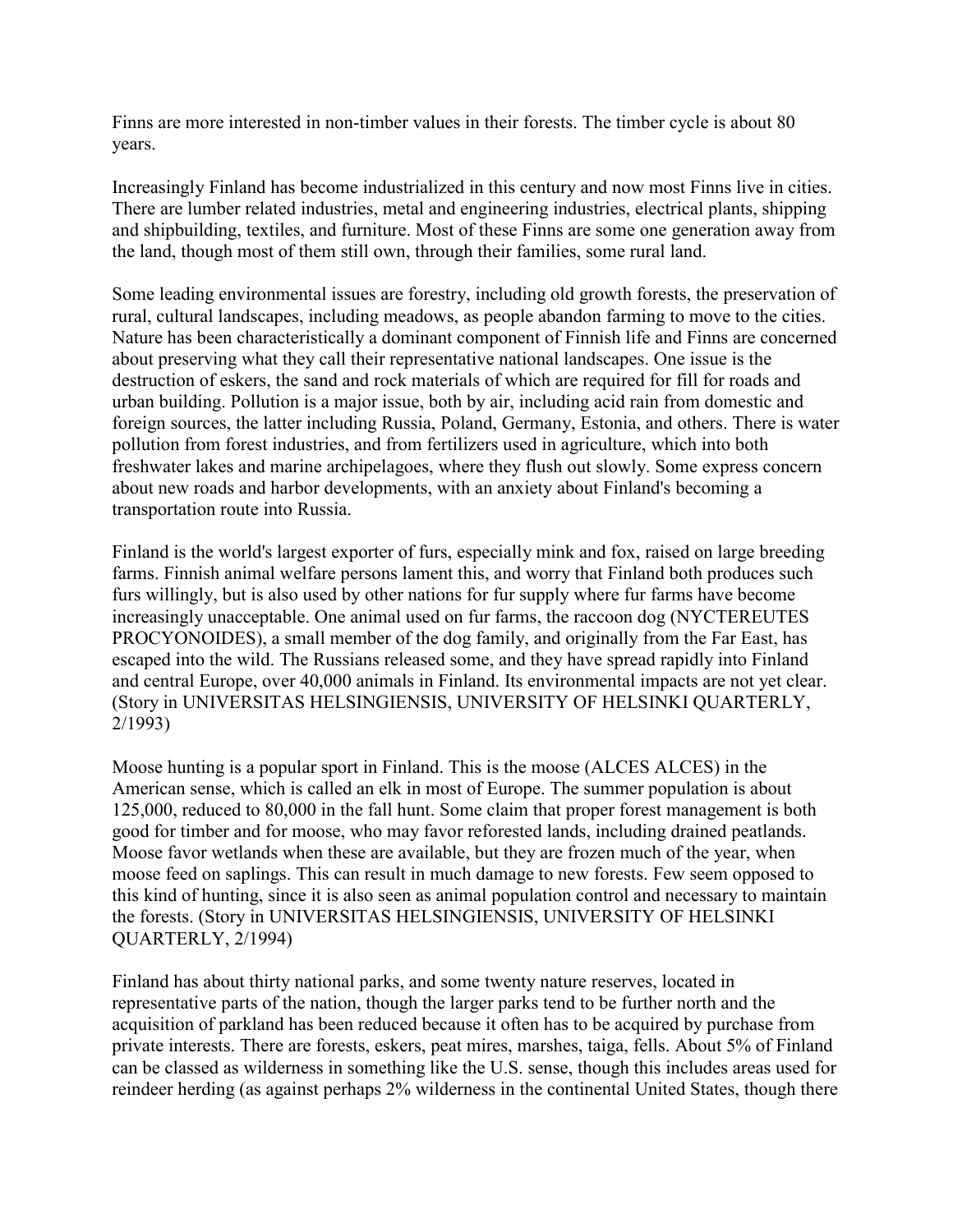is de facto wilderness beyond that). About 7% of the Nordic countries is wilderness, which represents virtually all the wilderness in Europe.

There is a traditional right of everyman's access, which means, in effect, that any person has the right to walk across private land anywhere in the nation, also to camp for a night or two, though not build fires, and also to pick wild berries and mushrooms. Certain restrictions prohibit approaches to buildings. This means that there are, in effect, no "No trespassing" signs in Finland prohibiting access to natural lands privately held. This is also true in other Scandinavian countries.

Reindeer are herded largely by Sami (=Lapp) people in much of northern Finland, as they have been for many centuries. These reindeer live in a semi-wild status, sometimes attended only twice a year, once when calves are earmarked for identification and once when rounded up for slaughter, though in some winter situations owners may feed reindeer a supplemental diet. There are about 7,600 reindeer owners. Reindeer roundups gather some 230,000 reindeer, with about 130,000 to 150,000 slaughtered annually, about 70% of these are the season's calves. Highway accidents and trains kill about 4,00-5,000 each year.

Endangered species include bears, wolverines, wolves, golden eagles, otters, flying squirrels, and freshwater seals. There are 1,692 endangered species on an endangered species list in Finland.

SUOMEN LUONTO (NATURE IN FINLAND) is the magazine of Suomen Luonnonsuojeluliito (Finnish Association for Nature Conservation). The magazine has 80,000 subscriptions, one of the more widely circulating magazines in Finland. The society has 25,000 members.

Finnish universities are located at Helsinki, the largest by far, which contains all faculties, also other sizeable ones at Turku, Oulu, and Tampere. Smaller universities are at Joensuu, Rovaniemi, Kuopio, JyvÑskylÑ, and Vaasa. The University of Helsinki has no single campus but is scattered around the city. There are 30,000 students, one-fourth of all university students in the nation. There are faculties (= colleges) in theology, law, medicine, arts, science, education, social sciences, and agriculture and forestry. The faculty of forestry has long been a strong one. There are two closely connected departments of philosophy, one of Social and Moral Philosophy in the Faculty of Social Sciences and (Theoretical) Philosophy in the Faculty of Arts. Both departments were recently top-ranked in a Ministry of Education review. Environmental ethics has been regularly taught at Helsinki since 1989 by Leena Vilkka; it is also taught at Turku. Holmes Rolston was a speaker there summer 1994, and Robin Attfield in 1992. Helsinki also has many programs in environmental studies, both in natural and social sciences and in forestry. Recession has forced 10% cuts in the university budget each of the last two years. One concern is the relative lack of foreign students, often because few foreigners can speak Finnish. (Story in UNIVERSITAS HELSINGIENSIS, UNIVERSITY OF HELSINKI QUARTERLY, 4/1993)

The First International Conference on Environmental Aesthetics was held at Koli, a national park, in June 1994, directed by Yrjî SepÑnmaa, with about 200 persons present. In addition to numerous Finnish speakers, overseas speakers included: Allen Carlson, University of Alberta; Cheryl Foster, University of Rhode Island; Arnold Berleant, Long Island University; Ronald W.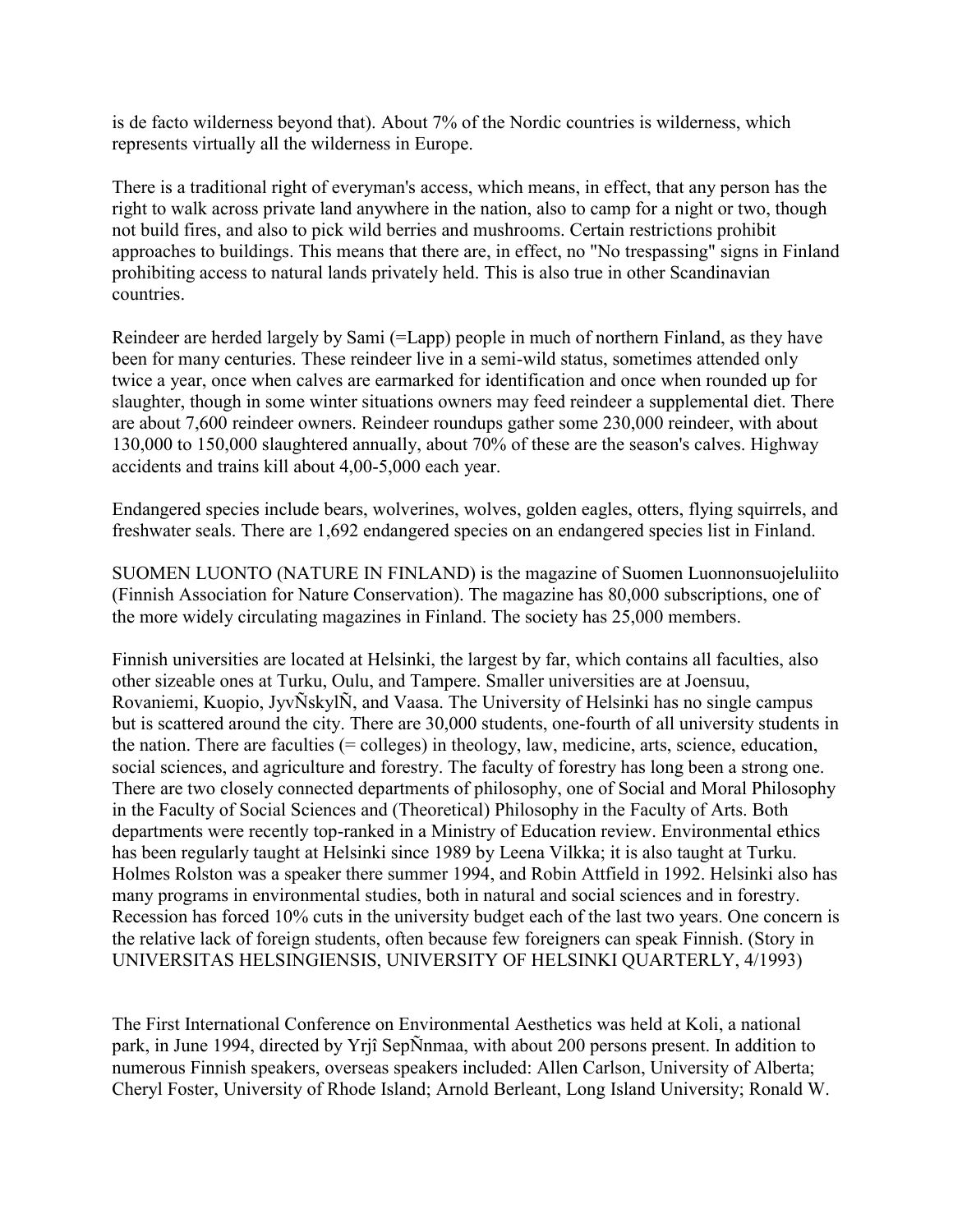Hepburn, University of Edinburgh; Maria Golaszewska, Jagellonian University, Poland; Barbara Sandrisser, The Paul Partnership, USA; Arlene Kwasniak, Environmental Law Centre, Canada; Mara Miller, Drew University; Holmes Rolston, Colorado State University; Yuriko Saito, Rhode Island School of Design; and Moon-Hwan Kim, Seoul National University.

Pentti Linkola, a fisherman, is the best known Finnish deep ecologist. He defends the intrinsic value of nature, both in various life forms and in the biosphere, in many popular books. Eero Paloheimo, who has a doctorate in technology and is a member of the Finnish Parliament, defends the view that all sentient beings have intrinsic value and develops and account of values of nature and a vision of what kind of human society this entails. See the outline of his book below. Both persons are members of VihreÑ ElÑmÑnsuojelun Liitto (The Finnish Green Society of Life Preservation), of which Leena Vilkka is chair. This society arranges various meetings on philosophy and the environment in Finnish politics. Paloheimo is chair of a committee of Parliament doing a study on the future of Finland. His particular environmental concerns are to provide for a kind of environmental impact analysis of the annual budget allocations, and making provision for including non-economic values into planning decisions. He also hopes that conservation planning can come to give more attention to corridors between the national parks and nature reserves, not only in Finland but with other Scandinavian counties and elsewhere in Europe.

ElÑinsuojeluliitto Animalia (The Finnish Animal Rights Federation) celebrated its 30th anniversary in 1991 with a conference on animal rights at which Michael W. Fox was the keynote speaker. Animalia has translated Peter Singer's ANIMAL LIBERATION into Finnish, and he spoke there in 1992, at the Department of Philosophy in Helsinki.

There is an Institute of Bioethics at Turku, concerned mostly with medical ethics and biotechnology, but also producing some work on environmental philosophy, for example in BIOETIIKKA (BIOETHICS), ed. Veikko Launis, Reports from the Department of Practical Philosophy, vol. 2, University of Turku, 1990. Juhani Pietarinen is director of this project.

An institute called MetsÑkartano (The Garden of Forests) arranges hiking trips in wilderness areas for European students, including trips with the theme "How We Can Perceive Intrinsic Values in Nature," seeking to expand environmental awareness during a week of hiking and canoeing.

Yhteiskuntatieteellisen ympÑristîntutkimuksen seura (The Society for Environmental Research in the Social Sciences) has been recently founded at Tampere University with a multidisciplinary approach including environmental philosophy, history, politics, and economics.

Some representative bibliographic sources:

--Palmunen, Rainer, ed., FINLAND: LAND OF NATURAL BEAUTY. Helsinki: Oy Valitut Palat--Reader's Digest Ab, 1988. 304 pages. FM 331.-. ISBN 951-9079-88-2 (English edition), also in Finnish, ISBN 951-9079-36-X. 70 authors, a coffee-table type book, and also an excellent introduction to all aspects of nature and nature conservation in Finland. Includes regional introductions.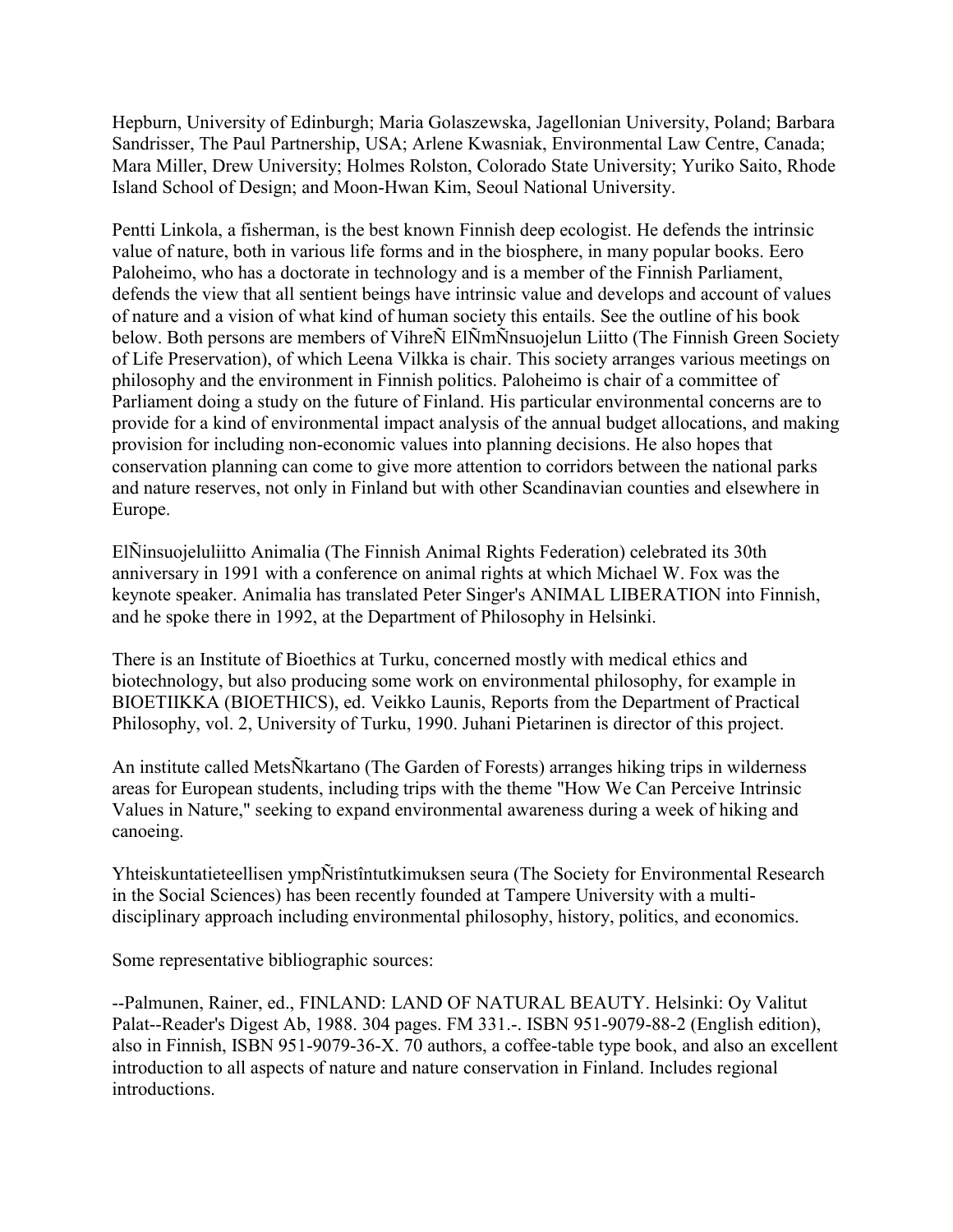--AJATUS 49, Suomen Filosofisen Yhdistyksen vuosikirja (Annual, Finnish Philosophical Society) is a special issue, LUONTO (NATURE), Matti HÑyry, Ilkka Niiniluoto and Thomas Wallgren, editors. Helsinki, 1993. ISSN 0355-1725. ISBN 951-9264-17-5. 222 pages. Twenty articles by Finnish philosophers and scientists. Sample articles are Thomas Wallgren, "Ekologisk kris? (Ecological Crisis?)"; Simo Knuuttila, "Luonto aristoteelisessa luonnontieteessÑ (Nature in Aristotelian Science)"; Juha Kajander, "Renessanssin luontokÑsitys (Nature in the Renaissance)"; Leena Vilkka, "Luonnon itseisarvoista (Intrinsic Values in Nature)"; Markku Oksanen, "Taylorin teoria luonnon kunnioituksesta (Taylor's Theory of Respect for Nature)."

--Paloheimo, Eero, MAAN TIE (THE WAY OF THE EARTH) Helsinki: Werner Sîderstrîm Osakeyhtiî, 1989. ISBN 951-0-16075-X. 250 pages. Paper. Paloheimo analyzes three dimensions of the world: the material, the psychical, and the conceptual, the latter found only in humans. Developing a spectrum of consciousness, he considers non-living beings, non-sentient living organisms, sentient life, and human consciousness. There is, further, a collective consciousness of the biosphere and humankind. In the second half of the book, Paloheimo asks about possibilities for a different kind of future world, as these depend on different kinds of collective consciousness. There are different psychical and material outcomes of the different kinds of collective consciousness. Analyzing the value of the diversity of life, he considers materialistic uses of the world, esthetic values in nature, and ethical duties to nature. What would an ideal observer think the world should be like? In result what should we do? We ought to dismiss the idea that the future is unknown and gain power, use it responsibly, make adequate choices, and follow with appropriate deeds. In addition to continental and Finnish philosophers, Paloheimo has read extensively in English-speaking philosophers, including environmental philosophers. He is a member of the Finnish Parliament, with a doctorate in technology studies, the author of five other books.

--SepÑnmaa, Yrjî, ed., ALLIGAATTORIN HYMY: YMPéRISTôESTETIIKAN UUSI AALTO (THE ALLIGATOR'S SMILE: NEW WAVES IN ENVIRONMENTAL AESTHETICS). Lahti: The University of Helsinki at Lahti, 1994. 208 pages. ISBN 0784-0640-24. The book takes its title from Paul Ziff's consideration of an alligator as an aesthetic object in "Anything Viewed" (1977), an article included in the anthology. Contains R. W. Hepburn's, "Contemporary Aesthetics and the Neglect of Natural Beauty," Allen Carlson's "Environmental Aesthetics," Arnold Berleant, selections from THE AESTHETICS OF ENVIRONMENT, Cheryl Foster, "Aesthetic Disillusionment: Environment, Ethics, Art" (from ENVIRONMENTAL VALUES 1(1992):205-215, and others.

--SepÑnmaa, Yrjî, THE BEAUTY OF ENVIRONMENT: A GENERAL MODEL FOR ENVIRONMENTAL AESTHETICS. Helsinki: Suomalainen Tiedeakatemia, 1986. ISBN 951- 41-0523-0. 184 pages. Reprinted in a slightly modified second edition by Environmental Ethics Books, Denton, Texas, 1993. ISNB 0-9626807-2-9. \$ 14.95. A first major section considers nature offered as a work of art. A second section considers nature as a whole, the environment as a system, and develops fourteen differences between works of art and aesthetic appreciation of nature. Ecology provides the norm for beauty in nature. A third section analyzes the language that criticizes, interprets, and appreciates natural beauty. SepÑnmaa was for a number of years a research fellow with the Academy of Finland and held docent positions at University of Helsinki,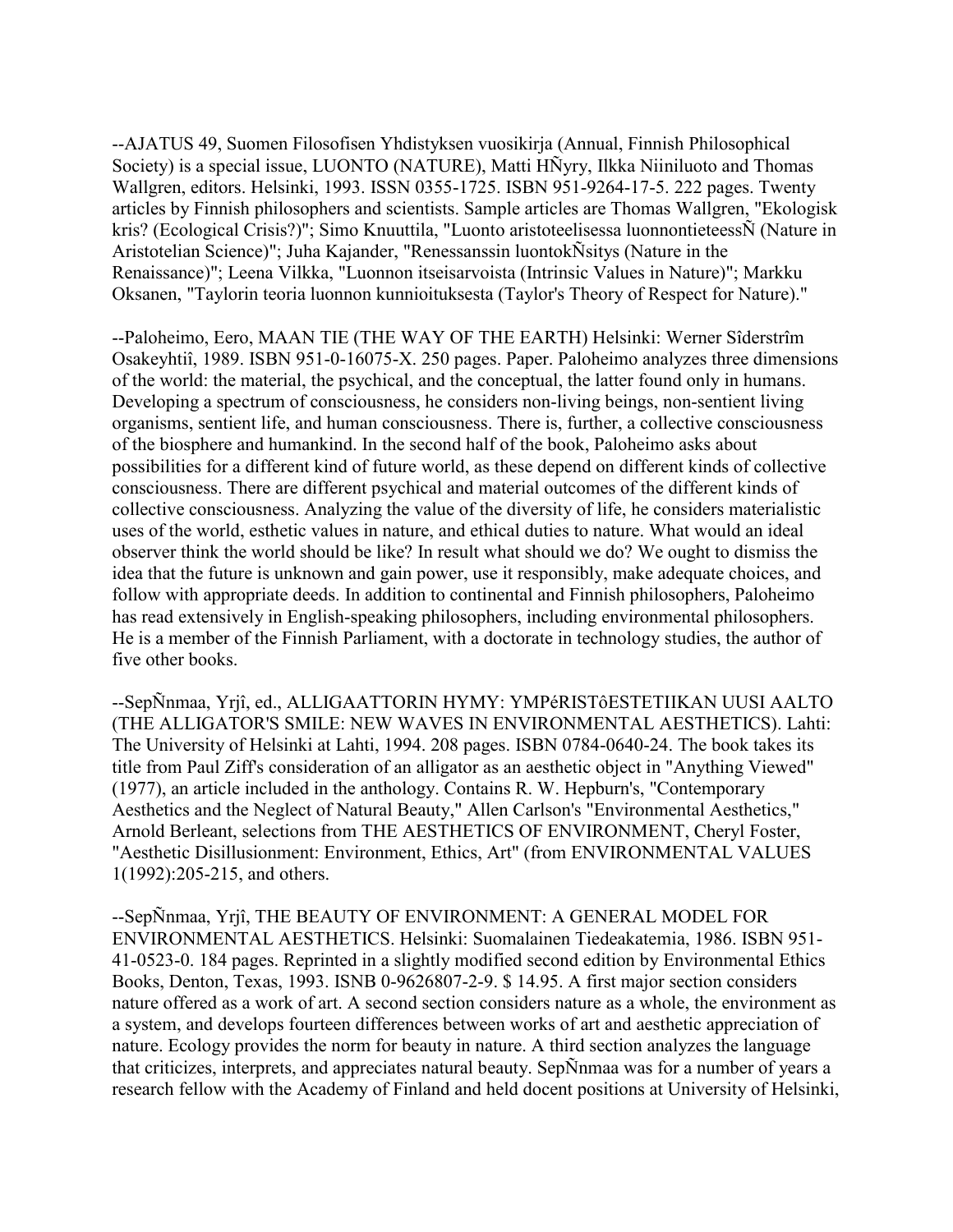also at JyvÑskylÑ and Turku, and has recently taken a position at the University of Joensuu, Finland, in comparative literature and aesthetics. He was a Senior Fulbright Scholar at the University of Georgia and a Visiting Research Professor at the University of North Texas.

--Pakarinen, Terttu, "Sustainable Development: A New Call for Multidisciplinary Research," in LIFE AND EDUCATION IN FINLAND 2/1992. Pakarinen, an architect and planner, heads a multidisciplinary cooperative effort between Tampere University and the Tampere University of Technology, teaching at the latter. One of their projects is called "The Ecological City." New Finnish building legislation requires that the principle of sustainable development be taken account of in all building work, and the Finnish Academy and the Ministry for the Environment have funded a considerable research program to implement this.

--Pakarinen, Terttu, Leena Vilkka, and Eija Luukkanen, eds., NéKôKULMA YHTEISKUNTATIETEELLISEEN YMPéRISTôTUTKIMUKSEEN (A VIEWPOINT ON RESEARCH IN THE SOCIAL SCIENCES). Tampere: Tampereen ylipisto (University of Tampere), 1991. Acta Universitatis Temperensis, Series B., vol. 37. Seven articles, including Britta Koskiaho, "The Philosophy of Science and New Environmental Research"; Juha Varto, "The Philosophy of Nature and the Philosophy of Technology"; and Leena Vilkka, "What Is It Like To Be a Yellow Ladyslipper Orchid?" (in Finnish).

--Niiniluoto, Ilkka, "Nature, Man, and Technology--Remarks on Sustainable Development," ARCTIC CENTRE PUBLICATIONS 6(1994):73- 87, in a theme issue on THE CHANGING CIRCUMPOLAR NORTH: OPPORTUNITIES FOR ACADEMIC DEVELOPMENT, Lassi Heininen, ed. Rovaniemi, Finland. The human responsibility for nature as related to sustainable development. The Brundtland Commission report does not make sufficiently explicit how its recommendations are based upon factual and value premises. Environmental research can give facts but the choice of environmental policy has to be derived from theories of justice and of environmental ethics. To save our planet for future generations, ethical concerns have to be extended beyond human-centered instrumental values toward communal and ecocentered intrinsic values. Niiniluoto is a faculty dean and philosopher at the University of Helsinki.

--Pietarinen, Juhani, "Principal Attitudes towards Nature," in Pekka Oja and Risto Telama, eds., SPORT FOR ALL (Amsterdam: Elsevier Science Publishers, 1991), the Proceedings of the World Congress of Sport for All, Tampere, Finland, June 1990. There are four attitudes: (1) Utilism aims to use nature to achieve a high level of welfare for people, nature is a huge and valuable source of energy and raw materials, people have an unlimited right to use nature for their welfare, and technology makes this possible. (2) Humanism aims at the intellectual and moral development of humans, nature contains the possibilities for cultural development, and people have a right to use nature for promoting Socratic virtues, technology should be developed in accordance with these goals of humanism. (3) Mysticism aims at the experience of unity with nature, nature is essentially a spiritual and divine totality, a sanctity, the achievement of which is the highest end for human life, science and technology are rejected if they undermine this. (4) Naturism aims at the conservation of nature in as original and primordial condition as possible, nature is a uniform system acting in accord with the laws of ecology, and humans are part of the system, all parts of nature are of equal inherent value, which people should respect, all technology that endangers the life of other species and causes ecological disturbances should be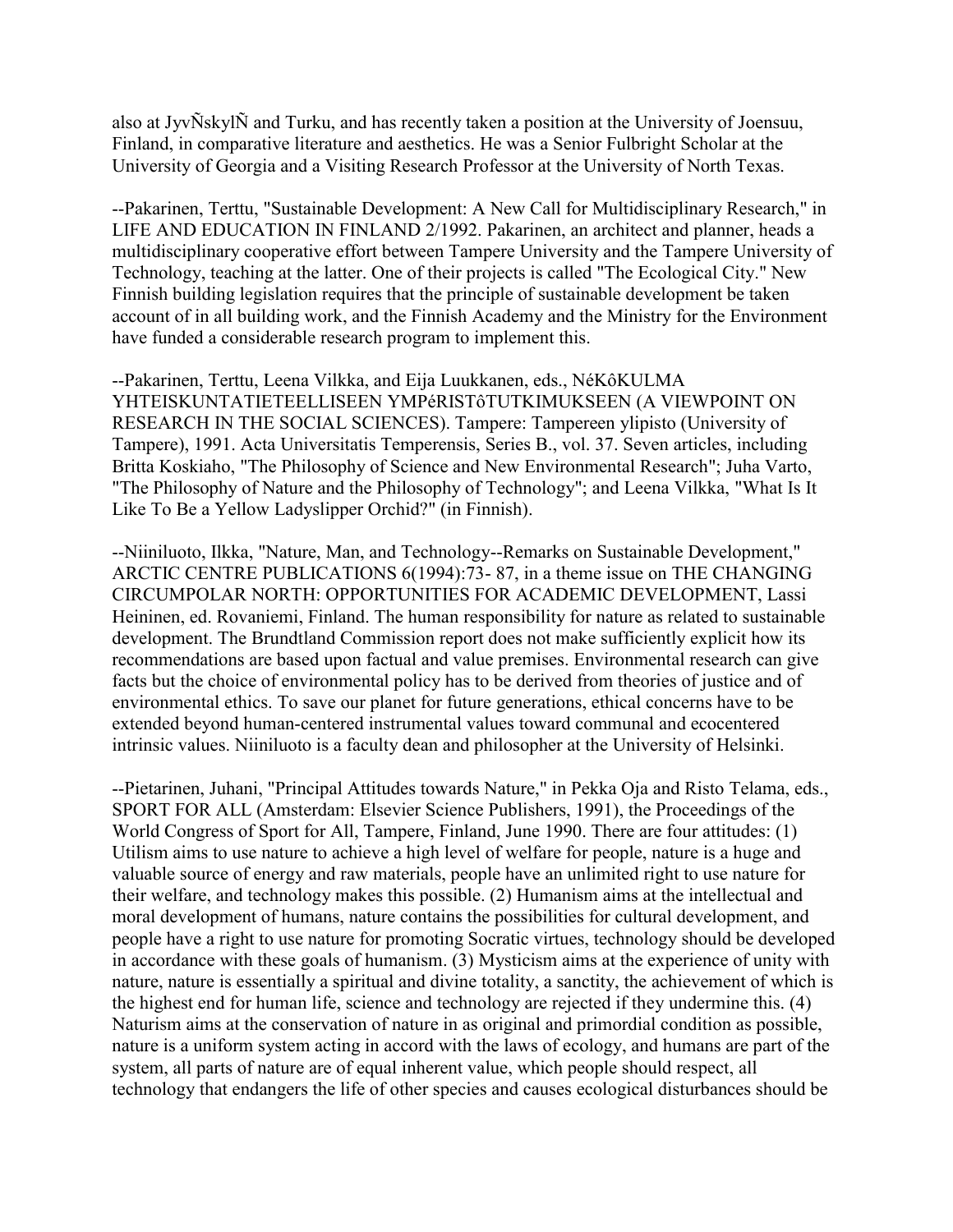rejected. Each of the four affects not only human work but the sports in which it is appropriate for humans to participate. Perhaps it is necessary to have proponents of all four attitudes; possibly no proper balance between people's interests and the tolerance of nature can be found. Pietarinen teaches philosophy at the University of Turku, Finland. He has developed this position in a series of papers in Finnish over twenty years and is the first philosopher systematically to develop environmental philosophy in Finland.

--Juhari Pietarinen, "Ihminen ja luonnon arvo (Humans and the Value of Nature), in TEOREETTISEN BIOLOGIAN SEMINAARI (PROCEEDINGS OF THE SEMINAR IN THEORETICAL BIOLOGY), December, 1977, published by the Academy of Finland, 1978. ISBN 951-715-073-3.

--Juhari Pietarinen, "Ihminen ja luonto: neljÑ perusasennetta (Humans and Nature: Four Basic Attitudes" in Matti Kamppinen, ed., ELéMéNKATSOMUSTIETO (STUDIES IN WORLDVIEWS ON LIFE), Helsinki: Gaudemus, 1987.

--Vilkka, Leena, YMPéRISTôETIIKKA (ENVIRONMENTAL ETHICS): VASTUU LUONNOSTA, ELéIMISTé JA TULEVISTA SUKUPOLVISTA (RESPONSIBILITIES TO NATURE, ANIMALS, AND FUTURE GENERATIONS). Helsinki: Yliopistopaino (University Press of Helsinki), 1993. (Address: Vuorikatu 3 A, SF-00100 Helsinki, Finland) ISBN 951-570- 154-6. 238 pages, paper. The first book in Finnish in environmental ethics. Chapter titles: What is Environmental Ethics?; The Scope of Ethics; Main Trends in Environmental Philosophy; Attitudes to Nature; Values in Nature; The Rights of Nature, Animals, and Future Generations. Vilkka is a researcher at the Academy of Finland, Helsinki, and teaches at the Department of Philosophy, University of Helsinki. Her address is Department of Philosophy, P. O. Box 44 (JyrÑngîntie 2), SF-00014 University of Helsinki, Finland.

--Vilkka, Leena, ed., YMPéRISTôONGELMAT JA TIEDE: YMPéRISTôTUTKIMUKSEN FILOSOFIAA (ENVIRONMENTAL PROBLEMS AND SCIENCE: THE PHILOSOPHY OF ENVIRONMENTAL SCIENCES). Helsinki: Yliopistopaino (University Press), 1994. 201 pages. Nine articles by Finnish philosophers and scientists. Includes Leena Vilkka, "Can Applied Sciences Be Built on Ecological, Aesthetic, and Ethical Values?" (in Finnish); Markku Oksanen, "Nature and Moral Values" (in Finnish); and Stephen Condit, "Ecological Responsibility in Emerson's Transcendental Philosophy" (in Finnish). Phenomenological approaches, analytical approaches, transcendental approaches, represented by Kant and Emerson, and postmodern trends.

--Vilkka, Leena, et al, MATSéN TULEVAISUUSKUVIA (THE FUTURE OF FORESTS). Helsinki: Painatuskeskus and Opetusministeriî (Ministry of Environment), 1993. 68 pages. Puts together three different groups: the academic level, government professionals, and politicians, asking what Finnish forests might be in fifty years. Forests as related to Finnish social development. Short articles. Statistics. A section on the aesthetic value of forests, on the Finnish national identity and their forests, forests and economics, and the multiple values in forests.

--Vilkka, Leena, ANIMAL RIGHTS AND CONSCIOUSNESS (in Finnish), a M. A. thesis at the University of Helsinki, 1988. --Vilkka, Lena, ENVIRONMENTAL ETHICS: A CONCEPTUAL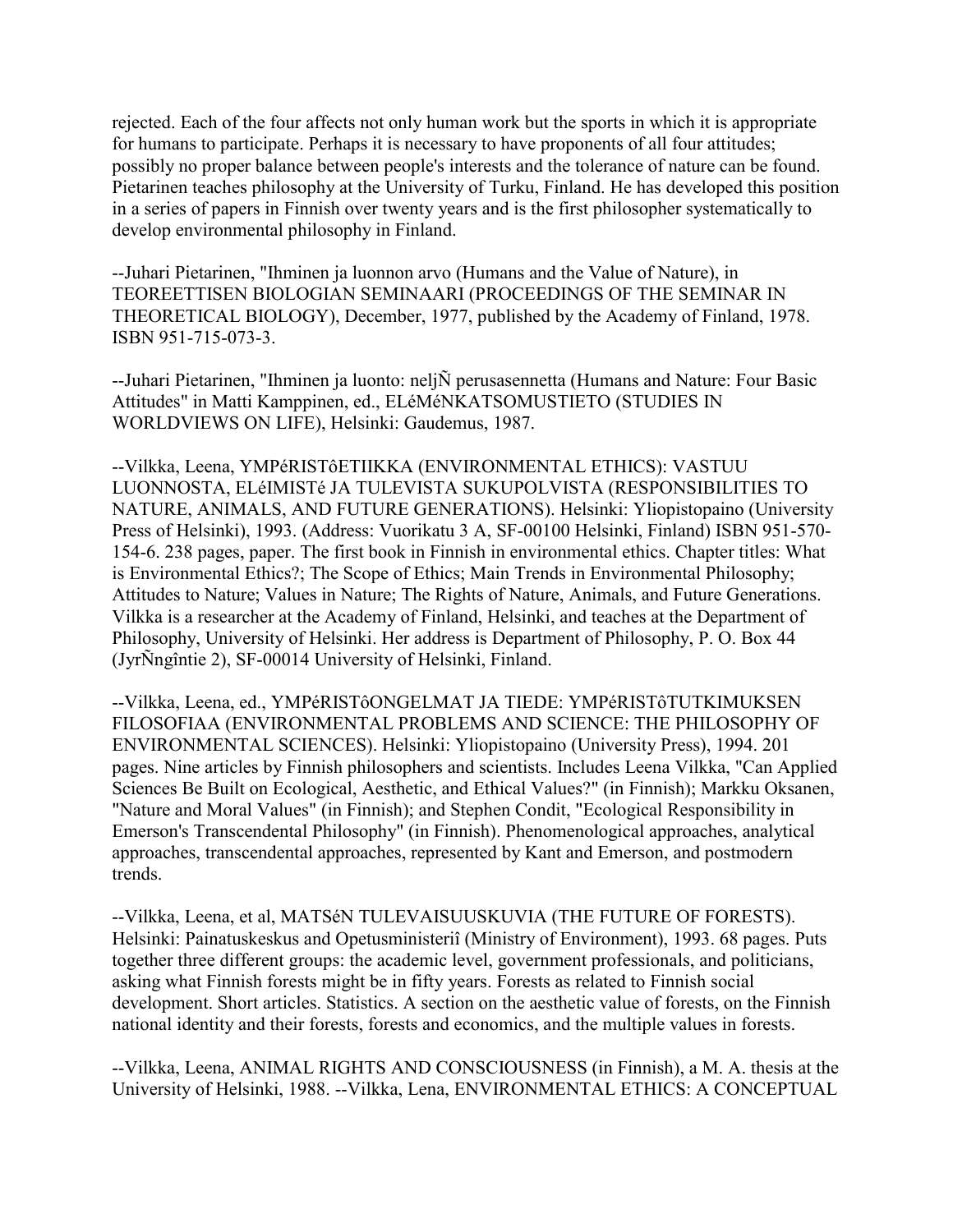ANALYSIS (in Finnish), a licentiate at the University of Helsinki, 1991.

--Vilkka, Leena, "Respect for Animals: A Zoocentric Theory of Animals' Rights." Paper presented at the World Vegetarian Congress, August 8-13, 1994, in Holland. There are three basic attitudes to nature: technocentrism, anthropocentrism, and naturocentrism. There are three nature-centered positions: zoocentrism, stressing sentience, biocentrism, stressing respect for all life, and physiocentrism, stressing the well-being of the planet Earth. Zoocentrism requires respect for animals, and takes animal suffering into moral account, though one ought also morally to consider the well-being of nonsentient nature. Copy available from the author, address above.

--Oksanen, Markku, THE MORAL STATUS OF ANIMALS: A CRITICAL ANALYSIS OF TOM REGAN'S THEORY (in Finnish), a M. A. thesis at the University of Turku, 1989, under the direction of Juhani Pietarinen. Oksanen, who studied a year under Robin Attfield in Wales, is finishing a Ph.D. thesis in English under Pietarinen on environmental ethics and property rights.

--Oksanen, Markku, THE MORAL CONSIDERABILITY OF NATURE: AN ANALYSIS OF CURRENT DISCUSSION IN ENVIRONMENTAL ETHICS (in Finnish), a licentiate at the University of Turku, 1992.

--Yrjî Haila and Richard Levins, HUMANITY AND NATURE: ECOLOGY, SCIENCE AND SOCIETY. London: Pluto Press, 1992. Paper. 270 pages. What program can ecology set for society? Ecological patterns, examples from the taiga. Practicing ecology, research, data, theory, hypothesis testing. Language and how theories refer to the world. Traditions and their influence on world views. Health as part of the ecosystem. Diseases. Coevolution of host and parasite. Noninfectious diseases. Agricultural ecology, sustainable agriculture. The social history of nature. How does nature change? Political ecology? Local versus general solutions. Nature: Appropriation versus appreciation? The general argument takes issue with the mistaken belief that earlier in history humans existed in harmony with nature and that this harmony has become recently "unbalanced." Human activity should be included as part of nature and the authors hope to establish the connection between ecological knowledge and radical politics. Haila is a research fellow at the Academy of Finland, based at the Department of Zoology in Helsinki. Levins is in the Department of Public Health at Harvard Medical School and a population biologist. He is an author, with Richard Lewontin, of THE DIALECTICAL BIOLOGIST.

--JÑrvinen, Olli, and Kaarina Miettinen, SAMMUUKO SUURI SUKU? LUONNON PUOLUSTAMISEN BIOLOGIAA (WILL NATURE DIE? BIOLOGY ON BEHALF OF NATURE). Helsinki: Suomen Luonnonsuojeluntuki Oy (Finnish Nature Conservation Council), 1987.

--HÑyry, Heta, Helena Tengvall, and Leena Vilkka, eds., ELéIN IHMISTEN MAAILMASSA (AN ANIMAL IN THE HUMAN WORLD). Helsinki: Gaudemus, 1989. 193 pages. An anthology of ten articles, pro and con. All by Finnish authors, mostly philosophers and some biologists.

--JokimÑki, Jukka, Anna-Liisa Sippola, and PÑivi Junttila, eds., ERéMAA-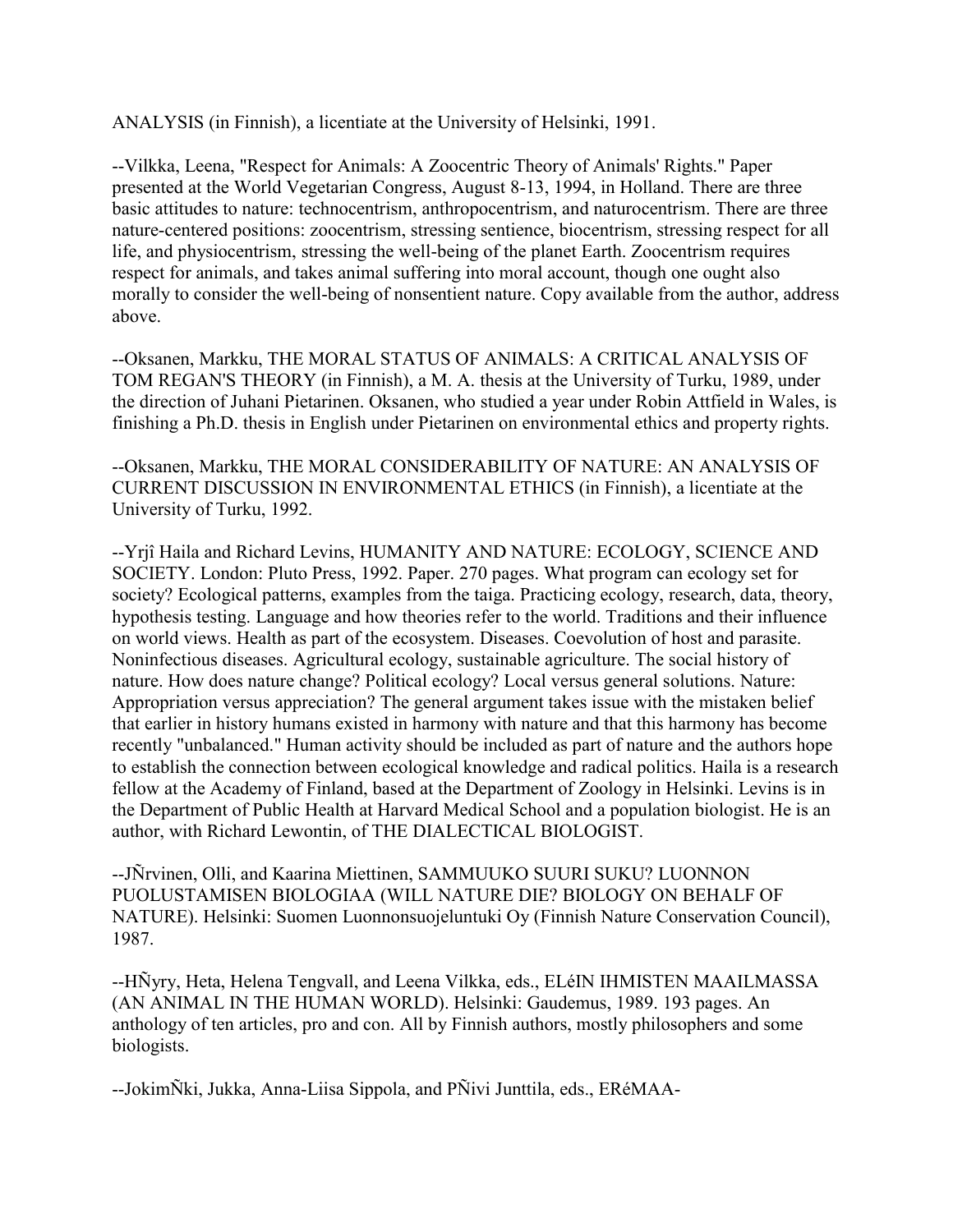YHTEISOMAISUUSRESURSSIN BIOLOGINEN JA YHTEISKUNNALLINEN MERKITYS (WILDERNESS: THE BIOLOGICAL AND SOCIOLOGICAL MEANING IN THE NORTHERN AREAS). Rovaniemi: Arctic Centre of Lapland, 1992. 152 pages. Eleven articles, some in Finnish, some in English.

Positions Available

The Environmental Careers Organization (ECO) is a U.S. national nonprofit organization with five regional offices (California, Florida, Great Lakes, Northeast, Pacific Northwest) that seeks to place persons seeking employment, short-term and long-term, in environmental careers. They have placed more than 4,500 aspiring environmental professionals, about 300 persons each year. Contact: The Environmental Careers Organization, 286 Congress Street, Boston, MA 02210- 1009.

University of North Texas. The Department of Philosophy and Religion Studies advertised, in the APA JOBS FOR PHILOSOPHERS, May issue, a position in environmental ethics, also requiring a traditional specialty in philosophy or religion, tenure-track position, with level open. The deadline for applications was July 1, 1994.

# **Videotapes and media**

CROSSING THE STONES: A PORTRAIT OF ARNE NAESS. 47 minutes. Produced by the Norwegian Broadcasting Corporation. 1992. Continuing the earlier notice (Newsletter 5, 1), John Hoskyns- Abrahall at Bullfrog Films writes that individuals may purchase the video for \$ 34.95 plus \$ 5 postage and handling, but that the institutional purchase price is, as previously reported, \$ 250, rentals for \$ 75. Restrictions on individual purchases state that you may not, without written permission, duplicate the program, transmit it by cable or broadcast television, or exhibit the program commercially. ISEE has now reviewed the videotape. The video voice is that of Arne Naess reflecting on his life and philosophy throughout, with many scenes at his abovetimberline cabin in Norway, distant from Oslo by some three hours train ride, and then considerable walk, where he lived while professor at the University of Oslo, going into the university three days a week. Scenes in classrooms, reflections on his early attraction to logical positivism, rejection of it, skepticism, and his coming to love Spinoza. Reflections on nonviolence, with old black and white films of Gandhi, and the Nazi invasion of Norway. His climbing expedition in the Himalayas, with films from 1940. Reflections on "rich in life, simple in means." Good scenes of his defending the Mardola waterfall in 1970, chained before the bulldozers, and of defending the Alta River in 1981, arrested for disobedience. Prime minister Brundtland and her sustainable development, and Naess's commentary. Norway could serve as an example of rich life, simple in means outside the European Economic Community. An interesting biography for those who want to see a remarkable philosopher who practices his philosophy, including his deep ecology. Bullfrog Films, P. O. Box 149, Oley, PA 19547 (UPS Address: 372 Dautrich Rd., Reading, PA 19606). Phone 800/543-FROG, or 215/779-8226. Fax: 215/370-1978.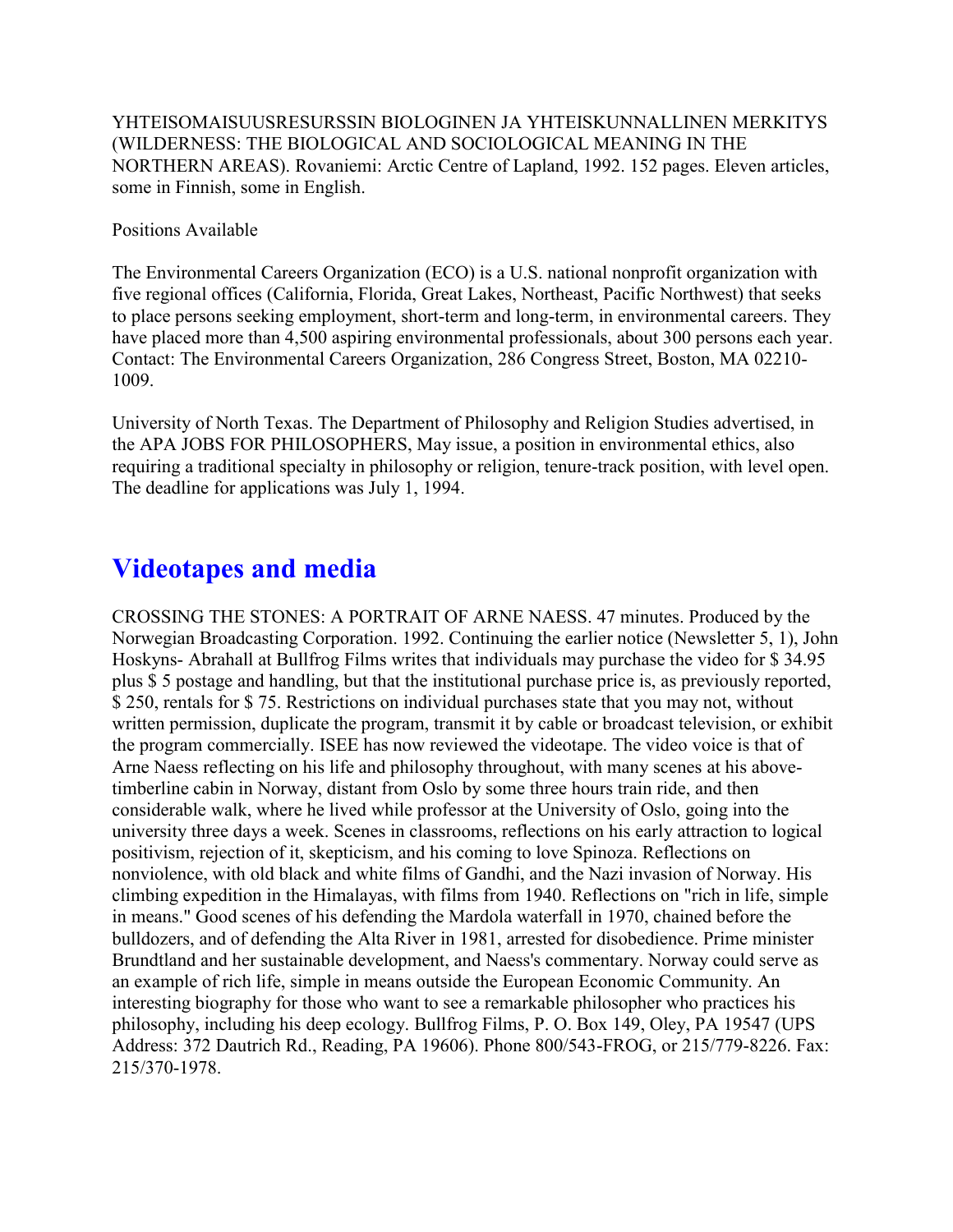THE GREENING OF FAITH. Two part video. \$ 29.95 individually, \$ 54.95 for both. Part I, 30 minutes, theological and the Biblical foundations for ecological concern, nature as sacramental and the reconnection of faith and science. Part I, 27 minutes, ethics, environment and justice, and the extension of ethical obligation beyond the human species, and the unique contribution Christianity has to make in enabling change. Call Earth Ministry at 206/632- 2426 for a free brochure. Orders: 800/338-3456

### **Recent Books, Articles, and Other Materials**

Reminder: ENVIRONMENTAL ETHICS, ENVIRONMENTAL VALUES, and (for the most part) THE TRUMPETER, BETWEEN THE SPECIES, ENVIRONMENTAL HISTORY REVIEW, and CONSERVATION BIOLOGY are not catalogued here. ISEE members interested in keeping abreast of the literature in the field need to consult those journals directly. Members are also encouraged to send notice of articles (preferably copies) to the editor, especially of those articles and books published in places members at large are less likely to see.

--Meffe, Gary K., and C. Ronald Carroll, eds., PRINCIPLES OF CONSERVATION BIOLOGY. Sunderland, MA: Sinauer Associates, Inc., 1994. 600 pages. Hardcover. Twelve major chapter authors, in addition to the two editor authors, and over 50 authors of selected short essays. What is conservation biology, populations, genetics, ecosystems, reserve designs, biodiversity, restoration, political and social issues, sustainable development, risk assessment, the future. For the chapter on conservation ethics and values, see the Callicott entry below. This and Richard B. Primack, ESSENTIALS OF CONSERVATION BIOLOGY (also by Sinauer), see Newsletter, Fall 1993) are the two leading texts in the field.

--Callicott, J. Baird, "Conservation Values and Ethics" in Gary K. Meffe and C. Ronald Carroll, eds., PRINCIPLES OF CONSERVATION BIOLOGY (Sunderland, MA: Sinauer Associates, Inc., 1994), pp. 24- 49. A useful introduction to environmental ethics and value theories for conservation biology students, in a large text, see separate entry. Also useful for introductory philosophy students at freshmen and sophomore levels. Focuses on Norton, Taylor, Rolston, Sagoff, Singer, Regan, Goodpaster, all brought into the perspective of Aldo Leopold and a concentric circle theory of ethics. Excellent for condensing the main issues into a short article. With box essays by Holmes Rolston, III, "Our Duties to Endangered Species," by Susan P. Bratton, "Monks, Temples, and Trees: The Spirit of Diversity," and by Roderick F. Nash, "Discovering Radical Environmental in our Own Cultural Backyard: From Natural Rights to the Rights of Nature." Callicott is in philosophy at the University of Wisconsin, Stevens Point.

--Callicott, J. Baird, "Moral Monism in Environmental Ethics Defended," JOURNAL OF PHILOSOPHICAL RESEARCH 19(1994):51-60. In dealing with concern for human beings, sentient animals, and the environment, Christopher D. Stone suggests that a single agent adopt a different ethical theory--Kant's, Bentham's, Leopold's-- for each domain. But employing Kant's categorical imperative in this case, Bentham's hedonic calculus in that, and Leopold's land ethic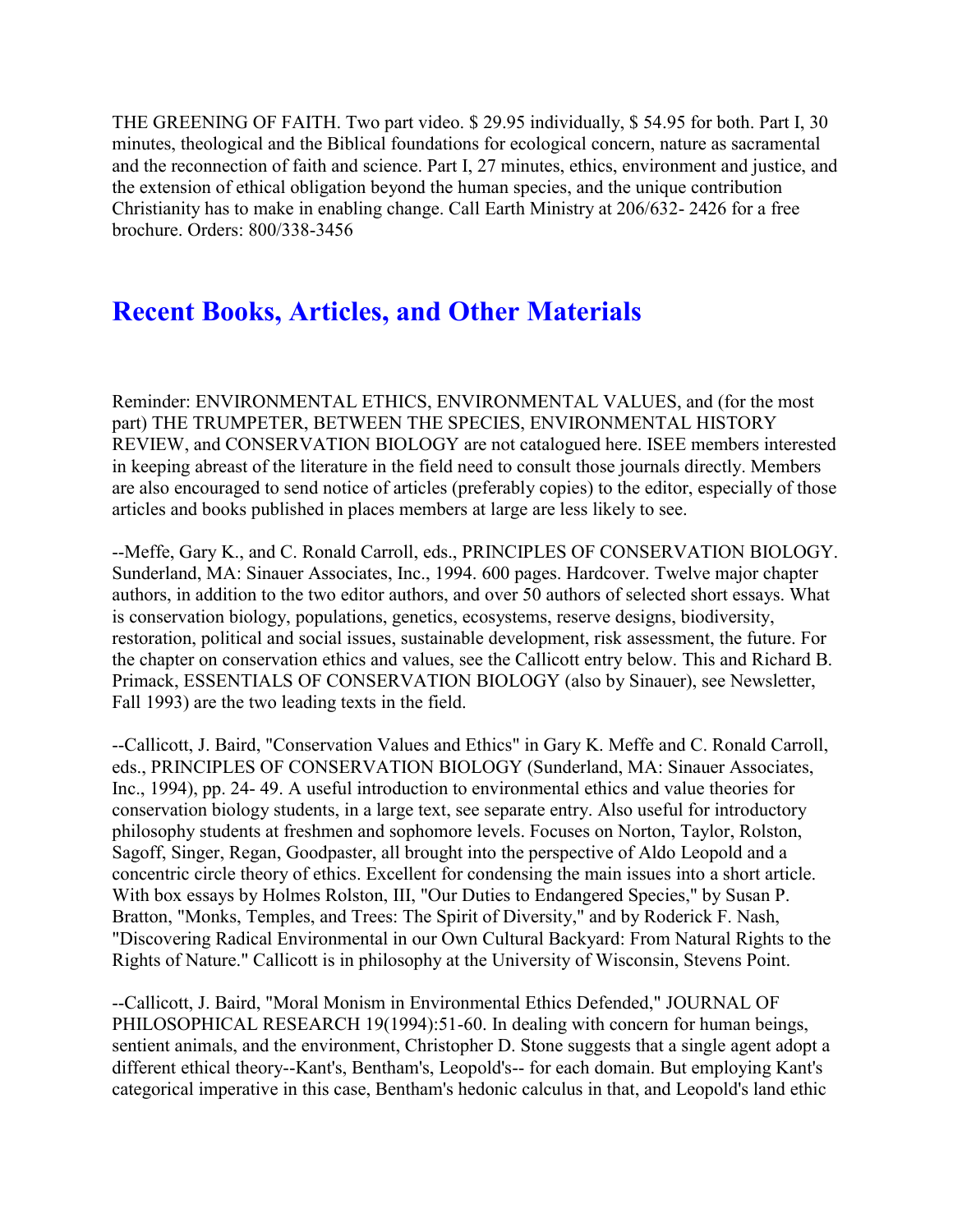in another, a single agent would have either simultaneously or cyclically to endorse contradictory moral principles. Instead, Callicott suggests that different and sometimes conflicting duties are generated by an agent's membership in multiple moral communities. Peter Wenz, Gary Varner, Andrew Brennan, Anthony Weston, and Eugene Hargrove variously misunderstand either what is at issue in the monism versus pluralism debate or Callicott's suggested communitarian alternative to the sort of pluralism that Stone recommends.

--Henberg, Marvin, "Wilderness, Myth, and American Character," The Phi Beta Kappa KEY REPORTER 59, no. 3 (Spring 1994). Wilderness designation is a political hot potato. It is also a philosophical hot potato, replete with paradox. Thanks to its endless variability, the best way of capturing the particularity of wilderness lands is through narrative. If we will let nature abide wildly in some few remaining portions of the earth, we will be immeasurably richer for it. An excellent summary of wilderness issues from a philosophical perspective. Originally a lecture at Washington and Lee University, in March 1993. Henberg teaches philosophy at the University of Idaho.

--Elliot, Robert, ed., ENVIRONMENTAL ETHICS will be available early 1995 in the Oxford Readings in Philosophy Series, Oxford University Press. There are papers by John Passmore, Mary B. Williams, Richard Sylvan, Val Plumwood, Mary Midgley, Holmes Rolston, Robert Elliot, J. Baird Callicott, Freya Mathews, Andrew Brennan, Colleen D. Clements, Elliot Sober and Mark Sagoff. --Rolston, Holmes, III, CONSERVING NATURAL VALUE. New York: Columbia University Press, 1994. 259 pages. Paper, \$ 19.50. Cloth \$ 49.50. Chapter titles and sections: Chapter 1. Natural and Cultural Values: Nature and Culture; Entwined Destinies, Nature Supporting Culture; Residence and Resource, Commodity and Community; Urban, Rural, and Wild; Environmental Values and Human Rights; Future Generations; Environmental Policy; Balancing Natural and Cultural Values. Chapter 2. Diversity and Complexity Values: Diversity; Complexity; The Evolution of Diversity and Complexity; Rarity; Biodiversity and the Commons; Richness; Balancing Biodiversity Values and Cultural Values. Chapter 3. Ecosystem Integrity and Health Values: Ecosystem Integrity and Health; Stability and Historical Change; Community; Sustainability; Restoration; Balancing Integrity and Health Values. Chapter 4. Wildlife Values: Lower and Higher Animals; Animal Rights?; Animal Welfare and Managed Wildlife; Feral and Exotic "Wildlife"; Aesthetic Appreciation of Wildlife; Using Wildlife: Animal Sports; Using Wildlife: Animal Commerce; Wildlife in Culture. Chapter 5. Anthropocentric Values: Human Values Carried by Nature; Winning or Losing in Environmental Ethics?; Rich and Poor, Population and Consumption; Human Rights to Development; Democracy, Economics, and Environment; Anthropocentric and Anthropogenic Values; Human Excellences and Natural Values; Chapter 6. Intrinsic Natural Values: Life as Conservation; Intrinsic, Instrumental, Systemic Values; Storied Achievement; Integrity of Place; Wilderness; Objective and Subjective Natural Value; The End of Nature? Chapter 7. The Home Planet: Land Ethics and Earth Ethics: National Resources and Common Natural Heritage; International Law and Environmental Ethics; Mother Earth?; Managing the Planet?; Balancing Global Natural and Human Cultural Values; Inheriting the Earth. The book is written for freshmen and sophomore level, for use in classes alike in biological and natural resource conservation and in environmental philosophy, ethics, and policy. Rolston is professor of philosophy at Colorado State University.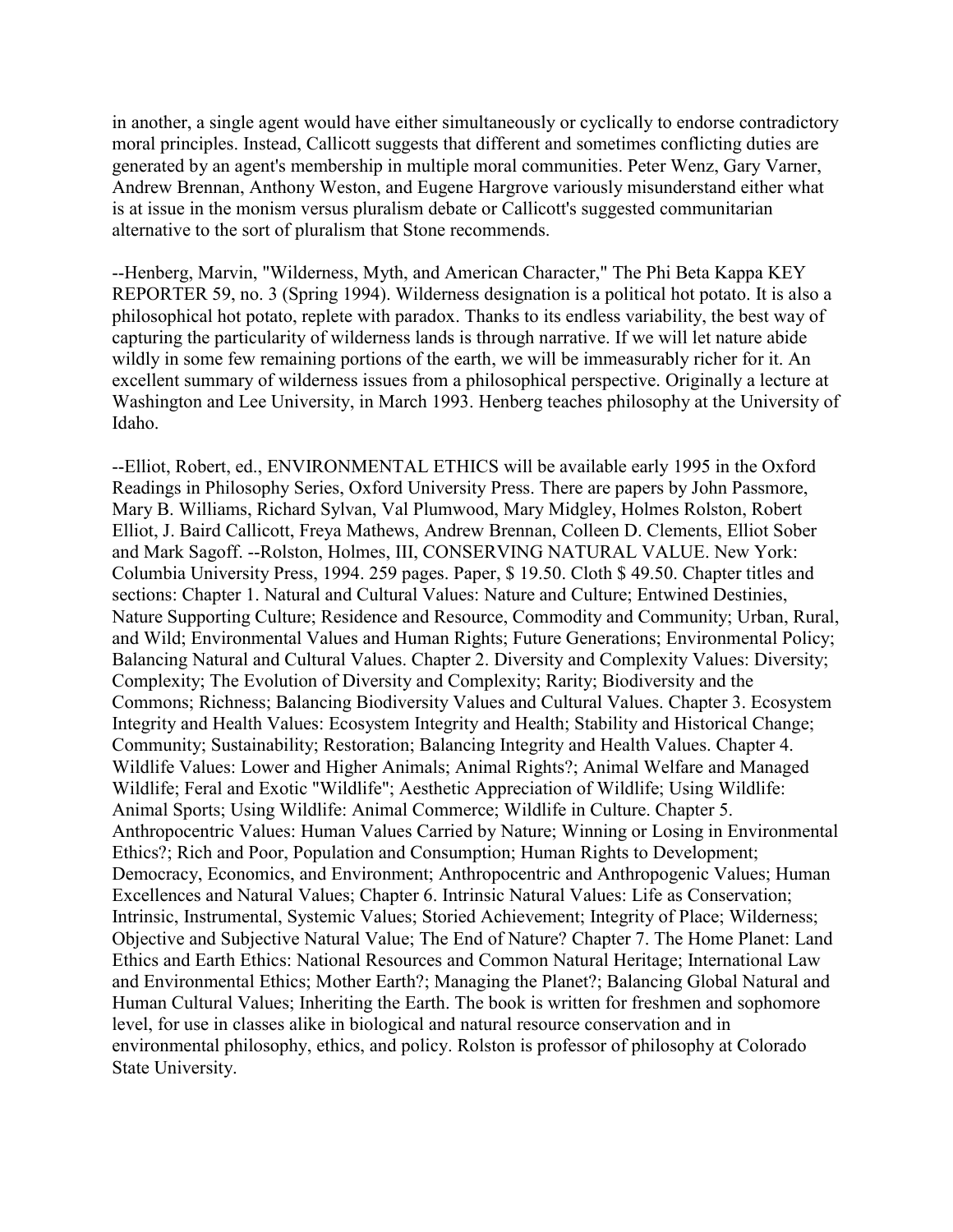Pojman, Louis, ed. ENVIRONMENTAL ETHICS: READINGS IN THEORY AND APPLICATION. Foreword by Holmes Rolston, III. Boston: Jones and Bartlett Publishers, 1994. 503 pages. Paper. Part One (Theory) and Part Two (Applications) have 36 articles each; 20 topical subsections; the Rio Declaration is an Epilogue. Pojman strives to include articles on both sides of issues, not merely articles advocating environmentalist viewpoints. Included are Leopold, Rachel Carson, Callicott, Naess, Lovelock, Gould, Hardin, Ehrlich, Commoner, Singer, Regan. Also Albert Schweitzer and Al Gore. An analytic philosopher with several important articles, books and anthologies, Pojman is especially adept at selecting and editing readings for undergraduates. In addition to the usual topics, there are sections on non-Western perspectives (Hindu, Buddhist, Islamic, and African), future generations, and human population issues (three sections). (More detail from the previous listing in Newsletter vol 3, no. 3)

--Rolston, Holmes, III, "Does Nature Need to Be Redeemed?" ZYGON: JOURNAL OF RELIGION AND SCIENCE 29(1994):205-229. In the light of evolutionary biology, the biblical idea that nature fell with the coming of human sin is incredible. Biblical writers, classical theologians, and contemporary biologists are ambivalent about nature, finding in natural history both a remarkable genesis of life and also much travail and suffering. Earth is a land of promise, and there is the conservation, or redemption, of life in the midst of its perpetual perishing. Life is perennially a struggling through to something higher. In that sense even natural history is cruciform, though human sinfulness introduces novel tragedy. Humans now threaten creation; nature is at more peril than ever before. Keywords: conservation of nature; creation; ecological crisis; evolution; natural evils; nature; redemption; sin; suffering, wildness.

--Rolston, Holmes, III, "God and Endangered Species," in K. C. Kim and R. D. Weaver, eds., BIODIVERSITY AND LANDSCAPES (New York: Cambridge University Press, 1994, forthcoming) Also in Lawrence S. Hamilton, ed., ETHICS, RELIGION AND BIODIVERSITY (Cambridge, UK: White Horse Press, 1993), pp. 40-64 (see Newsletter, vol. 4, no. 4, Winter, 93). Endangered species have religious value for many Americans. Although religious value is not mentioned in the Endangered Species Act, it soon appears in the nickname for the "God Committee." Biologists and religious persons share a concern for conservation, respect for life passes over into reverence for life. Although Bible and theology are at times thought to be difficult to join, apart from the question of design (a somewhat archaic concept), creativity is evident in natural systems as Earth brings forth swarms of creatures. Biologists find struggle in nature, but such elements are fully recognized by Bible writers who lived closer to nature that often do we modern persons. The continual redemption of life over generations is a familiar theological idea. Biologists may not find a supernature, but they often find a nature that is superb, a nature that is the ground of our being. Life is a kind of gift; the plenitude of being in the myriads of species once so vast and now vanishing is of concern both to biologists and to religious persons.

--Soifer, Eldon, ed., ETHICAL ISSUES: PERSPECTIVES FOR CANADIANS. Peterborough, Ontario: Broadview Press, 1992. An anthology with a Canadian focus: the distribution of scarce resources, the animal rights debate, and the foundations of environmental law and social policy. The standard positions and counter-positions of Garret Hardin, Peter Singer, Joel Feinberg, and R. G. Frey appear on these topics, but other angles are presented as well. Roger Crispin argues that a utilitarian ethic favors a "humane" exploitation of animals over vegetarianism, provided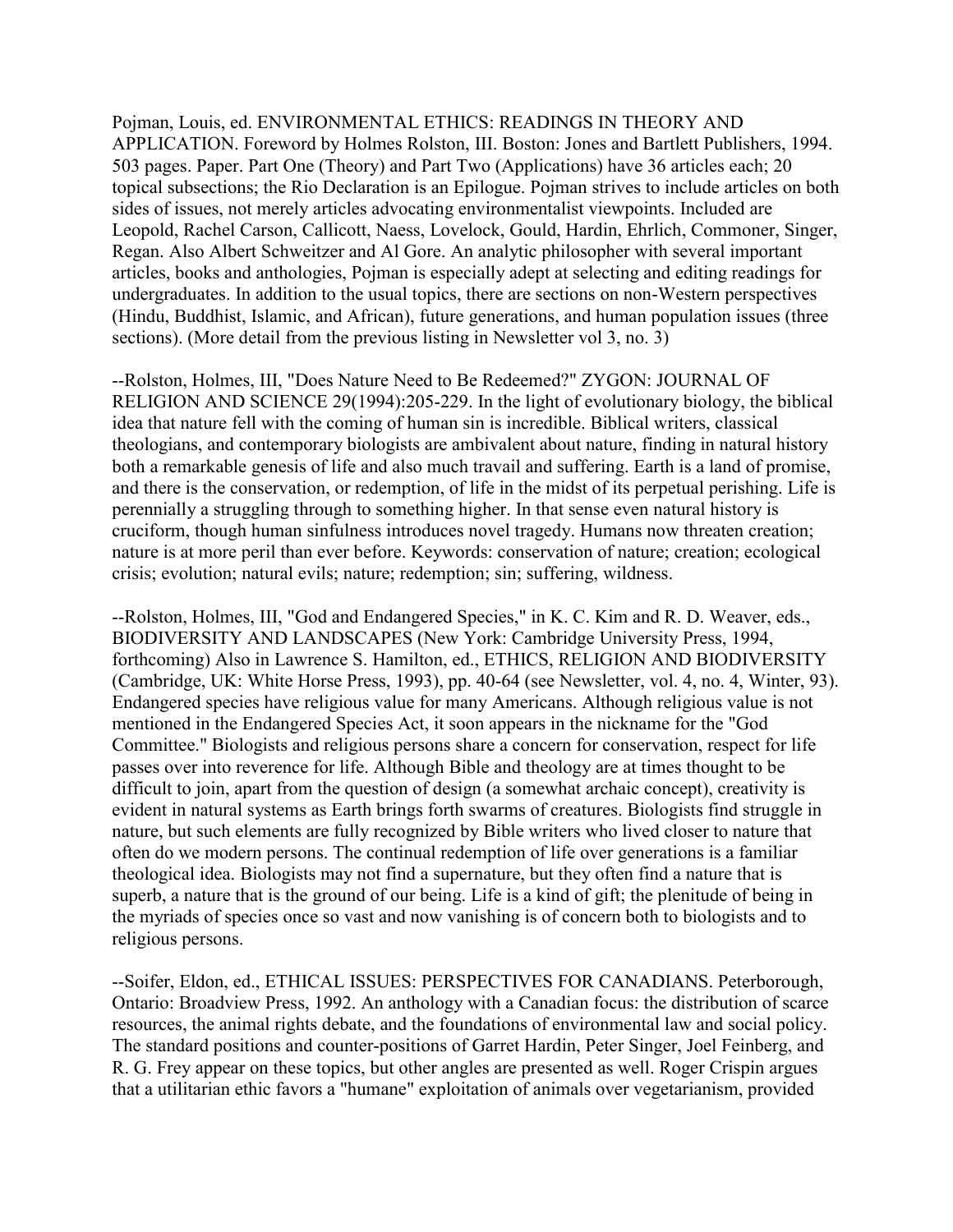that the animals are well-cared-for before the slaughter. J. Baker documents the anti-fur lobby and its impacts, which he argues are harmful to aboriginal cultures and the protection of natural ecosystems. Most interesting are the approaches to environmental law and policy. The Canadian Law Reform Commission rejects both deep ecology and property law in favor of defending the environmental commons for reasons of human welfare, with a priority of health over amenity values. Paul Emonds reflects on the legal and policy implications of a shift in world view from dominating nature to cooperation. Charles Taylor discusses both the necessity and extreme difficulty of making the shift to a steady state economy for a society in which issues of selfidentity, welfare, and justice are resolved on the premise of growth. (Thanks to Peter Miller, University of Winnipeg.)

--Housman, Robert, RECONCILING TRADE AND THE ENVIRONMENT: LESSONS FROM THE NORTH AMERICAN FREE TRADE AGREEMENT. Geneva: United Nations Environment Programme, 1994. Paper no. 3 in the Environment and Trade series. 65 pages. Paper. Contact: UNEP, Trade and Environment Unit, Palais de Nations, CH-1211, Geneva, Switzerland. "The NAFTA process shows that a trade agreement can integrate trade and environmental issues, however late in the process." Follows the environmentalist debate and tries to draw lessons for the future.

The American Plastics Council is promoting their policy of community-based decision-making; namely, "there is no nationwide, `one-size-fits-all' solution" to solid waste and recycling. Two articles are being distributed: --Poore, Patricia. "Is Garbage an Environmental Problem?" From GARBAGE magazine, December 1993. Challenges the view that there is a garbage crisis. --Boemer, Christopher and Kenneth Chilton. "False Economy: The Folly of Demand-Side Recycling." From ENVIRONMENT, January/February 1994. Examines the economics of recycling and what makes good public policy.

For copies of the articles, which are available free while quantities last, contact: American Plastics Council; 1275 K Street NW, Suite 400; Washington, DC 20005; FAX 202-371-5679.

--Fuggle, R. F. and M. A. Rabie, eds., ENVIRONMENTAL MANAGEMENT IN SOUTH AFRICA. Cape Town and Johannesburg: Juta and Co., Ltd (P. O. Box 14373, Kenwyn 7790), 1992. ISBN 0 7021 2847 3. 823 pages, a large volume with over fifty contributors, the Bible of environmental management in South Africa. Replaces the 1983 ENVIRONMENTAL CONCERNS IN SOUTH AFRICA. (Thanks to Johan Hattingh, Stellenbosh.)

--Ramphele, Mamphela, ed., RESTORING THE LAND: ENVIRONMENT AND CHANGE IN POST-APARTHEID SOUTH AFRICA. London: Panos Publications, 1991. ISBN 1-870670-27- 2. 216 pages, paper. By a study group of nearly two dozen persons, from all races, from law, media, philosophy, universities, unions. Sample chapter titles: A Land out of Balance; The Legacy of `Homeland' Policy; A Desert for the Deserted; Blighted Environment; Life in the Townships; Smoke over Soweto; People, Parks and Politics; Rural Democracy Revisited; A Fragile Land (Namibia).

Hattingh, Johan P., Willie L. van der Merwe, and Wilhelm J. Verwoerd, IS ACCESS TO ELECTRICITY A HUMAN RIGHT? A research paper compiled for Eskom (the leading South Africa Power Authority) by the Unit for Environmental Ethics, University of Stellenbosh.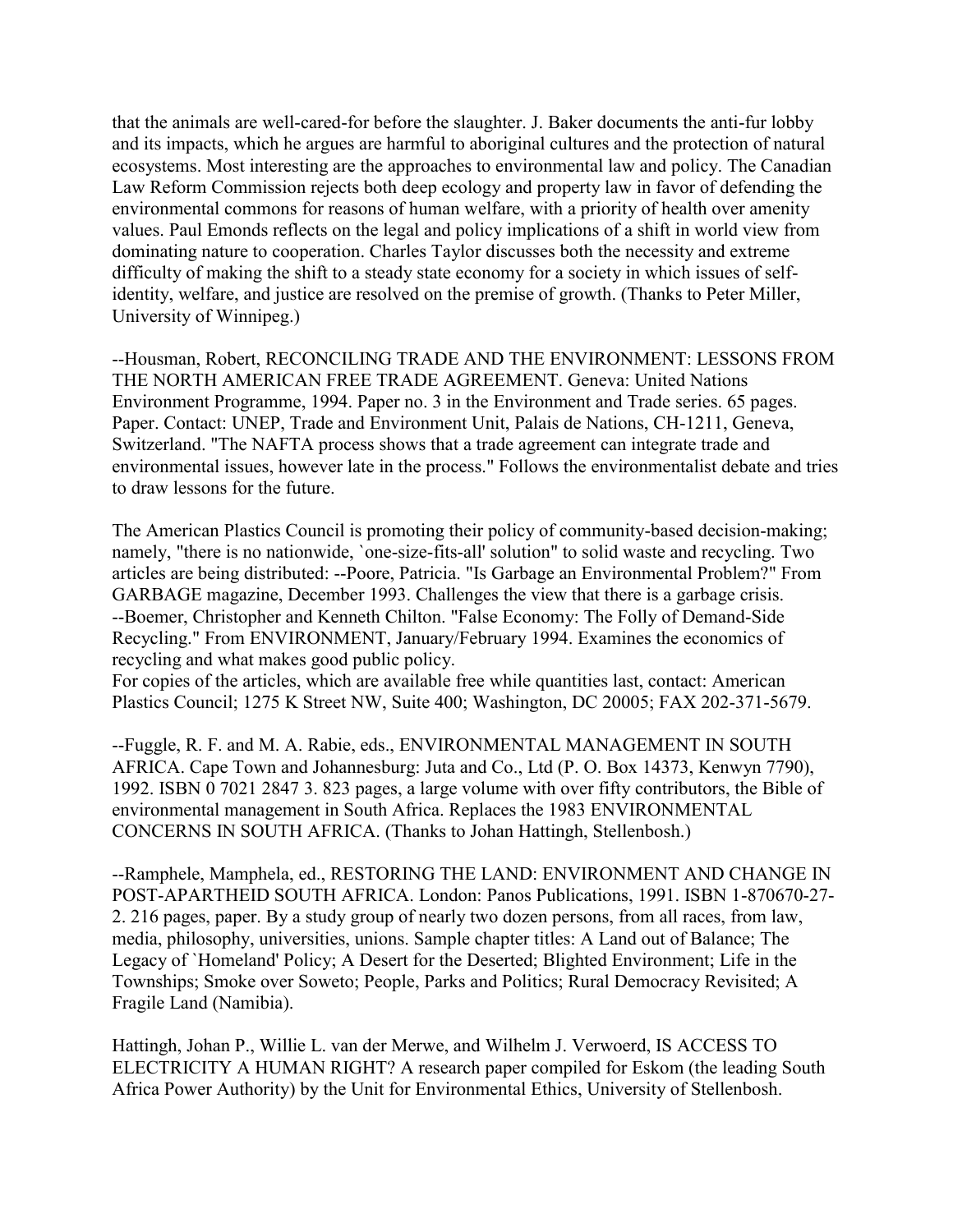February 1993. Accepting that access to electricity is a human right in the sense of a basic need, there can be little disagreement about the importance of meeting this basic need within the context of a modern or modernizing society. The disagreement arises, however, over the feasibility of implementation, and here matters are more complex than appears. Four basic approaches are analyzed. Authors are philosophers at Stellenbosch. Copies from Johan P. Hattingh, Department of Philosophy, University of Stellenbosch, 7600 Stellenbosch, South Africa.

--Hattingh, Ian Voges, Kobus Miller, Vilhelm Verwoerd, THE RELATIONSHIP BETWEEN ETHICS, ENVIRONMENT AND DEVELOPMENT: GUIDELINES FOR POLICY MAKING IN SOUTH AFRICA. A research report prepared for the Development Bank of South Africa by the Unit for Environmental Ethics, University of Stellenbosh, Stellenbosh. May 1994. 30 pages. At least the following values should inform policy making: Justice in the sense of fairness; development that expands people's functionings, capabilities, and freedoms; the environment has intrinsic value; an action is right if it preserves the beauty, integrity, and stability of the biotic community; it is right to exploit the environment for vital human purposes; it is wrong to overexploit the environment because it has inherent worth and so doing will compromise the ability of future generations to meet their basic needs. Copies from Hattingh, address above.

--Roberts, Christopher C., ENVIRONMENTAL ETHICS AND WILDLIFE POLICY IN ZIMBABWE. A senior thesis for the B.S. degree, Department of Religious Studies and The Studies in the Environment Program, Yale University, April 1991. 104 pages. Author's address: 1204 St. Andrews Way, Baltimore, MD 21239.

--Berger, Joel and Carol Cunningham, "Active Intervention and Conservation: Africa's Pachyderm Problem," SCIENCE 263(1994):1241- 1242. Few conservation programs have succeeded where the animal has valuable body parts that can be poached. The ban on elephant ivory may be working, though causing dissension in Africa, where countries with abundant elephants want to sell legal ivory, to support conservation. Africa's most endangered pachyderms are the rhinoceroses, in 25 years reduced from 65,000 to 2,500, a loss of 97%. Only one unfenced population of over more than 100 animals exists, in Namibia. Namibia, Zimbabwe, and Swaziland are using a controversial dehorning, where the horn is sawed off and the animal returned to the wild. Does the dehorning deter poachers? Can hornless mothers defend calves from predators? Berger and Cunningham think that the answer may be no, on balance, in both cases, but both questions are hard to answer, partly because horned and dehorned animals mix; there is evidence on both sides. Predators may not turn to rhinoceros calves until there is extended drought and other prey are in shorter supply. It might be better to move the rhinos to fenced areas. On the science and advocacy issue, Berger and Cunningham, a husband and wife team, had returned to Namibia when this article was published and a month later found that their research permits were not renewed by U. S. agencies and their money frozen by the Namibian government, apparently because their research yielded results that cast doubts on the wisdom of an established official policy. Their research has been supported by what looks like a Who's Who in government and NGO conservation agencies. See editorial by Peter F. Brussard in SOCIETY FOR CONSERVATION BIOLOGY NEWSLETTER, vol. 1, issue 2, May 1994.

--Grizzle, Raymond E., "Environmentalism Should Include Human Ecological Needs,"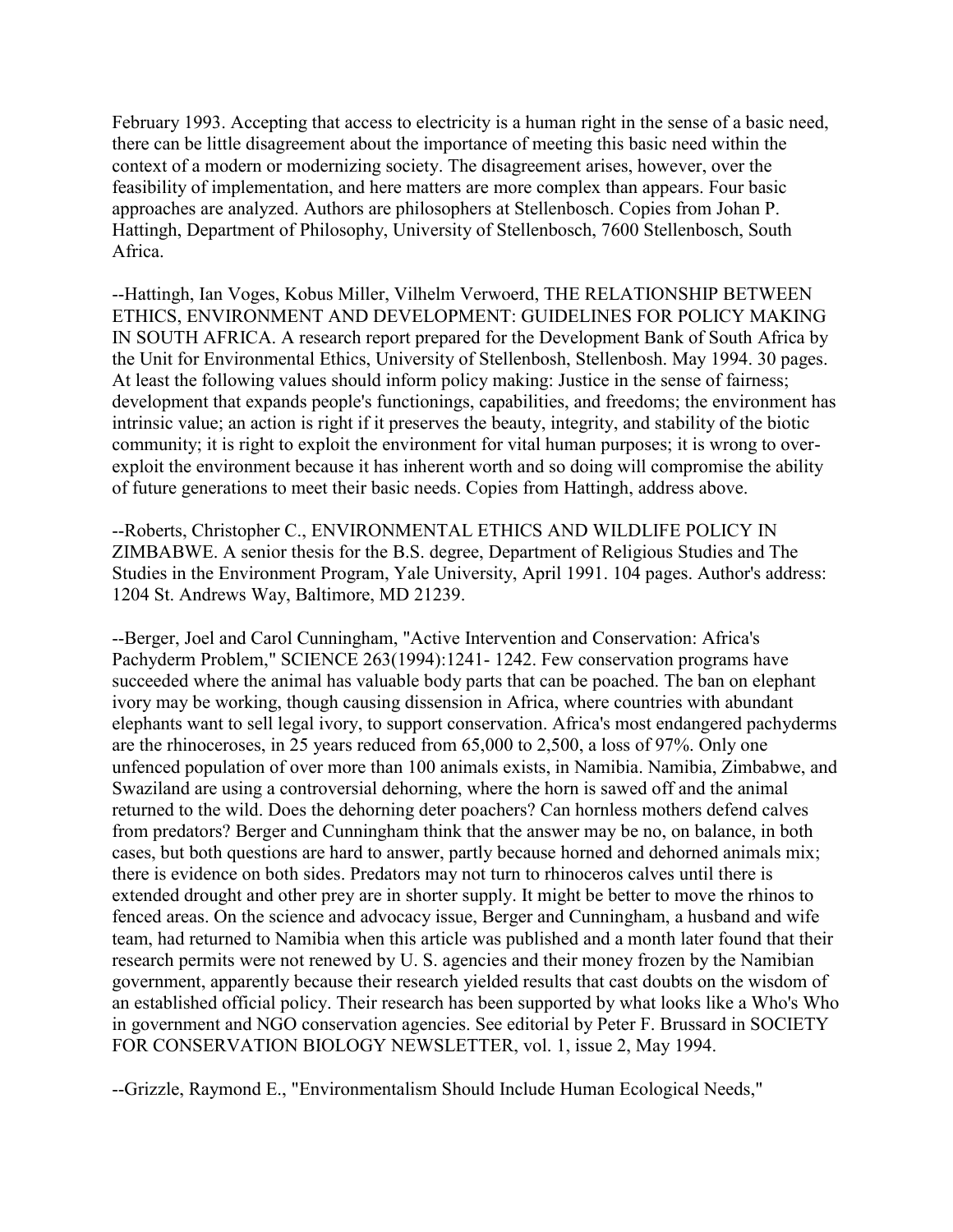BIOSCIENCE 44(1994):263-268. In most environmentalism, "human ecological needs are not explicitly considered. Humans are viewed as protectors of the environment but not direct participants in ecosystem processes. I find this view incomplete because it does not address the full range of ecological relationships between humans as a species and their environment. ... This shortcoming seriously undermines the prospect for further consensus among environmentalists. ... [We need] a more holistic environmentalism ... Humans are part of nature and subject to the same broad principles as are other organisms. .... Clearly, humans are in some ways different from other species, but I see no compelling reason for excluding them from nature. ... We can be thought of as a potential predator, prey, competitor, and/or symbiont." Grizzle teaches biology at Campbell University, Buies Creek, N. C. (Thanks to Naomi Krogman, University of Southwestern Louisiana.)

--Skolnikoff, Eugene B. THE ELUSIVE TRANSFORMATION: SCIENCE, TECHNOLOGY, AND THE EVOLUTION OF INTERNATIONAL POLITICS. Princeton University Press, 1993. 320 pages. \$39.50. A professor of political science at MIT and White House advisor under several administrations, Skolnikoff argues that the most powerful and persistent forces in societal change are science and technology. Included are TV, nuclear weapons, global warming, and the green revolution. This book is the first comprehensive attempt to show the interrelationship of international political systems and science and technology. Based on extensive research and the author's accumulated experience. "... a tour de force" --Ted Greenwood, Sloan Foundation.

--Beatley, Timothy. ETHICAL LAND USE: PRINCIPLES OF POLICY AND USE. Johns Hopkins University Press, 1994. 352 pages, \$55.00; \$17.95 paper. All land-use decisions--from interstate highways to lawn chemicals--involve ethical choices. Analyzes and describes issues faced by individuals and policy makers. Sections include: ethical framework; market perspectives, harm, rights, distributive obligations, duties, future generations; individual liberties; community and politics; concluding principles.

--Broad, Robin and John Cavanagh. PLUNDERING PARADISE: PEOPLE, POWER AND THE STRUGGLE FOR THE ENVIRONMENT IN THE PHILIPPINES. Berkeley: University of California Press, 1994. 197 pages. \$25.00. Describes a social movement emerging in the Philippines involving mass-based organizations of the political left, church activists, environmentalists, and NGOs. A readable account of local activism and development in the post-Marcos, post-Cold-War nation.

--Szasz, Andrew. ECOPOPULISM: TOXIC WASTE AND THE MOVEMENT FOR ENVIRONMENTAL JUSTICE. Minneapolis: University of Minnesota Press, 1994. 232 pages. \$39.95; \$16.95 paper. A case study of how grass-roots movements reinvigorate politics. Traces the movement of toxic waste issues from "official" Washington policy to TV, popular consciousness, and then thousands of local, community-based groups.

--Bennett, Jane and William Chaloupka, eds. IN THE NATURE OF THINGS: LANGUAGE, POLITICS, AND THE ENVIRONMENT. Minneapolis: University of Minnesota Press, 1993. 296 pages. \$44.95; \$17.95 paper. Recent literary criticism and social theory are applied to the concept of "nature," which does not exist, according to the authors, independently of culture, particularly language. The contributors apply modern and post-modern theoretical approaches to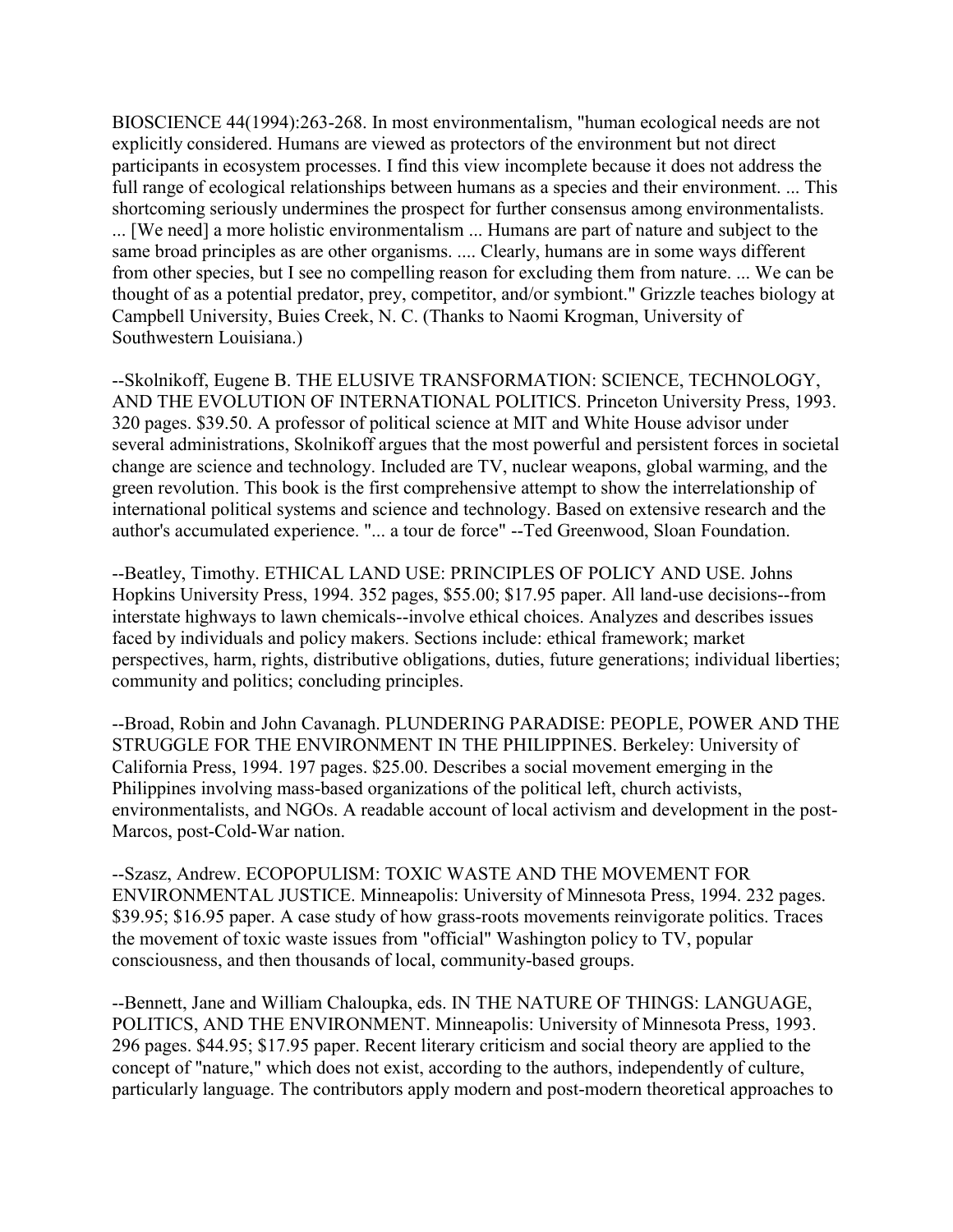such cultural items as the Bible, science fiction, hunting, and green consumerism. A wideranging complement to ecofeminist critiques.

--Wright, Will. WILD KNOWLEDGE: SCIENCE, LANGUAGE, AND SOCIAL LIFE IN A FRAGILE ENVIRONMENT. Minneapolis: University of Minnesota Press, 1992. 240 pages. \$39.95; \$14.95 paper.

--Meiners, Roger E. and Bruce Yandle, eds. TAKING THE ENVIRONMENT SERIOUSLY. Lanham, MD: Rowman & Littlefield, 1993. 288 pages. \$42.50. Essays argue that it is time to consider market-oriented solutions to environmental problems.

--Basney, Lionel. AN EARTH-CAREFUL WAY OF LIFE: CHRISTIAN STEWARDSHIP AND THE ENVIRONMENTAL CRISIS. Downer's Grove, IL: InterVarsity Press, 1994. 168 pages. \$9.99 paper. Basney is professor of English at Calvin College. Narrative, story-like style.

--Buchanan, James M. ETHICS AND ECONOMIC PROGRESS. Norman: University of Oklahoma Press, 1994. 168 pages. \$19.95. From a lecture series at the University of Oklahoma. The Nobel Prize- winning economist and professor at George Mason University gives a nontechnical examination of the ethics-economics nexus, and argues that moral constraints exert important economic effects, such as, the "Puritan" work and saving ethics, the relevance of moral values to economic well-being. Buchanan defends Adam Smith's widely dismissed distinction between productive and nonproductive labor.

--Kaufmann, Thomas DaCosta. THE MASTERY OF NATURE: ASPECTS OF ART, SCIENCE, AND HUMANISM IN THE RENAISSANCE. Princeton University Press, 1993. 300 pages. \$39.95. Kaufmann, who is Professor of Art and Archaeology at Princeton, discusses the depiction in Renaissance art of nature as it relates to science ("scientific revolution") and world imperialism.

--White, Thomas I., ed. BUSINESS ETHICS: A PHILOSOPHICAL READER. Riverside, NJ: Macmillan College Publishing, 1993. 867 pages, paper. In addition to the typical topics in business ethics texts, this one includes a section on "Business and the Environment" with essays by W. Michael Hoffman, David P. Hanson, Peter Singer, and Eric Katz.

--Gill, Sam D. MOTHER EARTH: AN AMERICAN STORY. University of Chicago Press, 1987. 196 pages. \$11.95 paper. Gill challenges the view that Mother Earth is an ancient and central Native American deity.

--Reisner, Marc. CADILLAC DESERT. Rev. ed. New York: Penguin. \$14.00.

--Corbett, Jim. GOATWALKING: A GUIDE TO WILDLAND LIVING, A QUEST FOR THE PEACEABLE KINGDOM. New York: Penguin, 1991. 237 pages. \$11.00 paper. "Two milk goats can provide all the nutrients a human being needs, with the exception of vitamin C and a few trace minerals." So begins the romantic, Quixotic account of how to live as nomads in the Sonora desert. Corbett is co-founder of the Sanctuary Movement. Included is an appendix is the Saguaro- Juniper Covenant, an association for sustainable living on 130 acres of deeded land and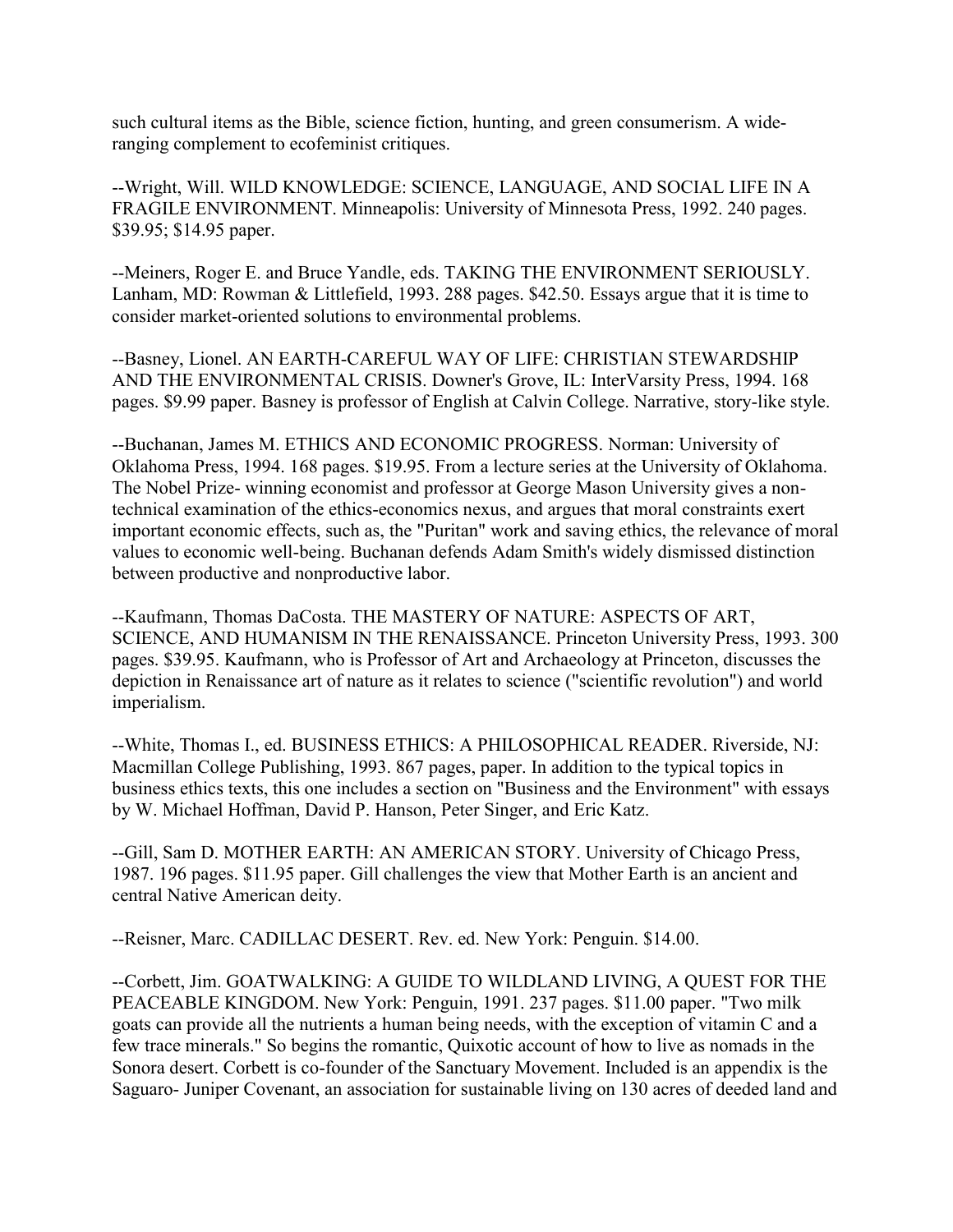six sections (square miles) of grazing lease. Non-technical, practical; what Thoreau might have written had he lived in the desert. "Cranky, brilliant, unlovable, and true"--Jim Harrison.

--Irwin, Kevin W. and Edmund D. Pellegrino, eds. PRESERVING CREATION: ENVIRONMENTAL THEOLOGY AND ETHICS. Washington, DC: Georgetown University Press, 1994. 224 pages. \$40.00. An interdisciplinary Roman Catholic contribution by acknowledged experts in scripture, systematic theology, liturgical theology, and ethics. Articles by: Richard J. Clifford, Bernhard W. Anderson, Gabriel Daly, Elizabeth A. Johnson, Kevin W. Irwin, Daniel M. Cowdin, Drew Christiansen.

--Andow, David A., David A. Ragsdale, and Robert F. Nyvall, eds. ECOLOGICAL THEORY AND BIOLOGICAL CONTROL. Boulder, CO: Westview Press, 1994. 350 pages. \$69.50. Addresses issues of theory and practice in non-chemical methods of pest control.

--Bredahl, Maury, Philip C. Abbott, and Michael R. Reed, eds. COMPETITIVENESS IN INTERNATIONAL FOOD MARKETS. Boulder, CO: Westview Press, 1993. 343 pages. \$45.00.

--Krahnen, Jan Pieter and Reinhard H. Schmidt. DEVELOPMENT FINANCE AS INSTITUTION BUILDING: A NEW APPROACH TO POVERTY- ORIENTED BANKING. Boulder, CO: Westview Press, 1994. 148 pages. \$45.00.

--Cromwell, Elizabeth and Steve Wiggins. SOWING BEYOND THE STATE: NGOS AND SEED SUPPLY IN DEVELOPING COUNTRIES. Boulder, CO: Westview Press, 1994. 143 pages. \$19.95.

--Tisch, Sarah J. and Michael B. Wallace. DILEMMAS OF DEVELOPMENT ASSISTANCE: THE WHAT, WHY, AND WHO OF FOREIGN AID. Boulder, CO: Westview Press, 1994. 182 pages. \$49.95; \$13.95 paper.

--THE WOMEN AND INTERNATIONAL DEVELOPMENT ANNUAL, VOLUME 4. Edited by Rita Gallin, Anne Ferguson, and Janice Harper. Boulder, CO: Westview Press, 1994. 256 pages. \$38.00. Focuses on women's status and empowerment relative to economic deterioration, political democratization, nationalism, social conflict, grassroots groups, coalition-building, political parties, and quality of women's lives.

--Ewert, Alan W. THE HUMAN/ENVIRONMENT INTERACTION: HUMAN DIMENSIONS RESEARCH AND NATURAL RESOURCE MANAGEMENT. Boulder, CO: Westview Press, 1994. 320 pages. \$38.95.

--AGENDA 21: EARTH'S ACTION PLAN. Edited by Nicholas A. Robinson. Dobbs Ferry, NY: Oceana Publications, 1993. 683 pages. \$30 paper. Full text, with annotations tracing its evolution.

--AGENDA 21AND THE UNCED PROCEEDINGS. 6 volumes. Edited by Nicholas A. Robinson et al. Dobbs Ferry, NY: Oceana Publications, 1992-93. \$450 hardbound; \$75 per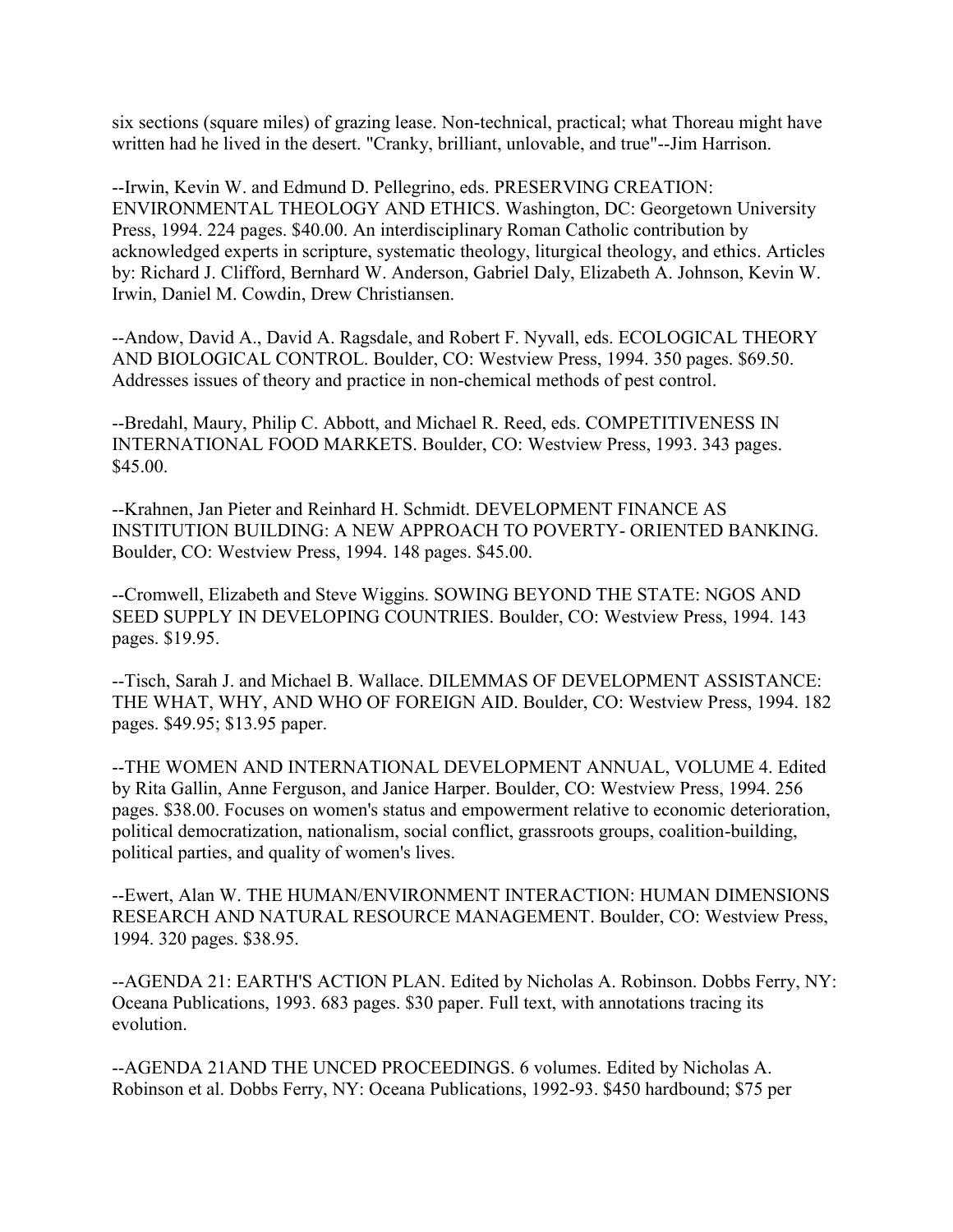volume.

--Agenda 21 and the Rio Summit are the topics of all the articles in the COLORADO JOURNAL OF INTERNATIONAL ENVIRONMENTAL LAW AND POLICY, Volume 4, no. 1 (Winter 1993). In addition to analyzing and interpreting the documents and such key concepts as "biodiversity" and "sustainable development," the articles explain the diplomatic process behind the documents and the status of the documents as "soft-law" treaties. \$15.00 for the single issue. University Press of Colorado, P. O. Box 849, Niwot, CO 80544.

--Ottinger, Richard and the Pace University Center for Environmental Legal Studies. ENVIRONMENTAL COSTS OF ELECTRICITY: THE PACE STUDY. Dobbs Ferry, NY: Oceana Publications, 1990. \$75.00 hardbound. The "real costs" to society of the operation of electrical power plants.

--Lehman, Donna. WHAT ON EARTH CAN YOU DO? MAKING YOUR CHURCH A CREATION AWARENESS CENTER. Scottdale, PA; Waterloo, ON: Herald Press/Mennonite Publishing House, 1993. 192 pages. \$9.95, \$12.95 Canada; paper. Directed toward congregations, this book offers practical ways small groups or individuals can get involved and make a difference.

--Merrell, David J. THE ADAPTIVE SEASCAPE: THE MECHANISM OF EVOLUTION. Minneapolis: University of Minnesota Press, 1994. 280 pages. \$34.95. Hidden and often poorly founded assumptions of the synthetic theory of evolution are unraveled from the perspective of ecological genetics. Based on laboratory and field research. The metaphor of an "adaptive seascape" is proposed to replace Sewall Wright's well-known "adaptive landscape."

--Adams, Lowell W. URBAN WILDLIFE HABITATS: A LANDSCAPE PERSPECTIVE. Minneapolis: University of Minnesota Press, 1994. 160 pages. \$34.95; \$16.95 paper.

--Weller, Milton W. FRESHWATER MARSHES: ECOLOGY AND WILDLIFE MANAGEMENT. 3rd ed. Minneapolis: University of Minnesota Press, 1994. 192 pages. \$34.95, \$16.95 paper.

--Wright, H. E., Jr., et al., eds. GLOBAL CLIMATES SINCE THE LAST GLACIAL MAXIMUM. Minneapolis: University of Minnesota Press, 1993. 544 pages. \$59.95. Based on a fifteen-year interdisciplinary study of geological, paleoecologic, and oceanographic evidence. Evidence for climatic changes during the past 18,000 years is summarized, and then the summarized data are compared to paleoclimatic simulations based on models of atmospheric circulation at 300-year intervals.

--RESOURCES FOR THE FUTURE (ISSN 0048-7376), a quarterly publication of news and policy analysis, is sent free to individuals and institutions. The Spring 1994 issue contains the following articles: Winston Harrington and Margaret A. Walls, "Shifting Gears: New Directions for Cars and Clean Air"; Anna Alberini, David Edelstein, and Virginia D. McConnell, "Will Speeding the Retirement of Old Cars Improve Air Quality?"; Vicki Been, "Unpopular Neighbors: Are Dumps and Landfills Sited Equitably?"; and David Gardiner and Paul R.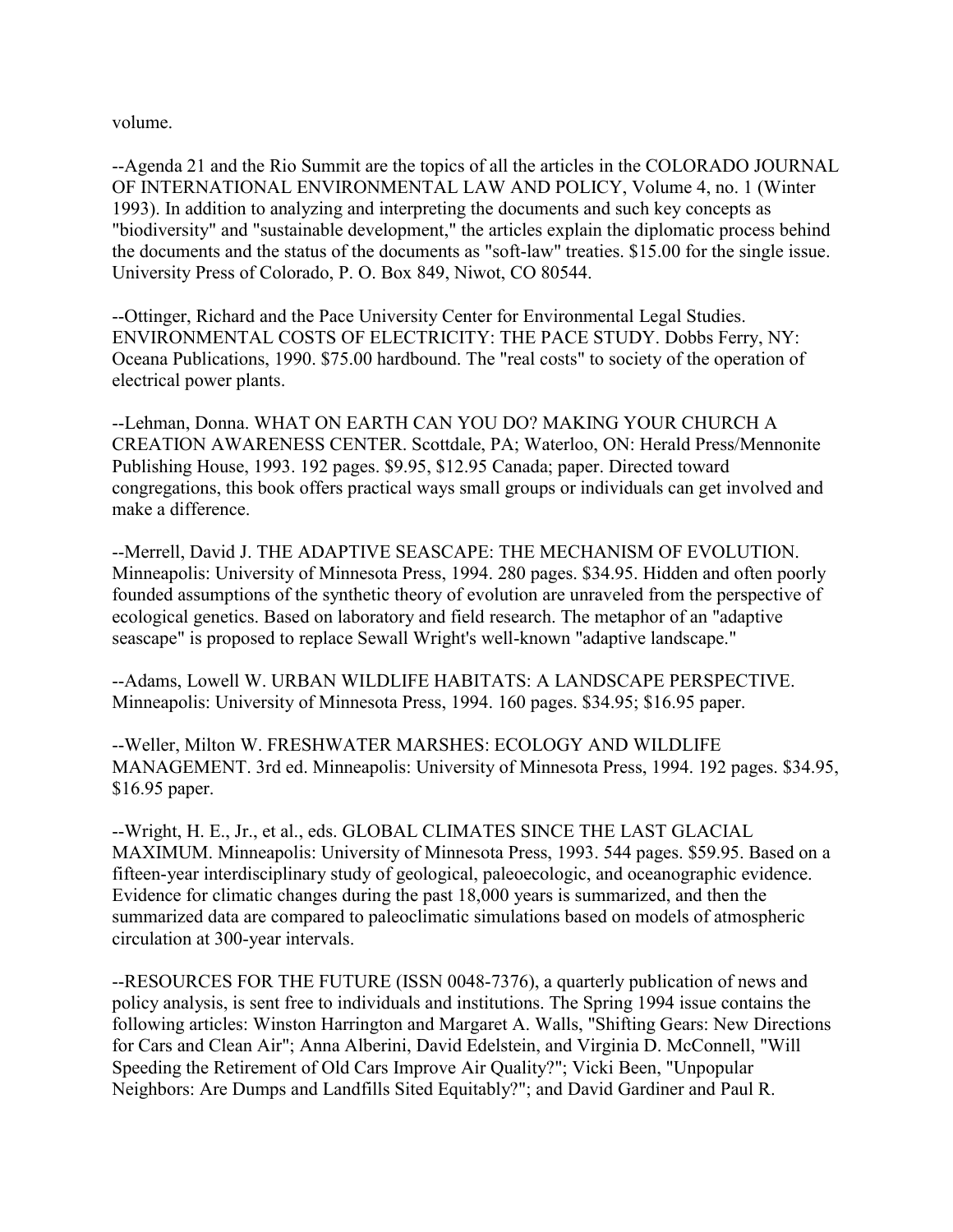Portney, "Does Environmental Policy Conflict with Economic Growth?" To obtain a free subscription, write: Resources for the Future, 1616 P Street NW, Washington, DC 20036-1400.

--New NGO and quarterly: The Citizens Network for Sustainable Development, Working Group on Ethics, is publishing a quarterly entitled QUARTERLY REVIEW OF PRINCIPLES FOR SUSTAINABILITY. The mission of the working group is to revive efforts to produce an Earth Charter. The April Quarterly included brief articles by or excerpts from: Donald Brown, Frances Spivy-Weber, John Lemons, Roger Paden, Herman Daly as summarized by Laurie Timmermann, Donald B. Conroy, Pope John Paul II's letter on ecology, and Safei El-Denn Hamed. Chair and Editor is: Angela Oliveira-Harkavy, 9422 Goshen Lane, Burke, VA 22015 USA, FAX 703-425-0741.

--Smil, Vaclav, CHINA'S ENVIRONMENTAL CRISIS: AN INQUIRY INTO THE LIMITS OF NATIONAL DEVELOPMENT. London and Armonk, NY: M. E. Sharpe, 1993. ISBN 0-87332- 819-0 cloth. 1-56324-041-6 paper. A fine analysis, and a good reality check for those who think that environmental ethics or environmental legislation is a priority in China. By a long-term China scholar. (Thanks to Eric Hol, Springfield, Oregon.)

--Miller, Mara, THE GARDEN AS AN ART. Albany: SUNY Press, 1993. 273 pages. Paper, \$ 18.95. Theoretical issues in aesthetics that gardens raise, with examples. Miller challenges contemporary aesthetic theory to include gardens in an expanded definition of art. Gardens mix art and nature in varying proportions. She challenges the idea that art should be studied within the context of a single culture and period, the idea that art should be conceived as a discrete object unrelated to our survival as persons, as cultural communities, and as a species. She challenges the idea that all signifying systems are like language use. The element of nature in gardens is part of this challenge. Miller is director of the Asian Studies Program and teaches philosophy at Drew University.

--Cohen, Michael J., "Integrated Ecology: The Process of Counseling with Nature," THE HUMANISTIC PSYCHOLOGIST 21(1993):277- 295. Most personal, social, and environmental stress results from estrangement from nature. A new ecology training program address this challenge. Counseling students in natural areas over thirty years has produced nearly a hundred unique nature-connecting activities that renew fifty inherent sensory fulfillments, for rejuvenation of biological and spiritual integrity. Cohen is with the World Peace University, San Juan Island, Washington. Michael Cohen, P. O. Box 4112, Roche Harbor, WA 98250.

--Altner, GÅnter, NATUREVERGESSENHEIT: GRUNDLAGEN EINER UMFASSENDEN BIOETHIK (NATURE FORGOTTEN: TOWARDS A COMPREHENSIVE BIOETHIC). Darmstadt: Wissenschaftliche Buchgesellschaft, 1991. 319 pages. Hardbound. ISBN 3-534- 80043-5. DM 29,80. Altner argues that the prevailing attitude towards nature is disastrously inadequate, resulting in the destruction of nature. We need an all-embracing reverence for life. Altner works through Cartesian subject-object dualism, the bioethics of Singer, Birnbacher, and Schweitzer, bioethics and creation theology, bioethics and evolutionary science, bioethics and technology, and then presents his own comprehensive bioethics. Some of the issues he confronts include domestic animals, meat-eating, animal experimentation, landscapes, energy policy, climate change, gene technology, population control. One touchstone for a bioethic is "the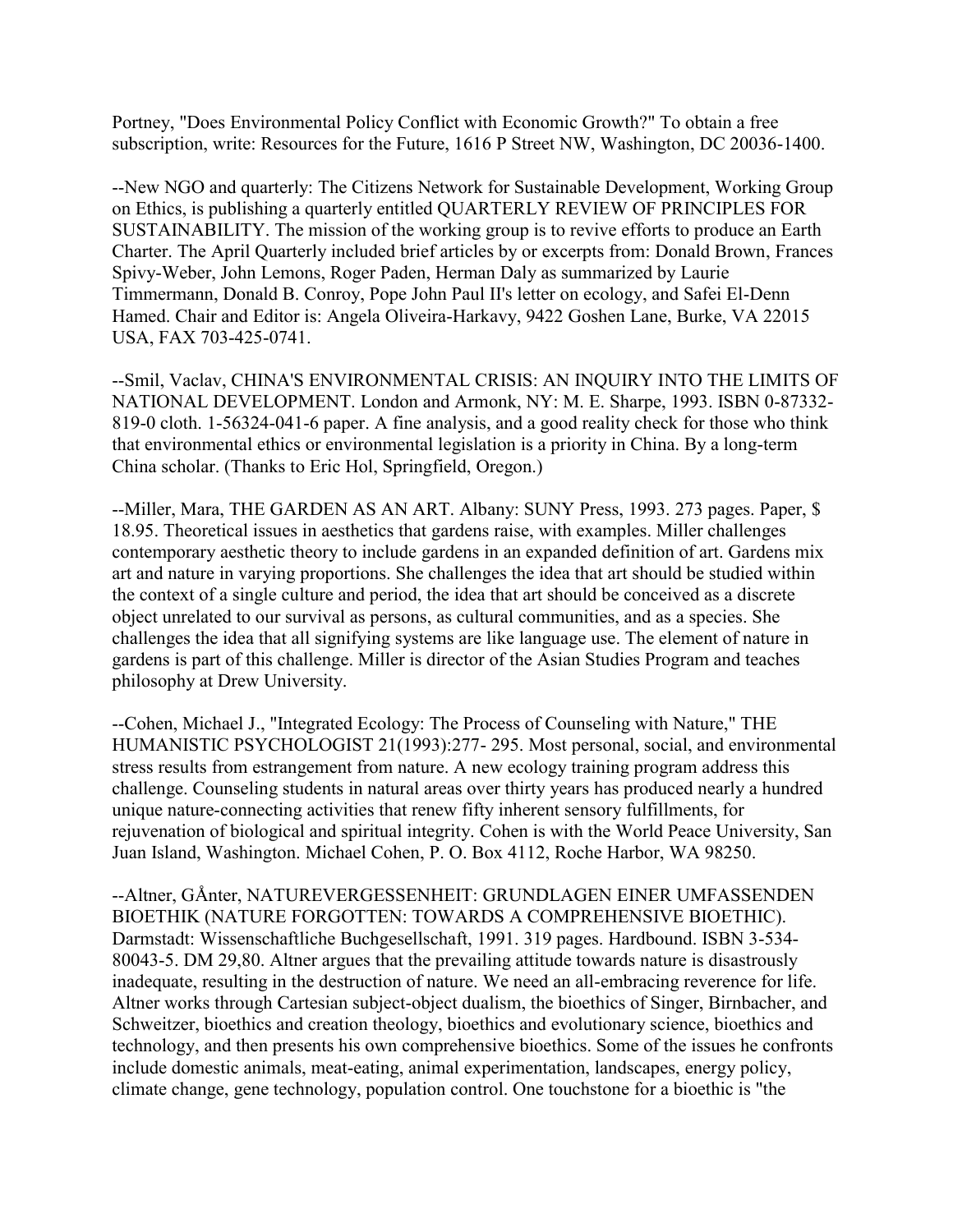obligation of solidarity with the unborn, the handicapped, and the dying. Whoever is unwilling to protect life of this sort will also be so in areas more remote from humanity. But a bioethic would be falsely and inadequately fulfilled if the all-embracing respect for life did not reach through humans to their deepest level of obligation. How could non-human nature have a value for us, if we are not aware of it in and through our own human selves" (from the Introduction). Altner holds doctorates in both theology and biology and is professor of theology at the University of Koblenz-Landau and a board member of the Ecological Institute of Freiburg.

--Ott, Konrad, ôKOLOGIE UND ETHIK: EIN VERSUCH PRAKTISCHER PHILOSOPHIE (ECOLOGY AND ETHICS: AN ATTEMPT AT PRACTICAL PHILOSOPHY. TÅbingen: Attempto Verlag, 1993. 188 pages. DM 38,-- . ISBN 3-89308-162-3. Ott's book has three main parts: 1. The Concept of Ecology. 2. Critical Theory and Nature. 3. Ecoethical Arguments. In part one, he discusses the history of the discipline of philosophy and various ecological approaches to environmental philosophy, such as human ecology, speculative ecology, including Schorsch's mystical holism, Roszak's subversive ecology,, Hîsle's objective idealism, and Christian ecology. In part two, he finds that we can learn from Adorno's and Horkheimer's views on nature, the early Habermas' view in KNOWLEDGE AND HUMAN INTERESTS, and the later Habermas' view in his discourse ethical writings. Part three presents a taxonomy of ecoethical arguments: a) utilitarianism, b) aestheticism, c) the human right to nature, d) ethics of compassion and ecological pathognomics, e) objective and subjective theories of value in nature, and f) evolutionism. Ott is widely read and draws on both German and English sources. He himself opts for a teleologically grounded physiocentric position, which he calls "ecological pathognomics" (p. 144, pp. 153-155). He believes that we should further the good of teleological nature for its own sake. Ott did his dissertation with Habermas in Frankfurt and is about to finish his habilitation (teaching qualification) in TÅbingen. (Thanks to Angelika Krebs, University of Frankfurt.)

--Ariansen, Per and Jon Wetlesen, "Miljfilosofi (Environmental Philosophy)," in Kjell Eyvind Johansen, ed., ALLMEN INFRING I ETIKK (ETHICS: AN INTRODUCTION) (J.W. Cappelen Forlag, Oslo 1994). The anthropocentism/non-anthropocentrism debate with special focus on the possibility of a gradualist approach to the question of rights. The authors are in philosophy at the University of Oslo.

--Ariansen, Per, "Anthropocentrism with a Human Face" draft article, in English. Ariansen proposes an anthropocentric environmental ethic that gives due room for the moral intuitions that it is blameworthy to mistreat animals and even, in some cases, to destroy inanimate objects, though direct moral obligations are toward humans and human projects only. Ariansen holds that we could not act morally directly toward plants or animals, even if we very strongly wanted to. Still, a deep respect for the suffering of others imposes upon humans a limited PRIME FACIE commitment also to animal welfare, and even to the wanton destruction of the environment. Copies on request from the author: Filosofisk institutt, P. A. Munchs hus, Postboks 1020, Blindern, 0315 Oslo, Norway.

--McGee, Glenn, "Consumers, Land, and Food: In Search of Food Ethics" in Alessandro Bonanno, ed., THE AGRICULTURAL AND FOOD SECTOR IN THE NEW GLOBAL ERA. New Delhi: Concept Publications, 1993.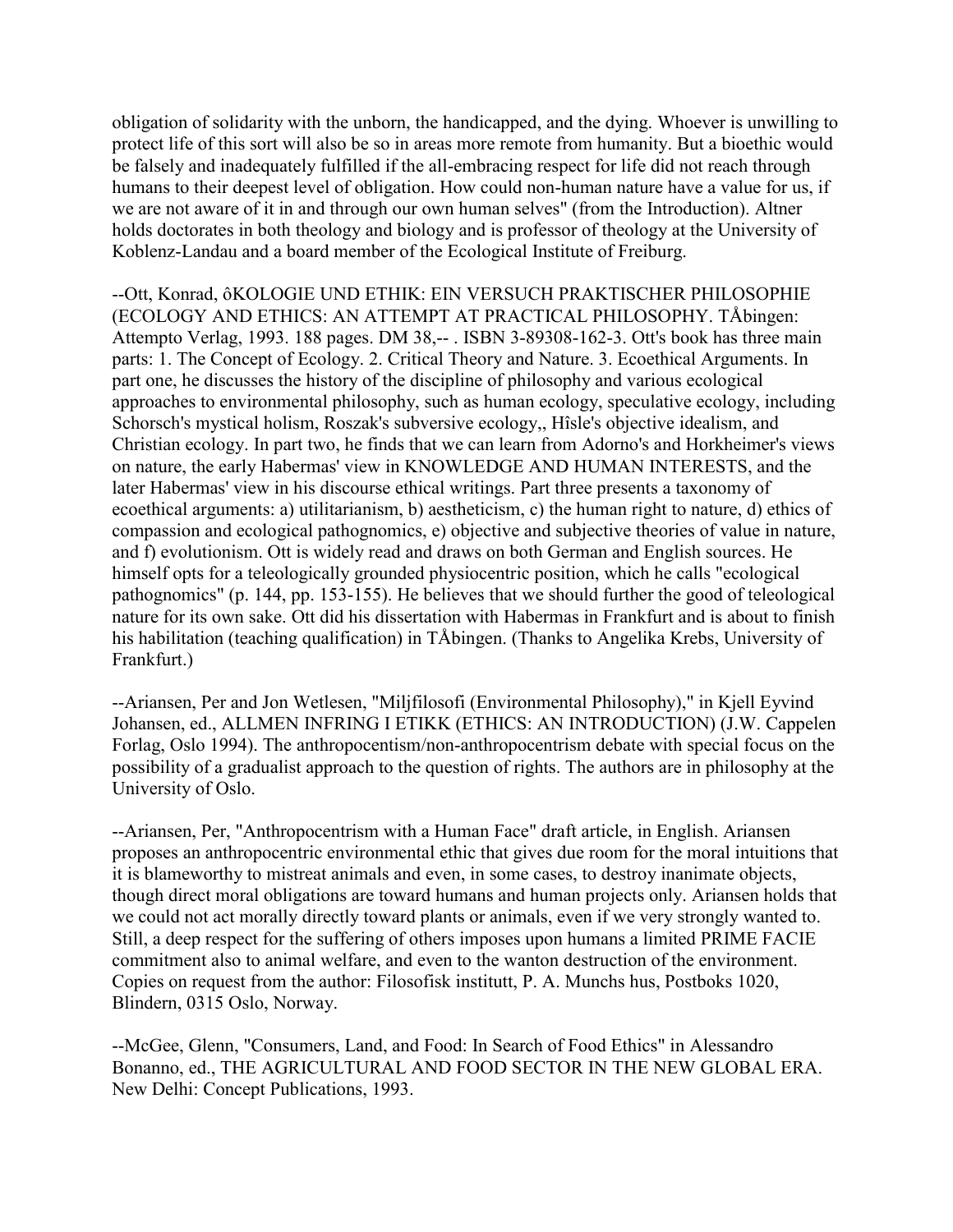--Spurway, Neil, ed., HUMANITY, ENVIRONMENT AND GOD. Cambridge, MA: Blackwell's, 1993. 240 pages. Hardcover. \$ 49.95. What are the conditions in which humankind finds itself and what should our response to those conditions be? Answers by the physicistcosmologist John Barrow, the evolutionary biologist Richard Dawkins, the historian John Roberts, the philosopher Anthony Kenny, and the theologians Don Cupitt and Archbishop John Habgood. A reexamination of the world we live in, and the impact of our physical, biological, social, and spiritual environment on modern thought. Spurway is at Glasgow University.

--Singh, Rana P. B., ed., THE SPIRIT AND POWER OF PLACE: HUMAN ENVIRONMENT AND SACRALITY. Varanasi, India: National Geographic Society of India, 1994. 352 pages. Indian Rs 500/-. US\$ 70.00. ISBN 81-86187-41-3. Simultaneously published as the NATIONAL GEOGRAPHIC JOURNAL OF INDIA, vol. 40, 1994 (ISSN 0027-9374). Over two dozen articles. Examples: J. Donald Hughes, "The Integrity of Nature and Respect for Place"; Amos Rapopport, "A Critical Look at the Concept of `Place'"; O. F. G. Sitwell, "Sacred Space Reconsidered"; Amita Sinha, "Pilgrimage--Journey to the Sacred Landscape of Braj"; Alec Paul and Paul Simpson-Housley, "The Manitoba Landscape of Martha Ostenso's WILD GEESE"; and many others. Inquiries to Dr. Rana P. B. Singh, Executive Editor, NGJI, No. B 29 / 12 A Lanka, Varanasi, UP 221005, India.

--Rothenberg, David, "Nature to Art to Nature," EARTH ETHICS, current issue. Find it.

--Bradley, Ian, GOD IS GREEN: ECOLOGY FOR CHRISTIANS. New York: Doubleday Image Books, 1990. 118 pages. Paper. \$ 8.00. Chapter titles: God's concern for all creation: "The earth is the Lord's and the fullness thereof." The dance of creation: "The trees of the field shall clap their hands." The fall of nature: "The whole creation has been groaning in travail." The cosmic Christ: "Who is this that even the winds and sea obey him?" The role of human beings: "Thou hast given him dominion over the works of thy hands." An analysis of the biblical understanding of the goodness of creation and of human stewardship, suitable for use in churches. A sacred world is at the heart of Christian belief. Of all the world religions, Christianity has the greatest claim to be environmentalist because it professes that God is incarnate in the very stuff of nature. With practical suggestions for greening the churches. Bradley is a minister in the Church of Scotland and a member of the Green Party.

--Swan, James A., SACRED PLACES: HOW THE LIVING EARTH SEEKS OUR FRIENDSHIP. Santa Fe, NM: Bear and Company Publishing, 1990. 237 pages. \$ 12.95. Chapter titles: The dilemma of sacred places in a modern world. Varieties of native American sacred places. The right place at the right time. Sacred places on trial. Minding the spirit of place. The new Earth paradigm. Visiting a place of power. With an appendix: Sacred places of the United States. Bibliography. Foreword by James Lovelock. Swan is a psychologist, who specializes in environmental psychology with native Americans, a faculty member at the California Institute of Integral Studies. "Dr. Swan understands the American Indian mind better than any other white man I know" - Bill Fields, Cherokee, retired director of Indian Affairs, U. S. National Park Service.

--Loker, Cynthia A., Daniel J. Decker, R. Bruce Gill, Thomas D. I. Beck, and Len H. Carpenter,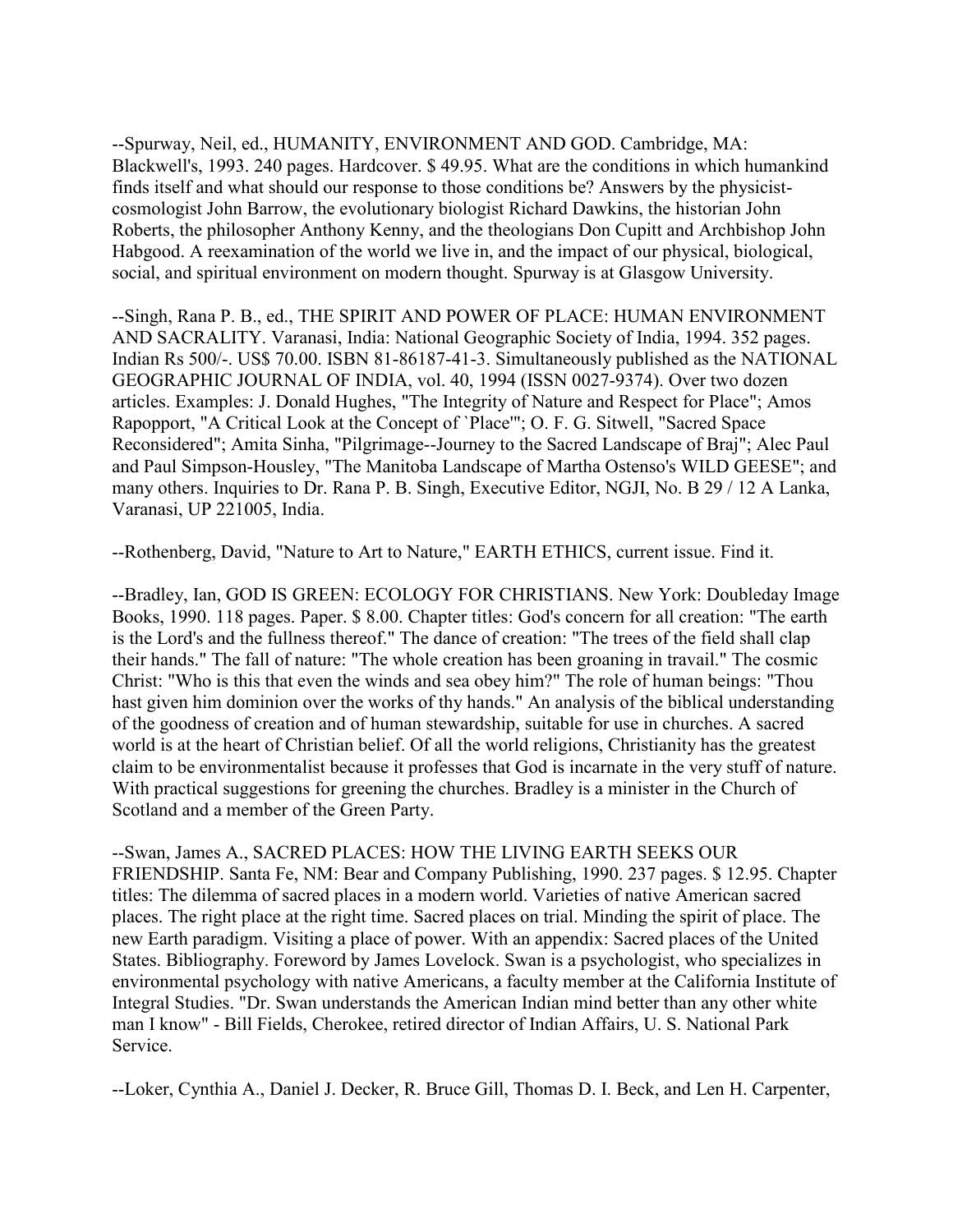THE COLORADO BLACK BEAR HUNTING CONTROVERSY: A CASE STUDY OF HUMAN DIMENSIONS IN CONTEMPORARY WILDLIFE MANAGEMENT. Ithaca, NY: Human Dimensions Research Unit, Cornell University, February 1994. HDRU Series No. 94-4. 56 pages. In November 1992, Colorado voters in public referendum by 2-1 banned black bear hunting in the spring, and the use of bait or dogs year round. There were four periods in the controversy, with the Colorado Wildlife Commission (a publicly appointed board) generally being inadequately sensitive to growing public concern, trying to conciliate by altering hunting season dates to reduce the kill of nursing females in the spring, while continuing to support the hunt. The Colorado Division of Wildlife made recommendations that the Wildlife Commission refused to hear. Biologists maintained that the bear population was not adversely affected by the hunt; hunters said they would not be bullied around by people who were really opposed to all hunting. The agency that was mandated to represent all citizens' interest in wildlife disproportionately represented hunter's interests, forcing citizens to take their concern to public referendum. There is also available an additional report that analyzes the views of differing segments of the voting public in this referendum. Copies from Human Dimensions Research Unit, Department of Natural Resources, Fernow Hall, Cornell University, Ithaca, NY 14853. Loker and Decker are with that unit, Gill, Beck, and Carpenter are with the Colorado Division of Wildlife.

--Arler, Finn, "Energy Policy, Greenhouse-effect and Global Justice." Surveys the position of Denmark on CO2 emissions, compares this with that of the United States and other countries, considers the rights of developing countries to energy use, recalls statements from the UNCED Rio de Janeiro conference, and asks what principles of justice might be used to set policy for energy in view of the greenhouse effect. Copies from Finn Arler, Department of Philosophy, University of Aarhus, Ndr. Ringgade Buildn. 327, DK-8000, Aarhus C, Denmark.

--Shrader-Frechette, Kristin and Earl D. McCoy, "Applied Ecology and the Logic of Case Studies," PHILOSOPHY OF SCIENCE 61(1994)228- 249. Because of the problems associated with ecological concepts, generalizations, and proposed general theories, applied ecology may require a new "logic" of explanation characterized neither by the traditional concepts of confirmation nor by the logic of discovery. Building on the works of GrÅnbaum, Kuhn, and Wittgenstein, the authors use detailed descriptions from research on conserving the Northern Spotted Owl, a case typical of problem solving in applied ecology, to (1) characterize the method of case studies; (2) survey its strengths; (3) summarize and respond to its shortcomings; and (4) investigate and defend its underlying "logic." Ecology is too complex to have many, or any, exceptionless laws, and there is no strict logic here, but there is a method of case study that makes sense of a situation, intelligently finding out such things as habitat characteristics required for nesting, owl population sizes able to withstand environmental fluctuations and genetic depression, and so forth. We can understand a local situation even though we cannot make scientific generalizations. Shrader-Frechette is in philosophy, McCoy in biology at the University of South Florida at Tampa.

--de-Shalit, Avner, "Urban Preservation and the Judgment of Solomon," JOURNAL OF APPLIED PHILOSOPHY 4(1994):3-13. "Facing heretofore unknown waves of new immigrants, the Israeli Government and the mayor of Jerusalem issued a comprehensive development program, including rapid and massive construction. Cities with historical and aesthetic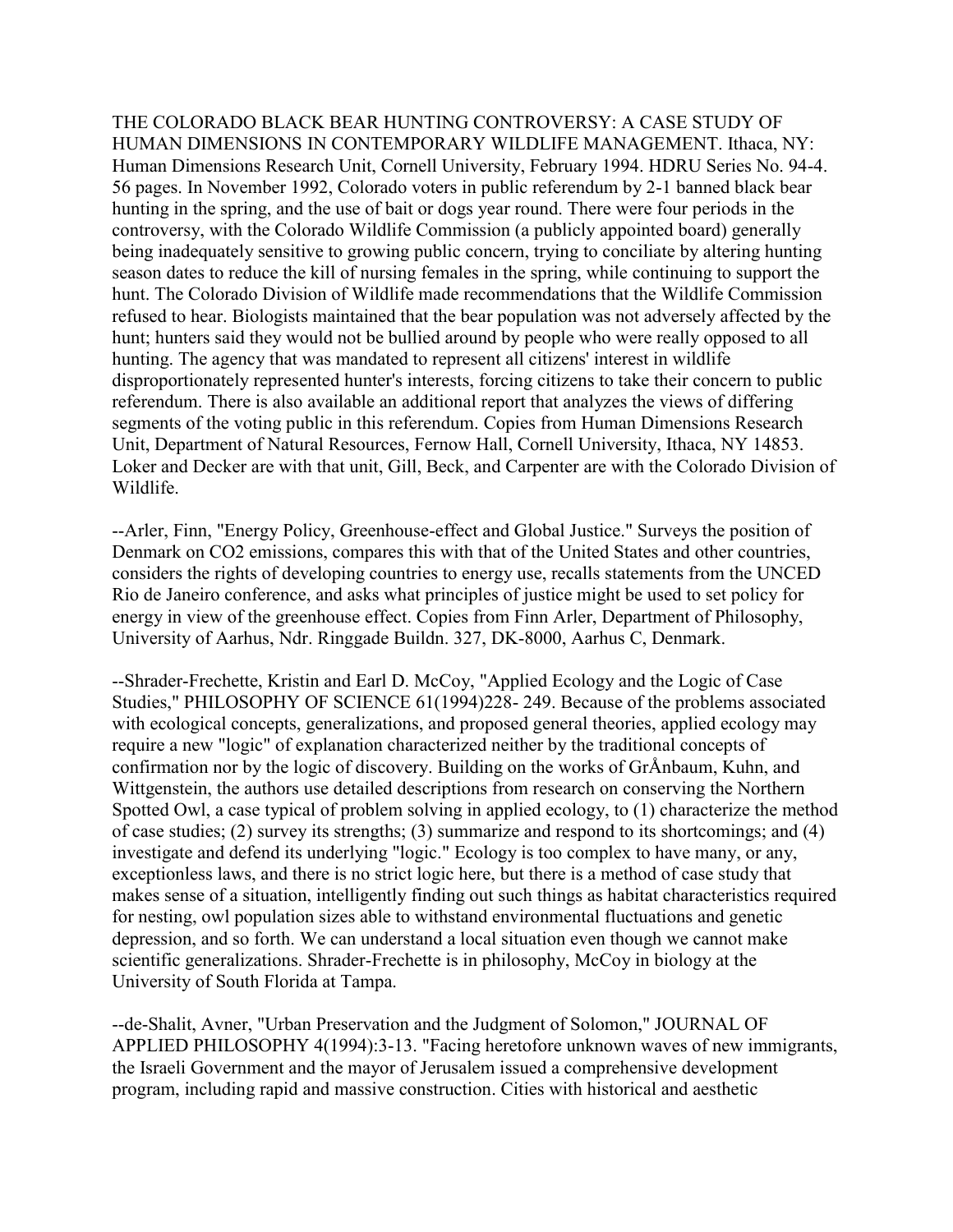uniqueness, particularly Jerusalem, are likely to lose their special features and beauty. How can an argument in favor of conservation of the special beauties of such cities be advanced in the light of the urgent need to supply shelter and jobs for their inhabitants? The paper has to aims: to analyze the reason for environmental ethics' failure to discuss urban preservation so far, and to put forward a rationale for urban preservation. The latter derives from the political wisdom of King Solomon and from the notion of anthropocentric intrinsic value. de-Shalit teaches political science and environmental policy at the Hebrew University of Jerusalem.

--de-Shalit, Avner, "Community and the Rights of Future Generations: A Reply to Robert Elliot," JOURNAL OF APPLIED PHILOSOPHY 9(1992):105-115. de-Shalit accepts Elliot's arguments for obligations based on the rights of future people, but the main issue is whether balance can be found between these and the rights of present people. The question can be tackled only in terms of welfare rights, which requires a concept of "trans-generational" community, and the theory of justice between generations cannot be purely "rights-based."

--de-Shalit, Avner, "Environmental Policies and Justice Between Generations," EUROPEAN JOURNAL OF POLITICAL RESEARCH 21(1992):307- 316. In environmental policy, over and above the relations between humans and nature, there are relations between contemporaries and future generations. Many environmental policies can be seen as a matter of distribution of access to goods between contemporaries and future generations. A theory of justice between generations enables political theorists to evaluate environmental problems with a new approach.

--de-Shalit, Avner, "Bargaining with the Not-yet-born: Gauthier's Contractarian Theory of Inter-Generational Justice and its Limitations," INTERNATIONAL JOURNAL OF MORAL AND SOCIAL STUDIES 5(1990):221-234. If one follows the contractarian premises and approach to environmental policies and inter-generational justice, one will not be able to derive obligations to future generations from these principles. Nor will one get help in arriving at any sense of balance between contemporaries and future people.

--Frederick, William C., "Anchoring Values in Nature: Toward a Theory of Business Values," BUSINESS ETHICS QUARTERLY 2(1992):283-303. The dominant values of the business system-- economizing and power-aggrandizing--are manifestations of natural evolutionary forces. Economizing tends to slow the life-negating entropic processes, while poweraggrandizing enhances them. Both economics and power-aggrandizing work against a third (nonbusiness) value cluster--ecologizing--which sustains community integrity. The contradictory tensions generated among these three value clusters define the central normative issues for business operations. Both economizing and ecologizing are negentropic and therefore lifesupporting, but power augmentation, which negates the other two value clusters, is entropic and therefore life- defeating. Business ethicists have tended to overlook the normative significance of nature-based value systems. Reconciling economizing and ecologizing values is the most important theoretical task for business ethicists. Frederick is in the graduate school of business at the University of Pittsburgh.

--Plumwood, Val, "Feminism and Ecofeminism: Beyond the Dualistic Assumptions of Women, Men and Nature," THE ECOLOGIST 22(no. 1, January/February 1992):8-13. The identification of men with culture and women with nature has been fiercely criticized by feminists who have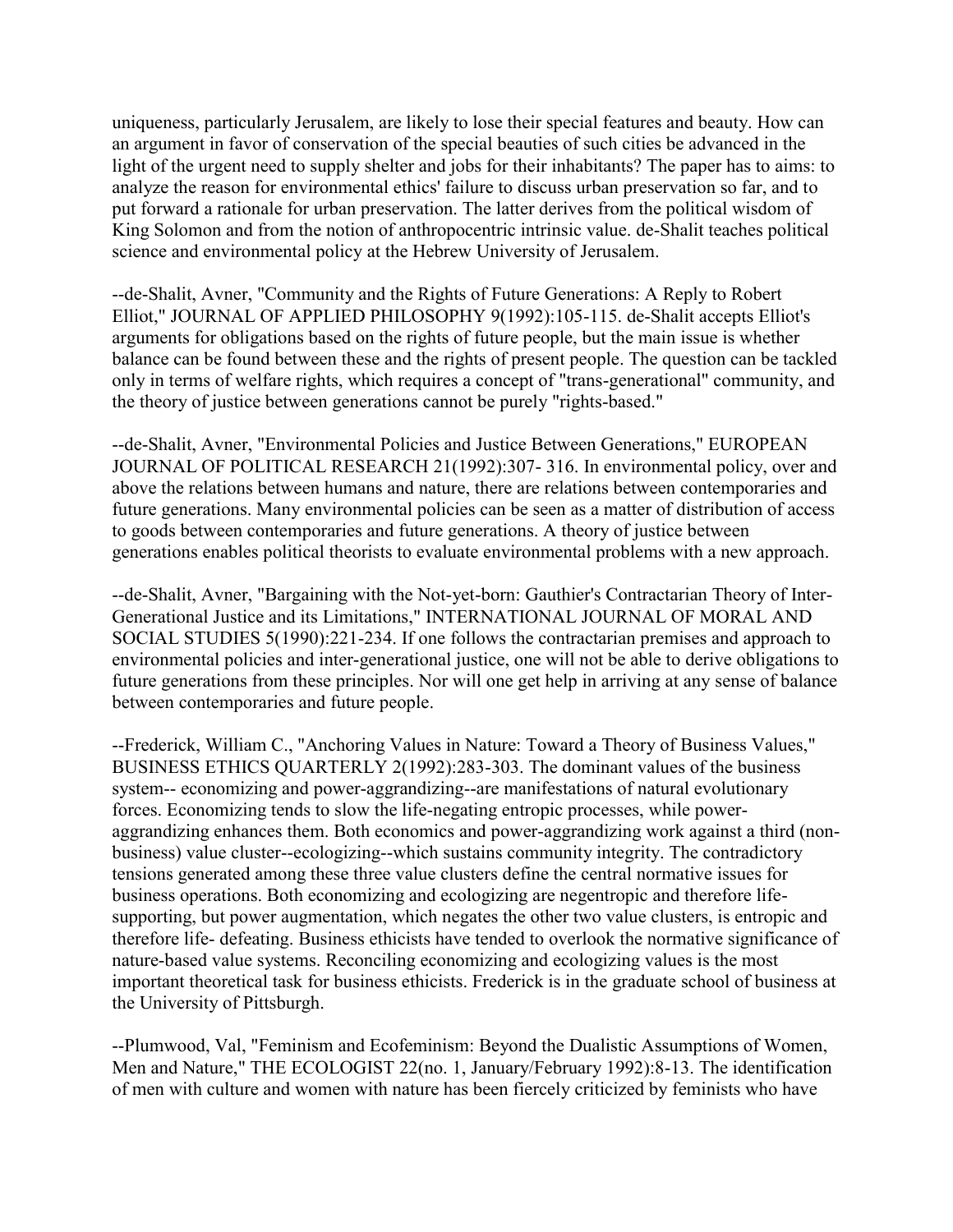shown how it is used to justify the domination of both women and nature. While liberal feminists have challenged the feminine ideal, and radical feminists have promoted the replacement of patriarchal values with feminine ones, a thoroughgoing ecofeminism should question the construction of both masculine and feminine identities. The article contains a box summary: "Current Trends in Ecofeminism. Among these current trends (a position not shared by Plumwood), "Cultural ecofeminism emphasizes the quest for a new spiritual relationship to nature, and stresses personal transformation and the (re)empowerment of women and women's values. Women are seen as having a superior relationship with nature which is sometimes taken to be biologically determined, so that only a society in which women can limit or control the number and influence of men will be free of aggressiveness and the destruction of nature." A good short article for sorting out the different kinds of ecofeminism. Plumwood lectures at the Department of General Philosophy, University of Sydney, Australia.

--Shiva, Vandana, "The Seed and the Earth: Women, Ecology, and Biotechnology," THE ECOLOGIST 22(no. 1, January/February 1992):4- 7. Western society gives a high value to scientific creation and a correspondingly low value to natural procreation. It thus legitimates the encroachment of technological development into both the female body and the seed. Shiva is director of the Research Foundation for Science, Technology and Natural Resource Policy, Dehra Dun, India.

--Simmons, Pam, "`Women in Development': A Threat to Liberation," THE ECOLOGIST 22(no. 1, January/February 1992):16-21. The call to integrate women into development has been taken up by the international development institutions to suit their own purposes. Adopted, as it invariably has been, in a simplistic form, it is a dangerous slogan that threatens to reduce Third World Women to "resources" for the international economy. It also wrongly implies that women in industrialized countries are progressing to a position of equality. Simmons works with women's issues through NGO's in Australia and Thailand. Also Simmons in this issue reviews ten books on feminism, environment, development, and technology.

--Pitcher, Alvin, LISTENING TO THE CRYING OF THE EARTH: CULTIVATING CREATION COMMUNITIES. Cleveland: The Pilgrim Press, 1993. Paper. 157 pages. Chapter titles: What is happening to the Earth? Why our social institutions are not responding well to the ecological crisis. Theological foundations for responding. Being a part of a creation community. With appendices as case studies and summary position statements. Quite usable in local churches, for general readers. Does not deal with the major issues raised in philosophical environmental ethics. Pitcher is professor emeritus of ethics and society at the Divinity School, University of Chicago.

--Lipske, Mike, "Cutting Down Canada," INTERNATIONAL WILDLIFE, March/April 1994. What's about to happen to vast northern forests will make tropical rain forest look like conservation zones. In Alberta, 23% of the province is under lease for eventual logging. In British Columbia, one year's cut on public lands is more than twice the harvest from all the national forests in the U.S. A new mill in Alberta, the Alberta-Pacific Mill, or Al-Pac, built for \$ 1.3 billion, consumes 120 square kilometers (about 45 square miles) of forest per year. Lipske is a former senior editor of INTERNATIONAL WILDLIFE.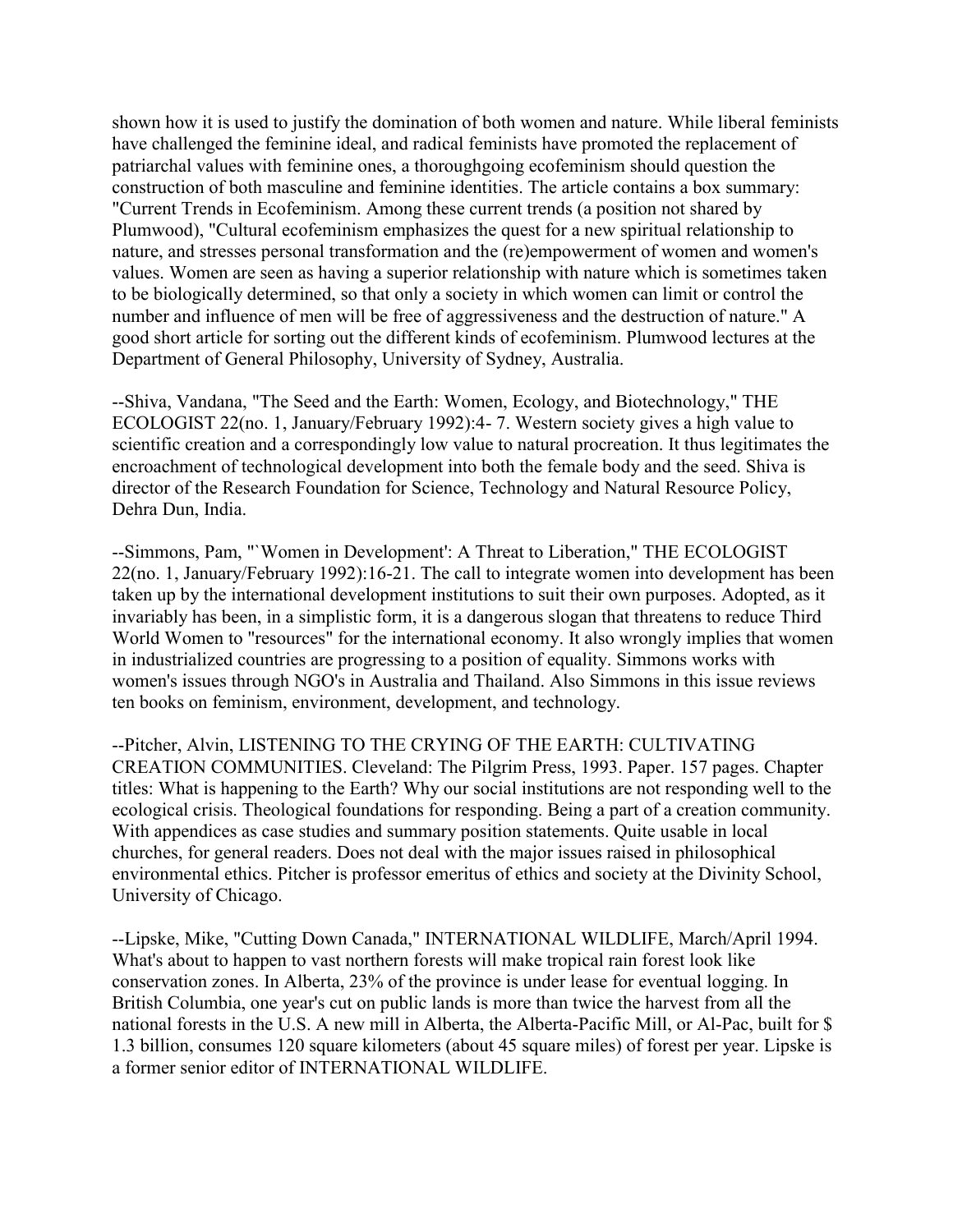--Diaz, Nancy and Dean Apostol, FOREST LANDSCAPE ANALYSIS AND DESIGN. USDA Forest Service, Pacific Northwest Region. R6 Eco- TP-043-92. USGPO 1993-583-588. A process for developing and implementing land management objectives for landscape patterns. Landscapes as ecological systems; landscape analysis/design and the management process. This book is getting considerable attention in the U.S. Forest Service. Diaz is an ecologist, Mt. Hood and Gifford Pinchot National Forests. Apostol is a landscape architect, Mt. Hood National Forest.

--Kolasa, Jurek and Steward T. A. Pickett, eds., ECOLOGICAL HETEROGENEITY. New York: Springer-Verlag, 1991. 332 pages. Volume 86 in the series Ecological Studies. With nearly two dozen contributors. What is ecological heterogeneity (roughly the ecosystem level word for diversity)? Does it differ from complexity? What dimensions need to be considered to evaluate heterogeneity adequately? Can heterogeneity be measured at various scales? Is heterogeneity a part of the organization of ecological systems? How does it change in time and space? What are the causes of heterogeneity and of its change? Philosophers will want to add: What is the value of ecological heterogeneity? One conclusion: "Heterogeneity emerges and disappears with scale. Scale is the window; heterogeneity is a characteristic of the view in it" (p. vi). An introductory problem is "the heterogeneity of heterogeneity" (p. 1). Kolasa is in biology at McMaster University, Hamilton, Ontario. Pickett is in the Institute of Ecosystem Studies, New York Botanical Garden.

--Thoreau, Henry David. JOURNAL, VOLUME 4: 1851-1852. Edited by Leonard N. Neufeldt and Nancy Craig Simmons. Princeton: Princeton University Press, 1992. 787 pages. \$ 39.50. Daily records, observations, thoughts, showing how Thoreau rejoiced in particulars, turning over a stone in midwinter to find crickets and ants, feeling that a white pine tree (which loggers targeted) "seems the emblem of my life--it stands for the west--the wild" (p. 480), his botanical studies, his bird lists, his aesthetic recommendations to make a landscape picturesque, and much more. Appreciation of the natural world is encouraged by the spatial and temporal scale provided by the nearly lost pastime of walking with leisure to poke. Thanks to Jerome A. Stone, William Rainey Harper College, Palatine, IL.

--Grumbine, R. Edward, "What is Ecosystem Management?" CONSERVATION BIOLOGY 8(no. 1, March 1994):27-38. The evolving model of ecosystem management is analyzed for a working definition. There are five specific goals: maintaining viable populations, ecosystem representation, maintaining ecological processes, such as natural disturbance regimes, protecting evolutionary potential of species and ecosystems, and accommodating human use in the light of these goals. Short-term and long-term policy implications are reviewed, including evaluation success. Ecosystem management is not just about science nor is it simply an extension of traditional, resource management. It requires a fundamental reframing of how humans may work with nature. Grumbine directs the Sierra Institute, University of California Extension, Santa Cruz.

--Wright, Nancy C. and Donald Kill, ECOLOGICAL HEALING: A CHRISTIAN VISION. Maryknoll, NY: Orbis Books, 1993. 161 pages. Paper. Features the Coordination in Development Network (CODEL) of small-scale, environmentally sensitive development projects in developing nations, and how Christians have been and can be catalysts in these projects.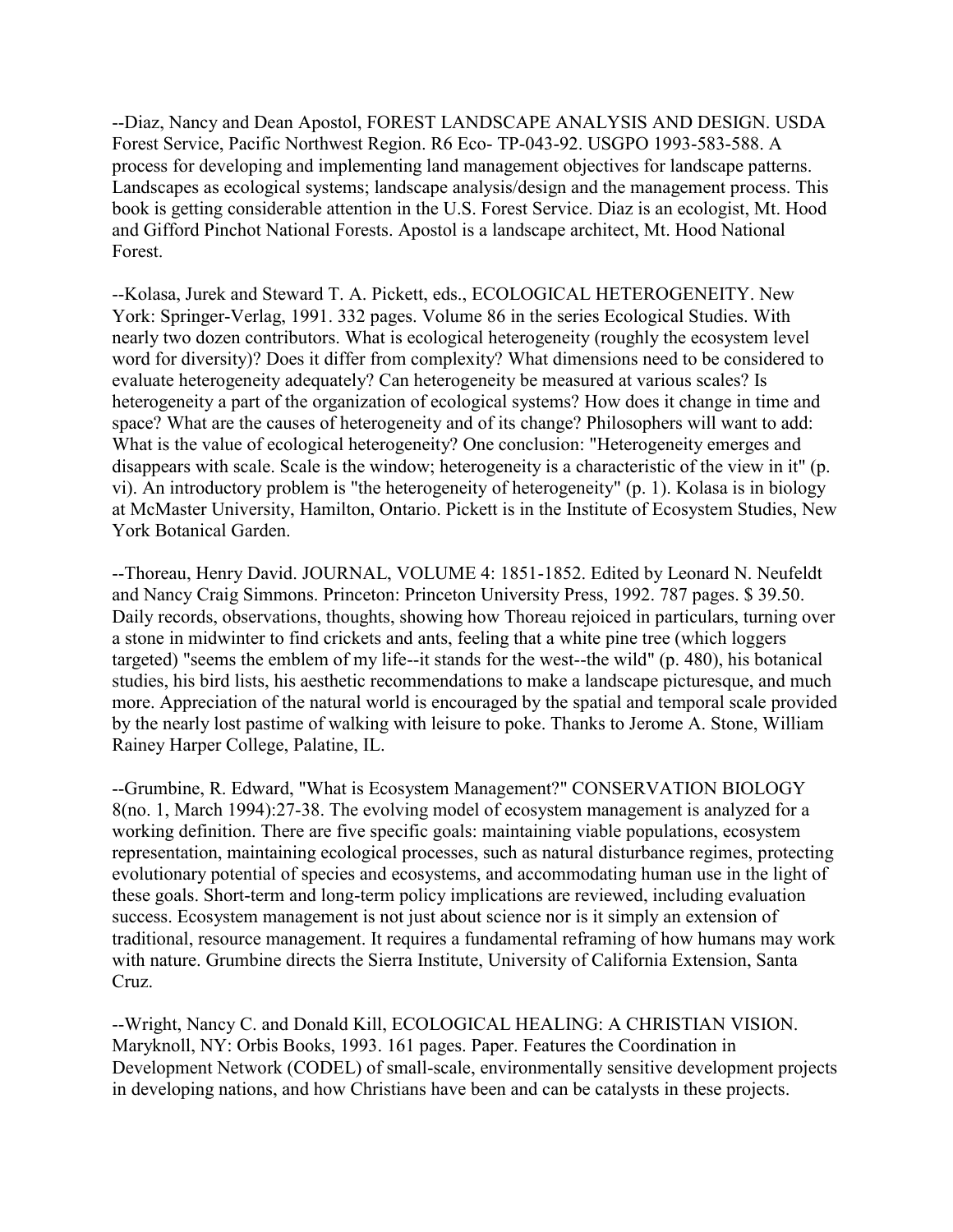Wright is a United Church of Christ minister, kill is a Columban priest.

--Worster, Donald, "Nature and the Disorder of History," ENVIRONMENTAL HISTORY REVIEW 18(1994)1-15. "Over the past two decades the field of ecology has pretty well demolished Eugene Odum's portrayal of a world of ecosystems tending toward equilibrium, leaving us with no model of development for human society to emulate. ... Nature, we are now told, should be regarded as a landscape of patches of all sizes, textures, and colors, changing continually through time and space, responding to an unceasing barage of perturbations. Now this is a nature that looks remarkably similar to the human community that Departments of History write about. ... Disturbance is history. And a disturbed nature is a nature that has a history very like the history that humans make. Worster teaches environmental history at the University of Kansas.

--Hughes, J. Donald, PAN'S TRAVAIL: ENVIRONMENTAL PROBLEMS OF THE ANCIENT GREEKS AND ROMANS. Baltimore: The Johns Hopkins University Press, 1994. \$ 39.95 hardcover. Many think an environmental crisis is a modern crisis. But an examination of the evidence shows that the Greeks and Romans not only suffered from some of the same predicaments that plague us, but in many cases they were aware of them and commented on them. Deforestation, overgrazing, erosion, depletion of wildlife and natural resources, pollution, urban problems such as water supply and sewage disposal. Hughes teaches environmental history at the University of Denver.

--Hendee, John C., and Vance G. Martin, eds., INTERNATIONAL WILDERNESS ALLOCATION, MANAGEMENT, AND RESEARCH. From the 5th World Wilderness Congress, Tromso, Norway, September 1993. Published by the International Wilderness Leadership (WILD) Foundation, in cooperation with the University of Idaho Wilderness Research Center. Paper. 334 pages.  $$ 19.50 + $ 3$  shipping. 52 papers, typically short, by 104 authors and coauthors. Some samples: Harold Eidsvik, "Wilderness Values and World Heritage Sites"; John Dennis, "The Role of Wilderness in Maintaining Biological Diversity"; Jonathan Miller, "Evolution of Wilderness Concepts in Australia", Wesley Henry, Robert Chandler, Richard Ernenwein, "Protecting Natural Quiet: A Case Study of Grand Canyon National Park"; Steve Hollenhorst, Ernest Frank, III, and Alan Watson, "The Capacity to be Alone: Wilderness Solitude and Growth of the Self"; John Heywood, "Wilderness Civility: Cooperation and Coordination in the Wilderness"; Norman McIntyre, Jackie Kiewa, Josephine Burden, "Women's Involvement in Adventure Activities"; and many more. Lots of papers specific to local wilderness areas. Lots of papers deal with incorporating indigenous wisdom into wilderness conservation. To place orders: The WILD Foundation, 211 West Magnolia Street, Fort Collins, CO 80521. Or: The Wilderness Research Center, University of Idaho, Moscow, ID 83843. Hendee is Dean of Forestry, Wildlife and Range Sciences at Idaho State University; Martin is president of the WILD Foundation.

--McClendon, Shannon K. and Martin V. Melosi, eds., COMPARATIVE ENVIRONMENTAL MANAGEMENT IN THE AMERICAS: SOCIAL, CULTURAL AND LEGAL PERSPECTIVES. Houston, TX: Institute for Public History, 1993. Contains Max Oelschlaeger, "Managing Planet Earth: Questions Concerning Expert Management," pp. 100-128.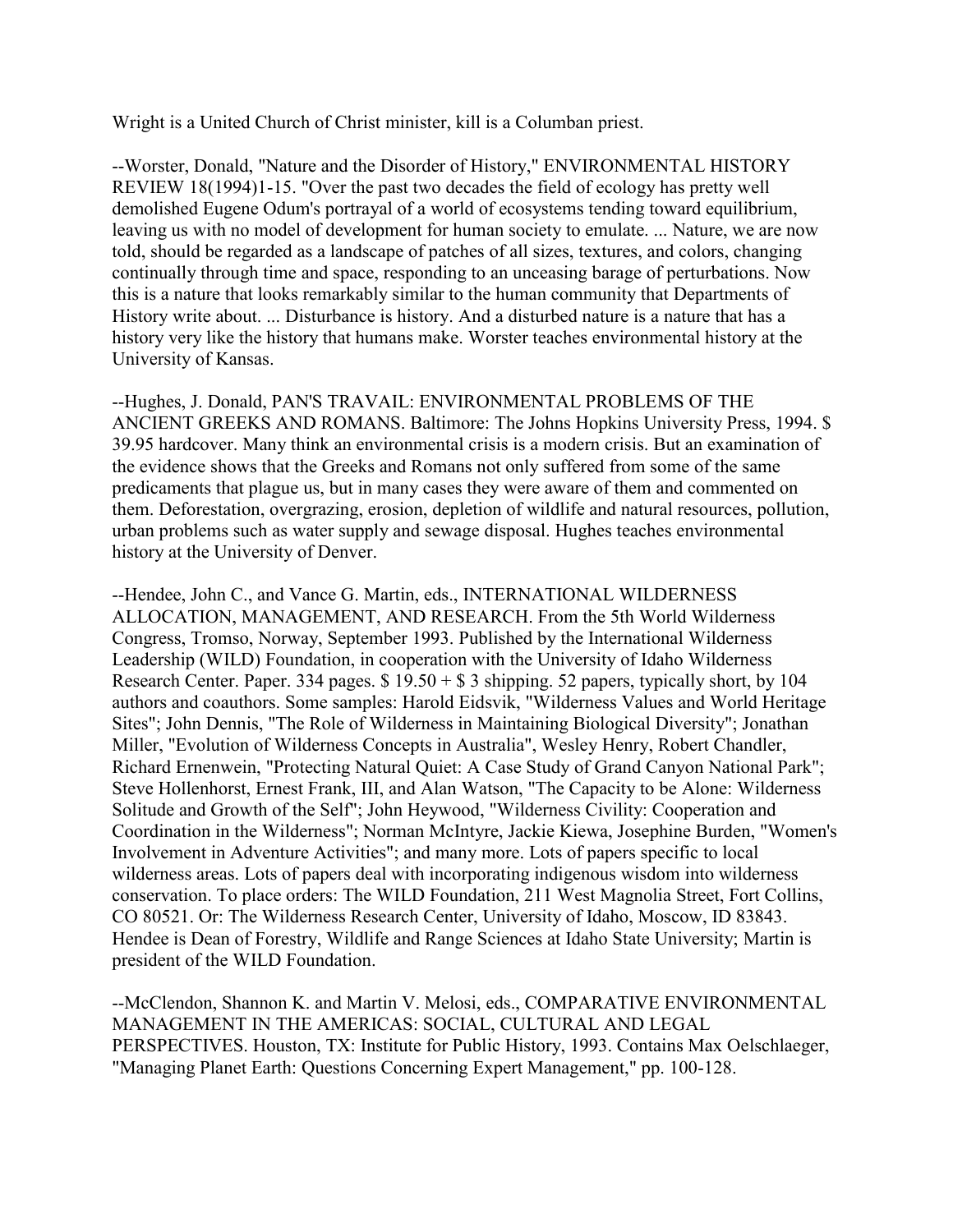--Greater Yellowstone Coalition, BLUEPRINT FOR THE FUTURE: SUSTAINING GREATER YELLOWSTONE. Bozeman, MT: Greater Yellowstone Coalition, 1994. 230 pages. \$ 20.00. A blueprint for a sustainable Yellowstone ecosystem. 41 case studies, a thorough analysis for anyone who believes, or doubts, that a sustainable Yellowstone area is feasible. Greater Yellowstone Coalition, P. O. Box 1874, Bozeman, MT 59771.

--Tyson, Ann Scott. "Budget Cuts Jeopardize Discovery of Better Seeds." THE CHRISTIAN SCIENCE MONITOR, 29 June 1994, p. 8.

--Press, Robert M. "Borlaug: Sowing 'Green Revolution' Among African Leaders." THE CHRISTIAN SCIENCE MONITOR, 29 June 1994, p. 9.

--Trumbull, Mark. "Conservationists Criticize Logging in Private Forests." THE CHRISTIAN SCIENCE MONITOR, 1 July 1994, p. 9.

--Pendleton, Scott. "No Vampires, These Bats Are Friends." THE CHRISTIAN SCIENCE MONITOR, 5 July 1994, pp. 10-11.

--Knickerbocker, Brad. "New Green Council Appeals to All Sides." THE CHRISTIAN SCIENCE MONITOR, 5 July 1994, p. 11. First introduced in 1989, the US legislative proposal for the National Institute for the Environment, which would oversee grants for research, has won support from conservative Republicans, liberal Democrats, Greenpeace, and Dow Chemical.

--LaFranchi, Howard. "Tradition in Turmoil: Dutch Agriculture Evolves." THE CHRISTIAN SCIENCE MONITOR, 6 July 1994, pp. 7, 14. Dutch farmers are among the world's most efficient. Tougher environmental rules are causing small farmers to quit. Only 4 percent of the population, farmers utilize two-thirds of the land and export \$15 billion of their \$21 billion production.

--Grier, Peter. "When Saving the Dolphins Clashes with Free Trade, New World Order in Doubt." THE CHRISTIAN SCIENCE MONITOR, 6 July 1994, p. 7.

--Trumbull, Mark. "Fisheries Crisis Stretches Across the Globe." THE CHRISTIAN SCIENCE MONITOR, 6 July 1994, p. 8.

--Pendleton, Scott. "Looking for Oil." THE CHRISTIAN SCIENCE MONITOR, 20 June 1994, pp. 9-11. New computer technology is finding overlooked oil and reviving drilling in Texas.

--Trumbull, Mark. "Competition Is Watchword at Conference of Utilities." THE CHRISTIAN SCIENCE MONITOR, 17 June 1994, p. 8. Deregulation is encouraging competition, especially from alternative technologies such as wind generators.

--Lemonick, Michael D. "Winged Victory." TIME, 11 July 1994, p. 53. One of several accounts of the removal of the bald eagle from the endangered list. The Endangered Species Act of 1973 is up for renewal in Congress, and some conservation groups have argued that the proposed changes in the act would not have saved the bald eagle.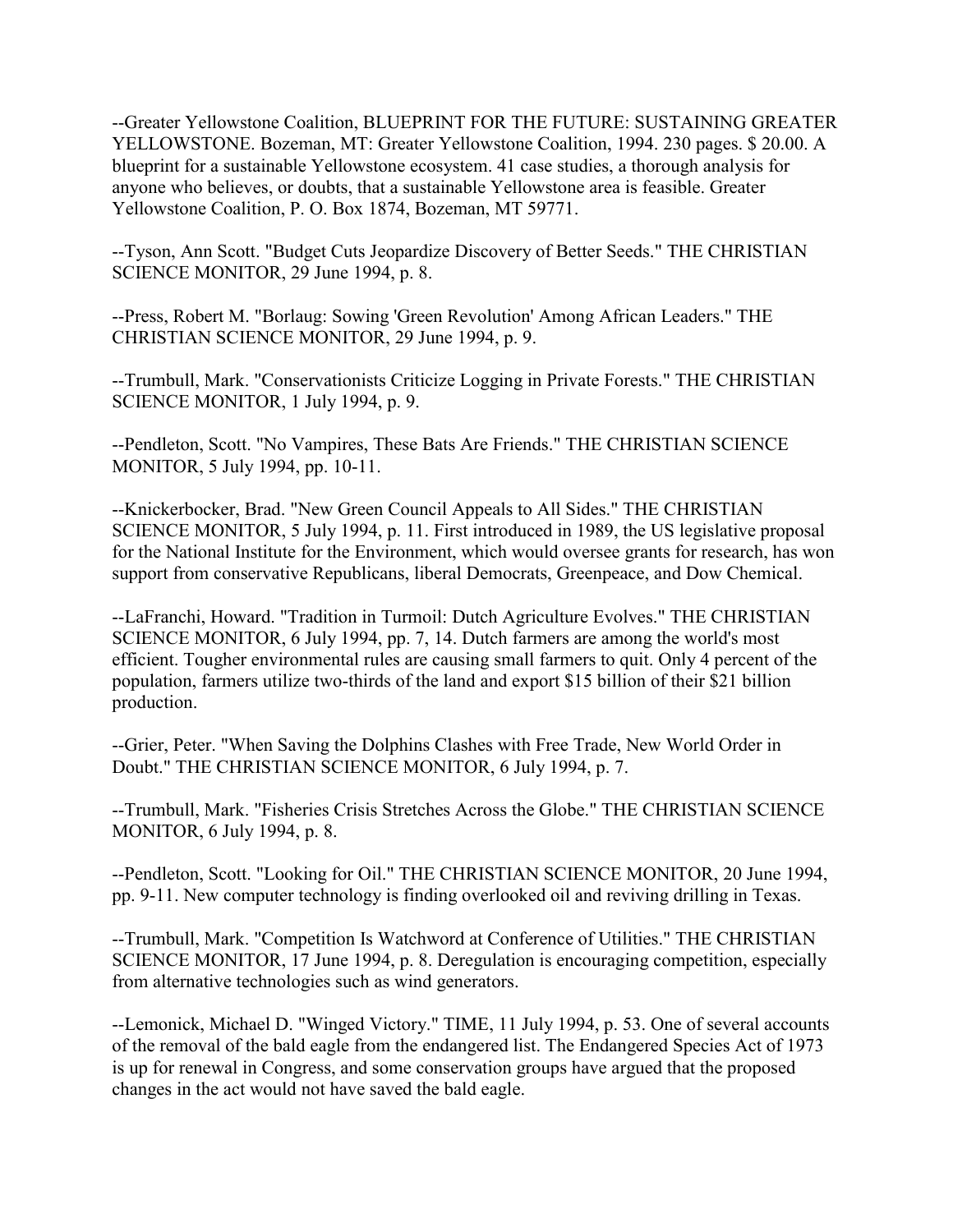--Johnson, Marguerite. "The Backyard Besieged." TIME, 4 July 1994, p. 62. Environmentalists and regulators want to hush-up and clean-up lawnmowers.

--Knickerbocker, Brad. "Reclaiming the Ancient Lands of the `Old Ones.'" THE CHRISTIAN SCIENCE MONITOR, 14 June 1994, 10-11. Oregon native Americans vie for shared management of national forests.

--Horn, Patricia. "Tightwad Ways Gain Acceptance as Americans Adjust to Frugal 90s." THE CHRISTIAN SCIENCE MONITOR, 31 May 1994, p. 8. Frugality is one of the top ten trends in the US in 1994.

--Pendleton, Scott. "Balancing Politics and Plutonium." THE CHRISTIAN SCIENCE MONITOR, 27 May 1994, p. 12. Some scientists predict that nuclear waste from the Integral Fast Reactor, when its technology is fully engineered, will be more manageable than waste from conventional Light Water Reactors. At issue is continued government funding to complete the new technology.

--Gildart, Bert. "The Battle for Fish and Survival Along the Yukon." THE CHRISTIAN SCIENCE MONITOR, 24 May 1994, pp. 10-11. The failure of chum salmon to run has pitted Athabascan Indians against the Alaska Department of Fish and Game, which closed the Yukon River to subsistence fishing.

--Mahler, Richard. "Political Strife Threatens Mexico's Pristine Jungles." THE CHRISTIAN SCIENCE MONITOR, 17 May 1994, pp. 10-11. The Chiapas conflict has left the area vulnerable to development.

--Scott, David Clark. "Profiles of Mexicans: Life After NAFTA." THE CHRISTIAN SCIENCE MONITOR, 17 May 1994, p. 11.

--Moore, Deborah. "Think Small to Solve the World Water Crisis." THE CHRISTIAN SCIENCE MONITOR, 12 May 1994, p. 19. Moore is a scientist with the Environmental Defense Fund's International Program, focusing on reform of the World Bank, UN agencies, and development. The World Bank tends to fund big costly projects like dams and hydro-electric projects, which often displace populations and cause long-term agricultural disasters. Alternatively, Moore argues that the World Bank should fund basic services, such as, water conservation and reuse programs, waste- water treatment, and pollution prevention. (Thanks especially to Jack Weir for monitoring the MONITOR, an excellent source of serious journalism about the environment.)

--Robert A. Sirico, "The False Gods of Earth Day," WALL STREET JOURNAL, April 22, 1994. Environmentalism has become a religion, infecting the churches, and it worships false gods, with many followers in mainstream churches, also including Albert Gore, Vice-president of the United States. One result is to undermine the positive result that economic growth has played in achieving the goals of religious ethics and concern for persons, and the role of religion in reforming persons in these economic and political systems and keeping them moral. "To make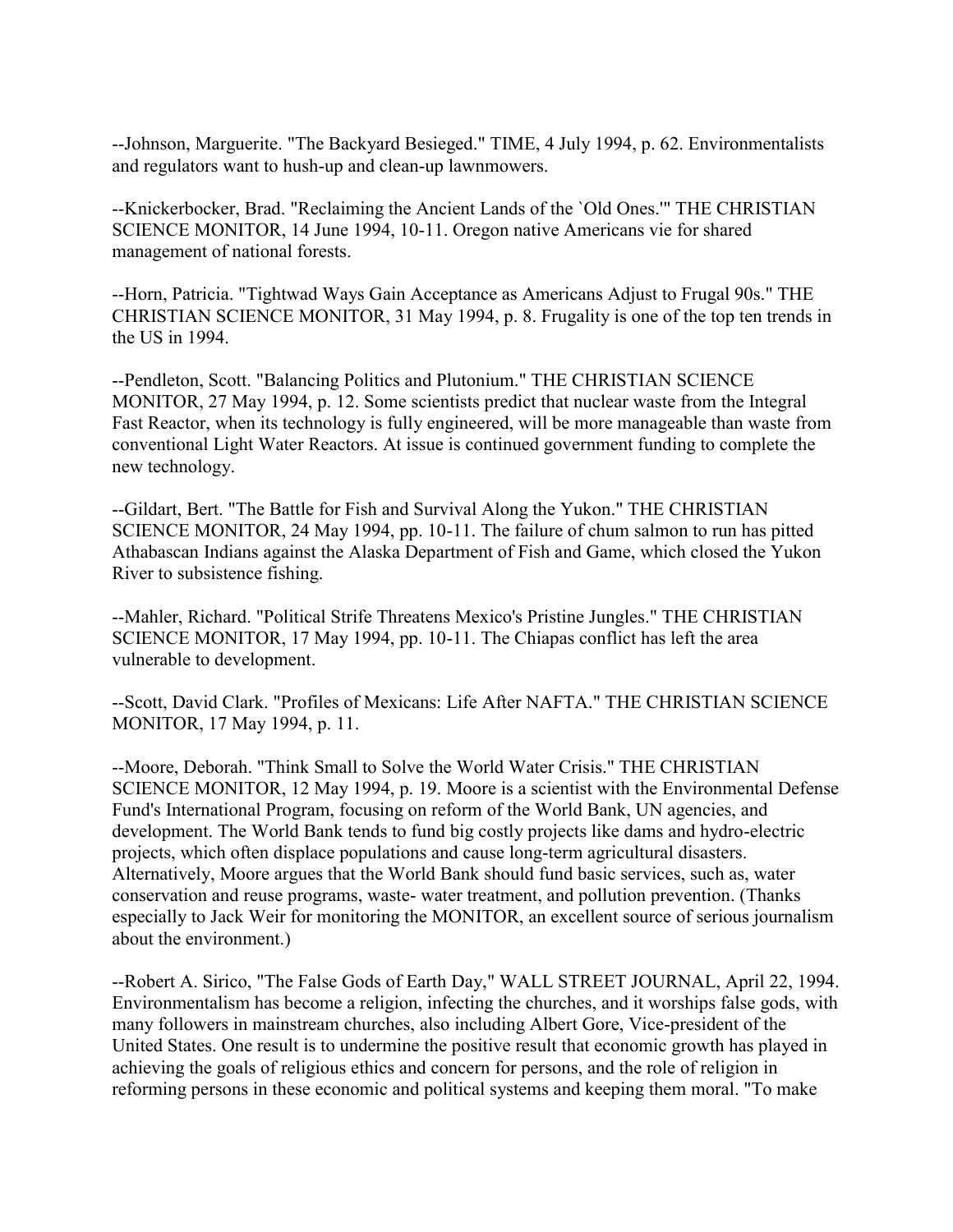Earth Day a religious holiday forgets the primary purpose of traditional faith: to avoid personal sin and to attain salvation. To do this, man must obey God's law, as found in the 10 Commandments. There is no commandment against littering, but there is a very straightforward one about worshiping false gods." A good discussion editorial for classes in religion and environment. Paulist Father Sirico is with the Study of Religion and Liberty, Grand Rapids, Michigan.

--Koshland, Jr., Daniel E., "The Case for Biodiversity," SCIENCE 264(April 29, 1994):639. Tongue-in-cheek satirical editorial by the editor-in-chief of science, that could make a useful class discussion piece. Dr. Noitall has become a defender of all life forms. "And what species are you trying to save now?" "I am becoming the defender of the unpopular little species who have a poor media image--the MYCOBACTERIUM tuberculosis, the SALMONELLA TYPHI, the pneumococci, the syphilis spirochete, the AIDS virus, and the malaria parasite. ..." "But those are horrible pathogens that are out to kill humans. Why should you want to be on their side?" "That's typical `speciesism,' as despicable as racism. We biodiversity people do not limit ourselves to loveable species; all God's creatures deserve to live." "How can humans relate to bacteria and viruses that are basically stupid, without a cerebral cortex and devoid of higher moral concepts?" "Stupidity is in the eye of the beholder. Bacteria survive by swimming toward nutrients that are good for them and away from toxic substances that are bad for them--a simple strategy that HOMO SAPIENS could learn to advantage. Bacteria exchange DNA rapidly to pass drug resistance genes from one bacterium to another, a bacterial Marshall Plan. One DNA transfer provides more information than a modern high school education." They could even help us solve the overpopulation problem.

### **Issues**

Fire and Gal pagos Tortoises. Fire sweeping across an island in the Gal pagos is raising the question whether to help slow tortoises escape the fire. The Ecuadorian army stands on the alert to help a group of about twenty threatened tortoises, if fire breaks out, with some persons who have also served in the Ecuadorian park service. The heavy tortoises will have to be carried out by hand in the rough terrain. Fires come about every seven years, in periods of drought, and could interfere with restoration efforts. Brief story in SCIENCE, April 29, 1994.

Cryogenic endangered species? Japan's Environment Agency is preparing to deep freeze the genes of the country's last pair of crested ibis in the hope that future biotechnology can restore the species. Both birds are quite old. (Kyodo News Service, Tokyo).

Taking habitat isn't taking endangered species? The Sweet Home decision (SWEET HOME CHAPTER OF COMMUNITIES FOR A GREATER OREGON V. BABBITT) on March 11 in a Washington, DC federal appeals count has reversed twenty years of interpreting the U.S. Endangered Species Act as prohibiting not only actually taking (killing, capturing) the endangered animal, but also understanding "taking" to include habitat destruction that "significantly impairs" essential activities such as breeding, feeding, or nesting. The Sweet Home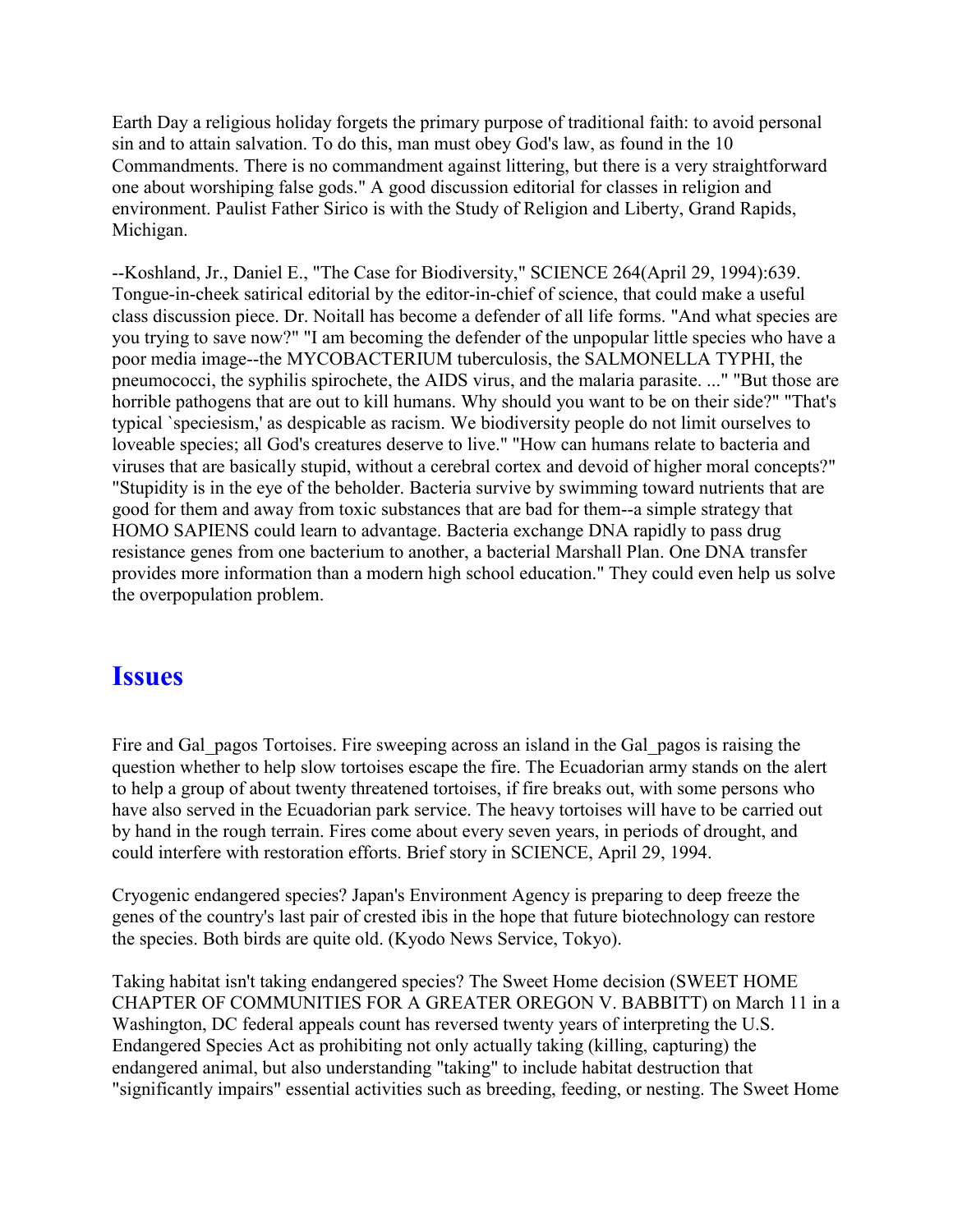case was filed by various timber companies and timber- dependent community groups from the Pacific Northwest and the Southeast U.S., though it was filed in the Washington court, thought to be most favorable to their case. The U.S. Fish and Wildlife has said that it will not follow the Sweet Home decision outside of Washington, DC, until an appeal is settled. Genetically altered tomato for better ripening and taste. Biotechnologists have taken a gene causing decay out of tomatoes, cloned it, reversed the genetic order to cancel the gene and retard decay, put the gene into bacteria and used the bacteria to get the gene back into tomatoes. (The gene originally causes decay to spread the seeds of the tomato.) The new tomato can be picked less green, since it decays more slowly, and therefore is riper and tastier. The Federal Food and Drug Administration has approved the new tomato, some say with too little testing, also with no required identification of such tomatoes to consumers. "Absolutely unconscionable," says Richard M. Kessel, director of the New York State Consumer Protection Board. Developers expect a financial bonanza in a \$ 3 to \$ 5 billion a year market in fresh tomatoes. Tomatoes have been selectively bred for millennia, since their origin in the wild in South America. Indigenous peoples had long been doing that before Europeans arrived, especially in Mexico, where Europeans first found the tomato. Stories in NEW YORK TIMES, May 19, 1994.

Multi-million dollar microbes in Yellowstone! Suddenly the thermophile bacteria in Yellowstone National Park are hot property financially as well. A heat-stable enzyme derived from THERMUS AQUATICUS drives the polymerase chain reaction (PCR), key to a revolutionary gene-copying technique that since 1991 has earned hundreds of million dollars for patent-holder Hoffman-LaRoche, a Swiss pharmaceutical firm. THERMUS AQUATICUS, an obscure microbe, was discovered in an out-of-the-way hot spring in 1965 by Thomas Brock of the University of Wisconsin and placed in a national bacteria storehouse. Years later, it proved useful and in 1991 Hoffman-LaRoche paid Cetus Corporation \$ 300 million for the stillcontested patent rights. Brock earned nothing, as his research was in the public domain. Now many biotech giants want to prospect in Yellowstone, requesting typically free permits for research. Park managers are having a conference this fall to consider whether to charge up-front for prospecting or to ask for royalties, or to continue to consider species public property and charge nothing at all. One law suggests that all Yellowstone's fauna and flora remain government property forever. Story in SCIENCE, April 29, 1994.

The National Religious Partnership for the Environment has distributed environmental awareness kits to 53,000 churches, both Catholic and Protestant, and to 3,000 Reform groups and Conservative synagogues. Paul Gorman is executive director. Story in CHRISTIAN CENTURY, May 4, 1994.

### **Recent and Upcoming Events**

--August 4-7. Eleventh International Social Philosophy Conference, University of Nevada at Las Vegas. Plenary lectures include Bernard Rollin (Colorado State University), Margaret Battin (University of Utah), Peter Wenz (Sangamon State University, and Karen Warren (Macalaster College). This conference is co-sponsored by ISEE.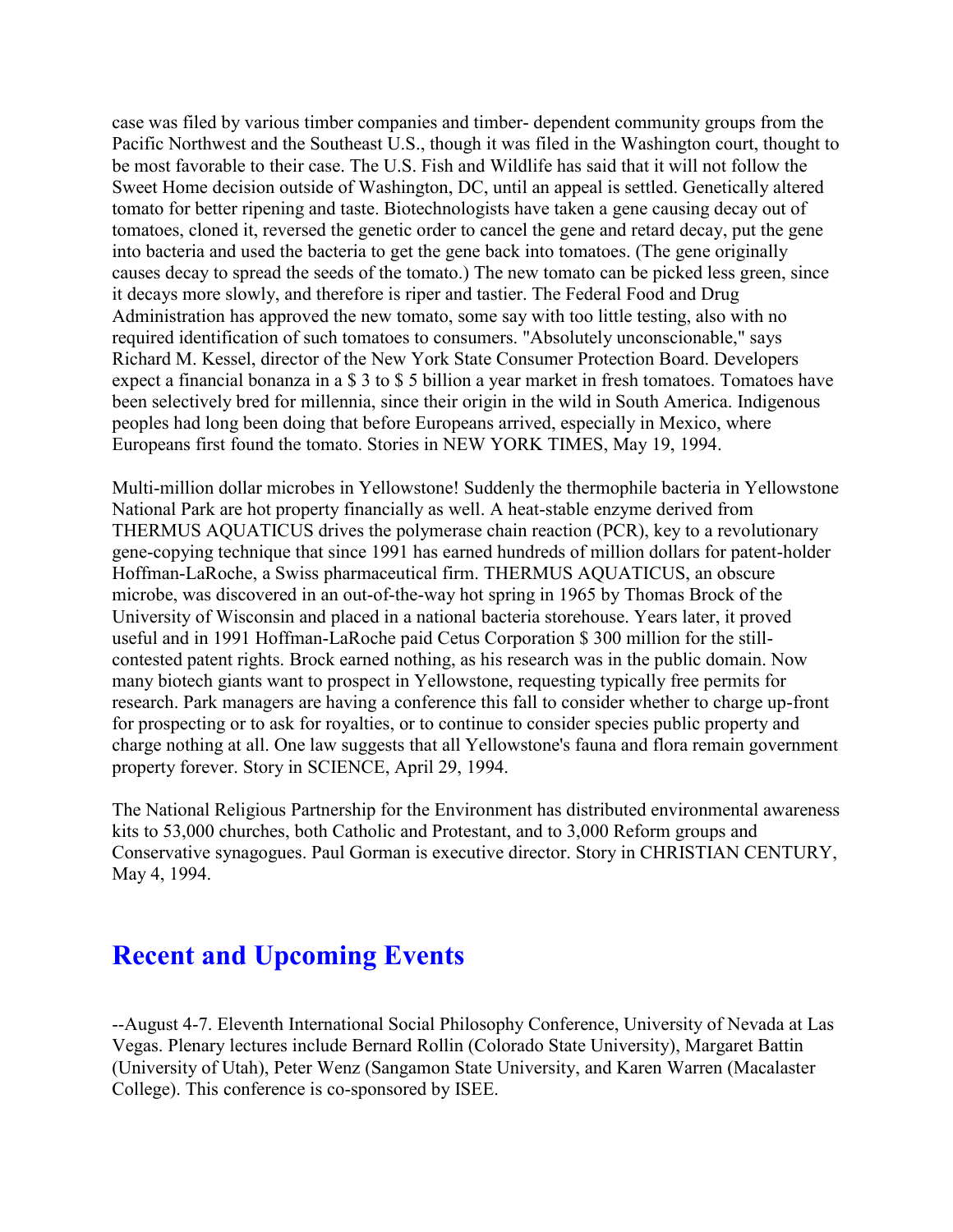--August 7-11. American Institute of Biological Sciences and Ecological Society of America. Knoxville, TN. ISEE is sponsoring a session, "Ecology and Environmental Ethics," with the following: Holmes Rolston (Philosophy, Colorado State University), "Environmental Science and Advocacy"; Reed Noss (The Wetlands Project, Corvalis, Oregon), "Making Decisions in Conservation Biology"; Bryan Norton (Public Policy and Philosophy, Georgia Institute of Technology)," Environmental Values: A Scalar Approach"; and Kristin Shrader-Frechette (Philosophy, University of South Florida), "Method in Ecology and the Future of Hypothesis Deduction: A Response to Peters"; Laura Westra, "The Wild and Ecosystem Integrity." For conference details contact: AIBS, 730 11th Street, N.W., Washington, DC 20001-4521.

--August 9-14. Sixth Annual Conference of the Society for Ecological Restoration, Saving All the Pieces, Lansing, Michigan. Contact: Robert Welsh, Lansing Community College, 422 N. Washington Square, Dept. 31, Lansing, MI 48901. Phone 517/483- 9675

--August 15-21. Society for Philosophy in the Contemporary World, at Estes Park, Colorado, Rocky Mountain National Park. Among the environmentalist papers: Eleanore Adams (Cuyahoga Community College, OH), "Environmental Practice in a Diverse Society"; Cheryl Cline (University of Toronto), "Liberalism and the Environment: Redrawing the Limits of Autonomy"; Joseph DesJardins (College of St. Benedict, MN), "Sustainability and Corporate Responsibility"; Peter List (Oregon State University), "Environmental Scientists as Advocates for Nature: Some Medical Models"; Erin McKenna (Pacific Lutheran University), "A Feminist Perspective on Vegetarianism: A Critique of Peter Singer"; Peter Singer (Monash University, Australia), "An Informal Discussion with Peter Singer" (Tuesday evening); William Stephens (Crieghton University), "Five Arguments for Vegetarianism"; Jack Weir (Morehead State University, KY), "Who Can Save the Earth: Agenda 21 and Professional Expertise." Holmes Rolston leads a hike to Chasm Lake at the foot of Long's Peak on August 18, Thursday (no, not all the way up). Contact: Conference Registrar, YMCA of the Rockies, Estes Park, CO 80511- 2550. 303/586-3341, ext. 1021 Also Paul Churchill, Department of Philosophy, George Washington University, Washington, DC 20052. 202/994-6265. Fax 202/994- 0458.

--August 14-21. Turtle Island Bioregional Gathering VI, Camp Piomingo, Otter Creek Park, Louisville, Kentucky (by the Ohio River). Contact Shepard and Tracy Hendrickson, 341 N. Hamilton, Indianapolis, IN 46201. Phone 317/636-3977.

--August 21-25, with on August 24 a symposium: Perceptions in Environmental Risk Decisions, at the American Chemical Society, Washington, DC, Convention Center. An all day symposium with over a dozen speakers and panelists from interdisciplinary fields, academic and industry. Philosophers include Bryan Norton and Douglas Maclean, Don Brown, also James Nash, an environmental theologian. Contact C. Richard Cothern, U.S. Environmental Protection Agency, Environmental Statistics and Information Division, 401 M Street, S. W., Washington, DC 20460. Phone 202/260-2734. Fax 202/260-4968.

--August 21-26. Sixth International Congress of Ecology (INTECOL VI), Manchester, England. There are several symposia on ethics and ecology. Speakers include Andrew Brennan (Western Australia), "The Development of Interest in Ethics"; Robin Grove-White (University of Lancaster), "Who Shapes the Ethical Framework"; Calvin DeWitt (Au Sable Institute),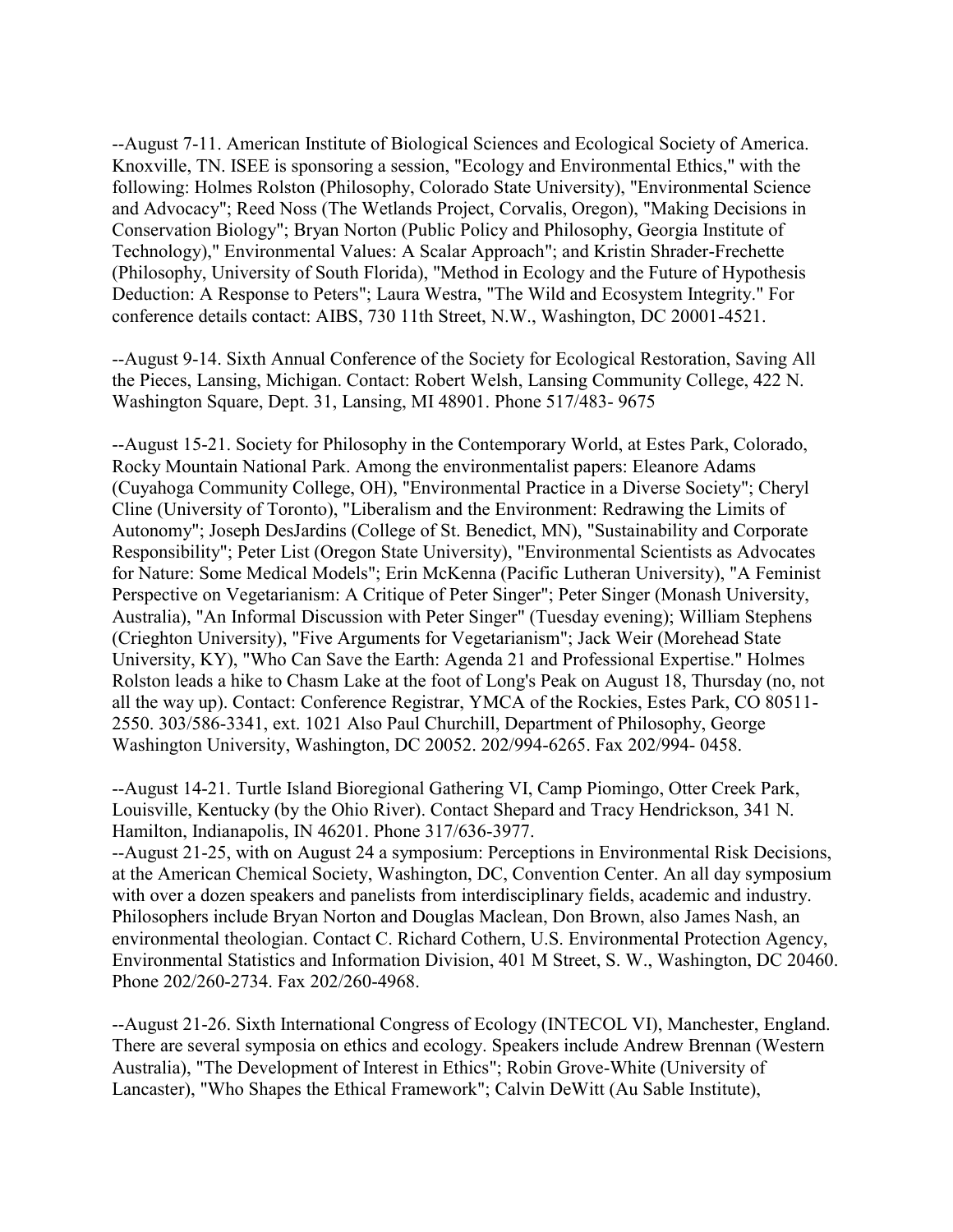"Religion: Help or Hindrance?" Darrell Posey (Oxford), "Ethnobiology and Commercial Ethics"; Susan Bratton (University of North Texas), "Human Demography and Christian Ethics"; D. Given, "Forging a Biodiversity Ethic in a Multicultural Context"; L. Laux and D. Erickson, "An Environmental Ethic: Does the Bible Tell Me So?"; G. L. Comstock, "An Extentionist Environmental Ethic"; A. Holland (University of Lancaster), "Structures in Nature and the Grounds of Ethical Significance"; Keekok Lee (Philosophy, Manchester), "Beauty for Ever?"; N. Siva Kumar, "Learning from the Past: Environmental Ethics from the Two Epics of India" and others. To register: J. Lee, Chair, VI International Congress of Ecology; The Manchester Conference Centre, U.M.I.S.T., P. O. Box 88, Manchester M60 1QD, UK.

--August 22-Sept. 2. Preparatory Committee for World Summit for Social Development, in New York. See below, March 6-12, 1995, World Summit in Copenhagen.

--August 29-September 2. The Planetary Challenge: How Do We Change Attitudes, in Longyearbyen, Svalbard, Norway. Andrew Brennan, University of Western Australia, is a speaker. A joint project of Tromso University Philosophy Department, the Office of the Governor of Svalbard, and the Norwegian Polar Institute.

--September 6-9. Ecology and Democracy: The Challenge of the 21st Century. Ceske Budejovice, Czech Republic. In English. Contact: Organizing Committee, Institute of Landscape Ecology AS CR, Nasadkach 7, 370 05 Ceske Budejovice, Czech Republic. Fax 42-38- 45719.

--September 9-14. International Conference on Population and Development (ICPD) in Cairo, Egypt. Contact ICPD Secretariat, c/o UNFPA. 220 E. 42nd St., New York, NY. Phone 212/297- 5222. Fax 212/297-4915.

--September 12-13. Environmental Futures, Interdisciplinary Research Network on the Environment and Society Conference III, Warwick University, UK. Themes are intergenerational justice; European unity and the environment; North-South: conflict or consensus; the future of the environmental movement; science, technology and future environmental change, and others. Keynote speakers, Andrew Dobson (Keele University), Jacqueline McGlade (Warwick University) and Ted Benton (Essex University). Contact: Sue Elworthy, Department of Law, University of Warwick, Coventry, CV4 7AL, UK. Fax 0203 524105.

--September 18-20. "Ethics and Philosophy in Environmental Epidemiology," a preconference to the International Society for Environmental Epidemiology annual meeting, held at Research Triangle Park, near Raleigh, N.C. Also sponsored by the World Health Organization. Contact Colin L. Soskolne, Department of Health Services Administration and Community Medicine, University of Alberta, Edmonton, Canada T6G 2G3. Phone 403/492-6013.

--September 21-25. "Excellence in Wildlife Stewardship through Science and Education." Includes a symposium on "Metapopulations and Wildlife Conservation and Management,"First Annual Conference of the Wildlife Society, Albuquerque, NM.

--September 30-October 2. Hegel Society of America, at the Catholic University of America,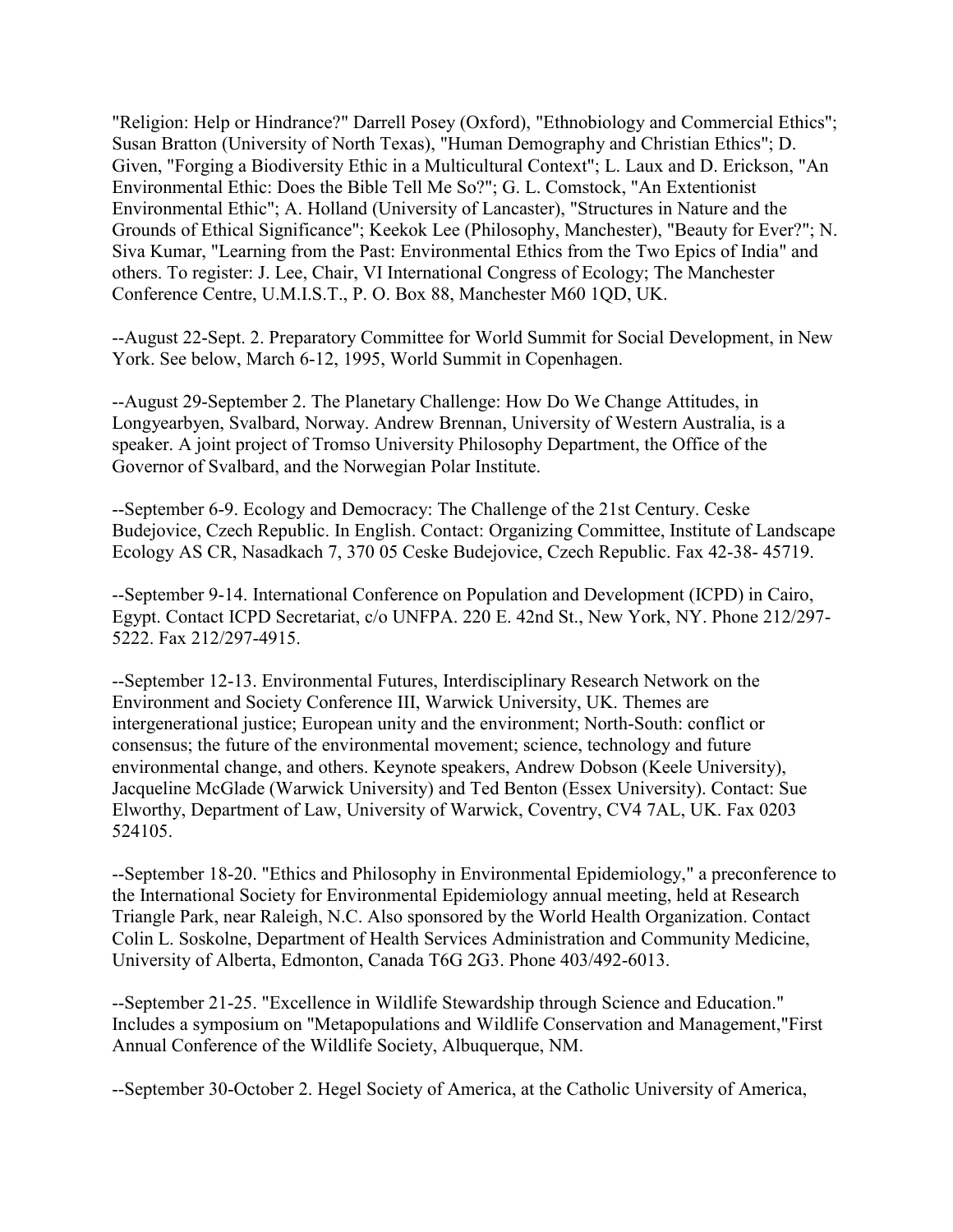Washington, on the theme: "Hegel and the Philosophy of Nature." Contact: Stephen G. Houlgate, Philosophy, DePaul University, 2323 N. Seminary Avenue, Chicago, IL 60614.

--October 5-7, "Environmental Ethics and Legal Theory," in Gîttingen, Germany. Speakers include Christopher D. Stone, Dieter Birnbacher, Ottfried Hîffe, Klaus Michael Meyer-Abich, Wilhelm Vossenkuhl, Peter Koller, Ralf Dreier, Bettina Schîne-Seifert, Matthias Kettner, Beat Sitter-Liver, Angelika Krebs, Konrad Ott. Contact: Angelika Krebs, Fb Philosophie. UniversitÑt Frankfurt, Dantestr. 4-6, D-60054 Frankfurt. Fax 069-798-2862. E-mail: Krebs@em.unifrankfurt.d400.de. Or: D. v. d. Pfordten / J. Nida- RÅmelin, Philosophisches Seminar, UniversitÑt Gîttingen, Humboldtalle 19, D-37073 Gîttingen. Fax 0551 39 96 07.

--October 6-8. Theology for Earth Community, Union Theological Seminary, New York City. Six plenary sessions and three sets of workshops. Some leaders: Gerald Barney, Global 200O Report; Tikva Frymer-Kensky, Jewish Reconstructionist College; Beverly Harrison, Union Seminary; Theodore Hiebert, Harvard University; Thomas Hoyt, Hartford Theological Seminary; Catherine Keller, Drew University Theological School; Kosuke Koyama, Union Seminary; Manning Marable, African-American Studies, Columbia University; Larry Rasmussen, Social Ethics, Union Seminary; George Tinker, native American, Iliff Theological Seminary; Mary Evelyn Tucker, Bucknell University. Contact Laura Wilhelm, Auburn Theological Seminary (which is combined with UTS), 3041 Broadway, NY, 10027. 212/662- 4315. Fax 212/663-5214

--October 10-12, Our Responsibilities toward Future Generations: Jewish Christian, Islamic, and Philosophical Perspectives, at Malta. Sponsored by the Foundation for International Studies and the Faculty of Theology, University of Malta, at Valletta, Malta. Speakers include Per Ariansen and Jon Wetlesen, University of Oslo, on "Future Generations and Discourse Ethics. "Contact: The Secretariat, Future Generations Programme, Foundation for International Studies, St. Paul Street, Valletta VLT07, Malta. Phone 356-224067/234121/2. Fax 356/230551.

--October 25-25, Designing with Nature, Conference on Ecosystem Management, Sacramento, CA. Contact: Mark Nechodom, 916/757-8952. Email manechodom@ucdavis.edu.

--October 26-29. Third Annual National Watchable Wildlife Conference, Burlington, Vermont. Contact: Mary Jeanne Packer, Coordinator, Green Mountain National Forest, 231 North Main Street, Rutland, VT 05701. Phone 802/747-6700. Fax 802/747-6766.

--November 3-4, The Science of Overabundance: The Ecology of Unmanaged Deep Populations, Front Royal, Virginia. Sponsored by National Park Service and Smithsonian Institution. Contact: Bill McShea, Conservation & Research Center, Front Royal, VA 22630. Phone: 703/635-6500.

--November 9-13. Forest Canopies: Ecology, Biodiversity, and Conservation, Marie Selby Botanical Gardens, Sarasota, Florida. Papers invited. Contact: M. Lowman, Marie Selby Botanical Gardens, 811 S. Palm Ave., Sarasota, FL 34236. Phone 813/366-5731

--Nov 14-18. Sixth National Wilderness Conference, "The Spirit Lives: Reflections and Visions on the 30th Anniversary of the Wilderness Act," Santa Fe, New Mexico. Sponsored by the U.S.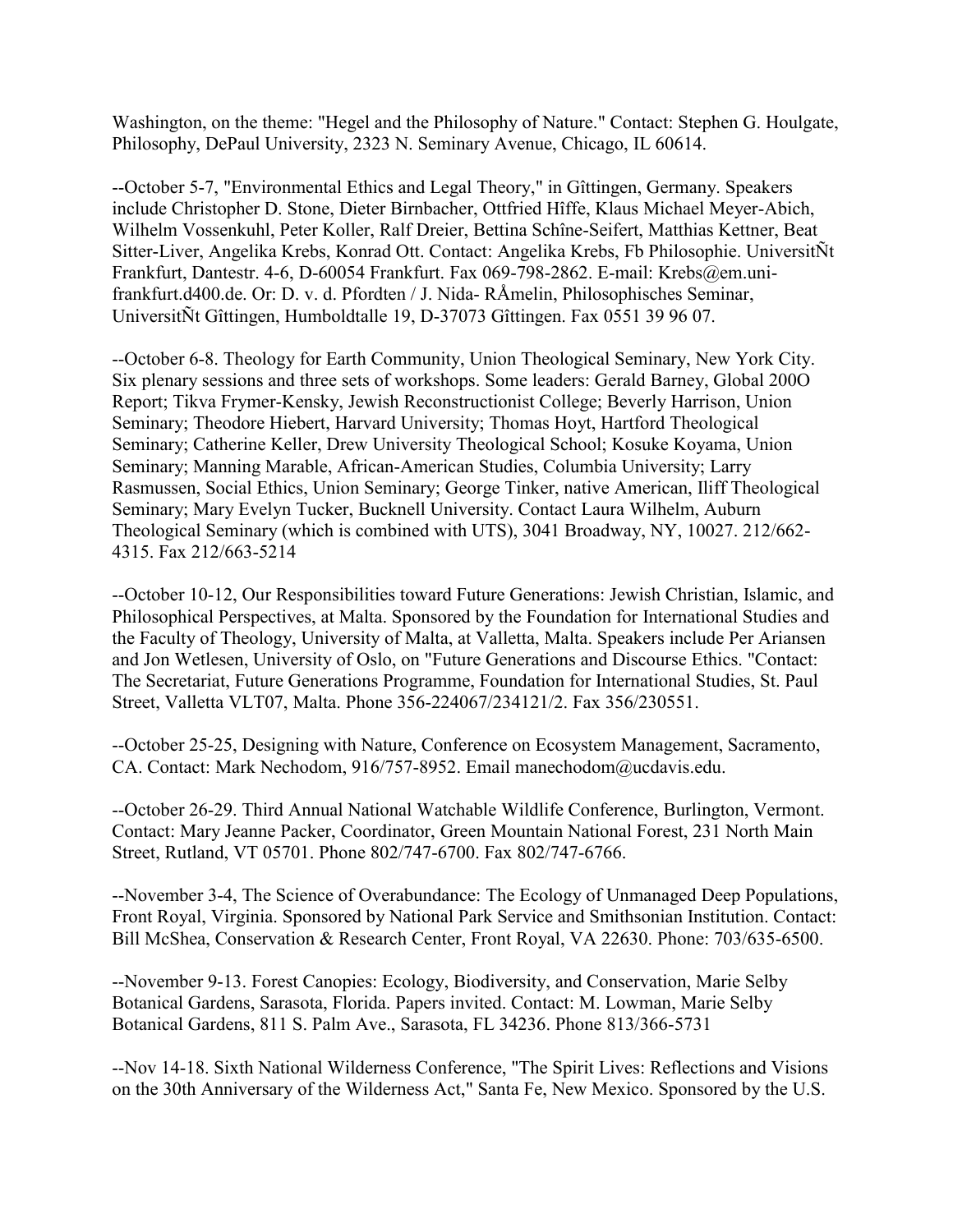Bureau of Land Management, National Biological Survey, National Park Service, Fish and Wildlife Service, U. S. Forest Service, and Society of American Forester's Wilderness Workgroup. Papers invited, especially on wilderness values. Proceedings will be published. Contact: Peter Keller, NPS--Park Planning and Protection, RM 3230, 1849 C St., N. W., Washington, DC 20240.

--December 12-14. Jerusalem. Our Shared Environment: An International Conference to Raise Public Awareness of the Environmental Challenges Facing Israelis and Palestinians. Sponsored by the Israel/Palestine Center for Research and Information, IPCRI, Jerusalem, and the Applied Research Institute of Jerusalem, ARIJ, with offices in Bethlehem. The conference intends to give Israelis and Palestinians and others interested in the region the chance to think about their common environmental future. Contact IPCRI, P. O. Box 51358, Jerusalem 91513, Israel. Phone 02-274382. Fax 02-274383.

#### 1995

--March 6-12, World Summit for Social Development, in Copenhagen, Denmark. With a focus on sustainable development, consistent with environmental conservation. Contact: Jacques Baudot, Coordinator, WSSD, Department for Policy Coordination and Sustainable Development, United Nations, United Nations, NY 10017. Phone 212/963-5558. Fax 212/963-3062.

--March 8-11, 1995. Gambling with the Environment, Las Vegas, Nevada! Biannual meeting, American Society for Environmental History. Call for papers. Contact: Theodore Steinberg, Department of Humanities, New Jersey Institute of Technology, University Heights, Newark, NJ 07102-1982.

--April 12-15, 1995. Hunting, Fishing, Conservation, and Ecology, at Philadelphia. Proposals by September 15, 1994 to Ralph H. Lutts, 1025 Jefferson Circle, Martinsville, VA 24112. Phone/fax 703/666-1295. E-mail: rhlutts@igc.apc.org

--April 17-21, 1995. Sustainable Society and Protected Areas, 8th Conference on Research and Resource Management in Parks and Public Lands, Portland, Oregon. Sponsored by the George Wright Society. There is a call for papers. The George Wright Society, P. O. Box 65, Hancock, MI 49930-0065. 906/487-9722. Fax 906/487-9405.

--June 1995. Society for Conservation Biology, Colorado State University, Fort Collins. See announcement above.

--June 21-25, 1995. Interdisciplinary Conference on the Environment, Park Plaza Hotel and Towers, Boston, Massachusetts. Call for papers. Contact Dr. Demetri Kantarelis, IEA, Economics/Foreign Affairs Dept., Assumption College, 500 Salisbury Street, Worcester, MA 01615-0005. Phone 508/752-5615, ext. 557. Fax 508/799-4502.

--June 25-30, 1995. Third International Conference on Ethics in the Public Service, "Politics, Ethics, and the Professions," in Jerusalem, June 25-30, 1995, with an ISEE section. See more